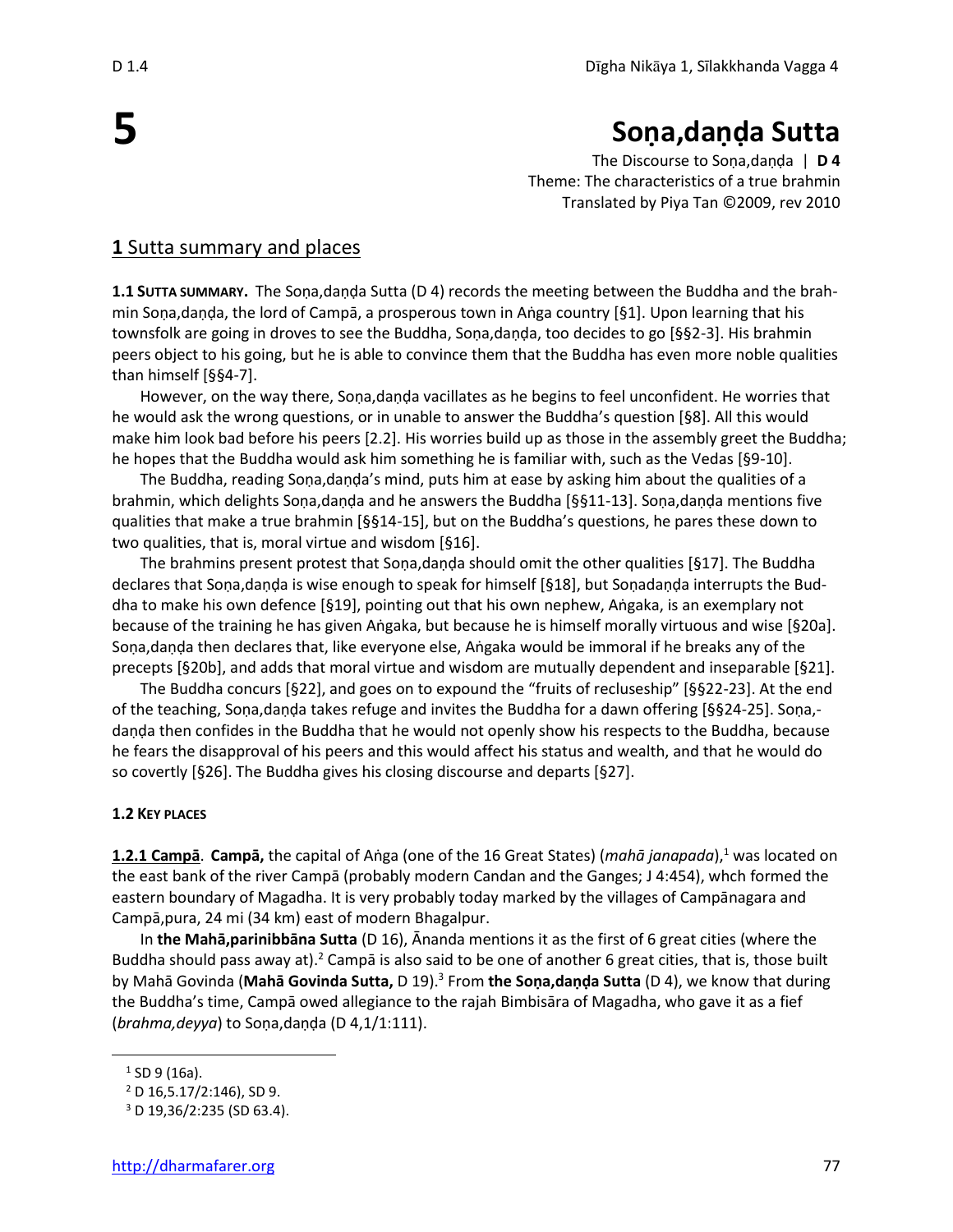**The Vividha,tirtha Kalpa** (a Jaina book on sacred places) tells us that Ajataśatru (Kunika), Bimbisāra' son, abandoned Rāj,gṛha upon his father's death and made Campā his capital.<sup>4</sup> In the Jātakas, it is called Kāḷa,campā, and **the Mahā Janaka Jātaka** (J 539) speaks of its gate, watch-tower and walls (J 539/6:42).

In ancient times, Campā grew wealthy through maritime trade with Suvaṇṇa,bhūmi (SE Asia) (J 6:- 539). Some say that sailors or emigrants could have founded its namesake **Champa** in SE Asia.<sup>5</sup> Champa (approx 7<sup>th</sup>-1832), an Indianized state of Malayo-Polynesian kingship, in what is now southern and central Vietnam, reached its height in the 9th-10<sup>th</sup> century.<sup>6</sup>

**1.2.2 Gaggarā lotus lake. The Gaggarā lotus lake** (*gaggarā pokkharanī*) was outside Campā. The Commentary says that queen Gaggarā had it excavated, and adds that on its banks was a grove of champa trees (Malay "cempaka," Michelia champaka), renowned for the fragrance of its beautiful white flowers (DA 1:279). When visiting the area, the Buddha would stay there.<sup>7</sup>

Gaggarā, together with the one at Jeta,vana, are cited as examples of very beautiful lotus lakes (AA 2:35). Monks who have difficulty meditating found it conducive for their practice (SnA 1:17).

Amongst the discourses given on its banks are **the Soṇa,daṇḍa Sutta** (D 4/1:111), **the Das'uttara Sutta** (D 34/3:272), **the Kandaraka Sutta** (M 51.1/1:339), **the Karaṇḍava Sutta** (A 8.10/4:168), and **the Bāhuna Sutta** (A 10.81/5:151). A number of teachings centering around the monk poet **Vaṅgīsa** are located there (S 1:195; Tha 1252; Tha 3:197); and **Kassapa,gotta** visits the Buddha there, too (V 1:312).

# **2** Soṇa,daṇḍa

**2.1 SOṆA,DAṆḐA'S PERSONALITY.** Evidently, in the Canon as we have it, Soṇa,daṇḍa appears only in **the Soṇa,daṇḍa Sutta** (D 4). All that we know about him, comes from this one source. Like Pokkhāra,sāti, the lord of Ukkaṭṭhā, of **the Ambaṭṭha Sutta** (D 3),<sup>8</sup> Soṇa,daṇḍa of Campā, too, received his fiefdom (*brahma,deyya*) from the rajah Bimbisāra [§1].

What strikes us most about Soṇa,daṇḍa is his attitude to the Buddha and the Teaching. The following points show his apparently negative idiosyncrasies:

- §8 Sona, danda is worried that he would humiliate himself before his peers if he does not show himself enough to discourse with the Buddha. He thinks of turning back, but is afraid of losing face in doing so.
- §10 Soṇa,daṇḍa finally meets the Buddha, but still has his fears of losing face.
- §19 Soṇa,daṇḍa stops the Buddha from speaking in his (Soṇa,daṇḍa's) defence, and speaks for himself. (The positive thing is that he proves his case by pointing to Aṅgaka's moral virtue and learning as key hallmarks of a true brahmin.)
- §26 Soṇa,daṇḍa confides in the Buddha that he would not openly show deference to the Buddha for fear of displeasing his peers; as such, he would do this only covertly.

Soṇa,daṇḍa's **fear of losing face** is motivated by his desire for respect and patronage of his peers, without which his status and wealth would diminish. After all, he is the lord of Campā, a fief offered to

<sup>4</sup> BC Law, *Some Jaina Canonical Sūtras,* Bombay, 1949: 176.

<sup>5</sup> *Indian Antiquary* 6:229; Yijing 58; Nundolal Dey, "Notes on Ancient Aṅga," *Journal of the Asiatic Soc, Bengal*, 1914.

<sup>6</sup> See BC Law, *Geography of Early Buddhism,* 1932: 6-8; Jack Finegan, *An Archaeological History of Religions of Indian Asia,* NY, 1989: 84 f.

 $<sup>7</sup>$  DA 1:280; MA 3:1.</sup>

<sup>8</sup> D 3,1.2/1:87 (SD 21.3).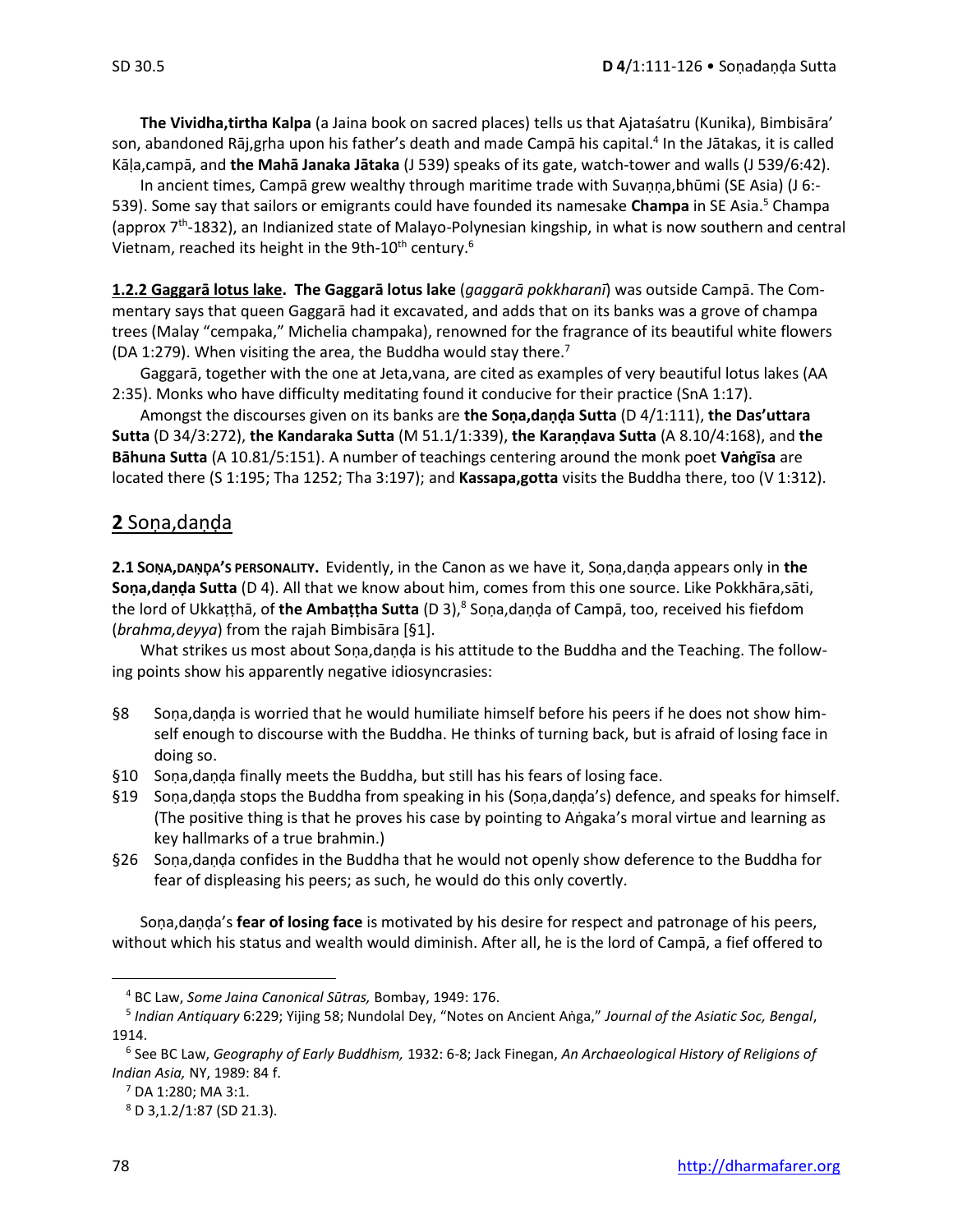him by the rajah Bimbi,ṣāra. This kind of emotion is clearly motivated by "social fearfulness" (*sārajja*), which has been more fully discussed elsewhere.<sup>9</sup> Suffice it here for us to note the teachings of **the Sārajja Sutta** (A 5.101), where intrepidity (*vesārajja*) is given as the opposite of social fearfulness, that is, full confidence or intrepidity.<sup>10</sup>

**2.2 IS SOṆA,DAṆḐA STATUS-CONSCIOUS?** Near the end of the discourse [§26], Soṇa,daṇḍa is recorded as telling the Buddha that his wealth depends on his reputation amongst the brahmins. As such, he would not be publicly demonstrative of showing respect to the Buddha. While this may reflect a social reality of the Buddha's time, it should be seen in a humorous light, even with compasssion, as they reflect an inner spiritual lack.<sup>11</sup>

However, the Commentary explains the reason for Sona,danda's attitude as that he would be saluting someone *young enough to be his grandson* (DA 292), which is, of course, possible—which means that the Soṇa,daṇda Sutta records events very early in the Ministry.<sup>12</sup> Another piece of internal evidence for this is that Sona, danda received his fief from the rajah Bimbisāra<sup>13</sup> [§1].

If we accept this as true, then T W Rhys Davids thinks, "It will be seen from this section that Soṇa, daṇḍa is represented as being a convert only to a limited extent. He still keeps on his school of Vedic studies, and is keenly anxious to retain the good opinion of his students, and of other Brahmans." (D:RD 1:159 n).

While it may be true that Soṇa,daṇḍa is "a convert in a limited extent"—unlike, for example, the brahmin Pokkhara,sāti, who becomes a streamwinner<sup>14</sup>—Soṇa,daṇḍa remains a worldling (*puthujjana*).<sup>15</sup> However, it is unattested whether he returns to his old brahminical ways. All we can read from this passage is that he is trying to balance his career with his faith. We might have some social insight into his situation if we re-read the above section, replacing "vehicle" with "car," "assembly" with Parliament or Congress. Soṇa,daṇḍa, concerned more with his status and career, might well be what we today would call an entrepreneur CEO, a politician or a local representative, that is, a VIP Buddhist.

Having said that, it is also obvious that Soṇa,daṇda is a man of his world (dependent on the approval and support of his peers so that his wealth grows), yet trying to get the best of both worlds, the mundane and the spiritual—and there are numerous Soṇda,daṇḍas even in our midst. In his pioneer translation of this sutta, T W Rhys Davids (1899) observes:

<sup>11</sup> Cf Mahā Brahma's reaction (by proclaiming his divine status in so many words) & also the inquiring monk who sought out the gods first before questioning the Buddha himself: see **Kevaḍḍha S** (D 11/1:211-223), SD 1.7.

<sup>9</sup> See **Piṇḍolya S** (S 22.80), SD 28.9a (3).

<sup>10</sup> "**Intrepidity**" (*vesārajja*) or "moral courage." The term basically means "free from *sārajja*"; but is grammatically an abstract formation from *visārada,* often referring to the Buddha's or an arhat's perfect self-confidence or intrepidity, which are detailed in **Mahā Sīha,nāda S** (M 12,22-28/1:71 f). There are the 4 confidences, viz: (1) the highest knowledge, (2) the state of having all the influxes destroyed; (3) recognizing of obstacles, and (4) recognition and teaching the way to awakening: see also D 1:110; M 1:380; A 2:13, 3:297 f, 4:83, 210, 213; Pm 2:194; Nc 466; DA 1:278; KhpA 104; VvA 213; J 2:27; DhA 1:86. See **Sārajja S** (A 5.101) & SD 28.9a(3): *Sārajja*; and SD 40a.8 (5.6): Independent realization.

<sup>12</sup> See D:RD 1:158 n1.

<sup>13</sup> **Bimbisāra** was born 5 years before the Buddha, ruled for 52 years (?543-491? BCE), and died at 67, 8 years before the Buddha (c485-405 BCE). He became a lay follower around 30. His son, Ajāta,sattu (Skt Ajāta,śatru), usurping the throne and imprisoning him, reigned from 494/491-461 BCE, and died in 459 BCE, killed by his own son, Udāyi,bhadda. The Oxford Dict of Buddhism gives Bimbisāra's reign as c465-413 BCE.

 $14$  D 3, 2.21/1:109), SD 21.3.

<sup>15</sup> On *puthujjana,* see SD 28.6 (1.2.3).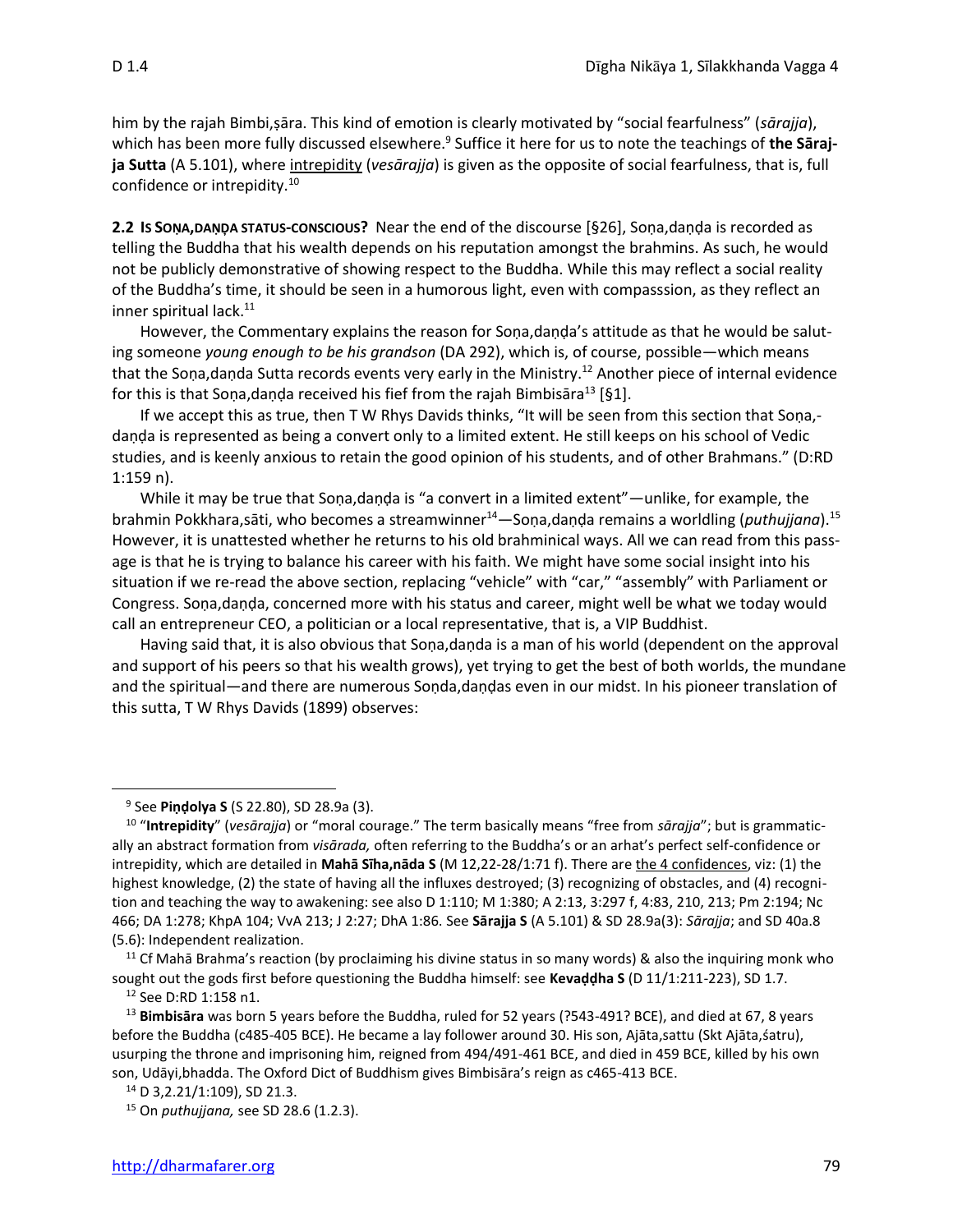It is amazing that Soṇadaṇḍa, as learned as he is wealthy, does not see that this, the logical outcome of the Buddha's argument, and carefully led up to in the final paragraph of the exposition,<sup>16</sup> is really incompatible with the supremacy of the Brahmans in the ordinary sense of that word. He is baffled by the skill with which he is gradually led on, by the usual Socratic method adopted in so many of the Dialogues, to accept one self-evident truth after another. There is indeed nothing, till we come to that last paragraph, which any intelligent Brahman could not, with safety, and with due regard to his own doctrine, fully accept. In other words, the doctrine of Brahman supremacy was intellectually indefensible. It was really quite inconsistent with the ethical standard of the times, which the Brahmans, in common with the rest of the people, fully accepted. (D:RD 1:138)

... The tone of worldliness and love of material comfort, the eager restlessness of modern social, and economic competition, the degradation of learning to a mere means of getting on and making money, are no doubt all unfavourable to any movement for the social and religious elevation of a people. (D:RD 1: 142 f)

The self-promoting Soṇa,daṇḍa makes an interesting contrast to the cynical brahmin **Lohicca,** who before meeting the Buddha holds the view that it is not worthwhile for an accomplished teacher to teach another because it would be tiresome and frustrating if the other party is incapable of understanding the teaching. However, after the Buddha's admonition, he not only goes for refuge, but also gives up his wrong view.<sup>17</sup>

**2.3 IS SOṆA,DAṆḐA KIASU?** The fact that Soṇa,daṇḍa is quixotically restrained in his public display of respect to the Buddha is explained by Soṇa,daṇḍa himself is arising from his fear of losing the respect, support and patrionage of the other (clearly non-Buddhist and unbuddhist) brahmins, which would then severely affect his wealth. Clearly, Soṇa,daṇḍa does not hold the Buddha to be his highest spiritual priority, or perhaps spirituality is not in his priority at all, but that we wants to have the Buddha as merely a badge pinned onto his coat. In either case, if he fears losing out to thers, he would be said to be "kiasu."

Kiasu (traditional Chinese: 驚輸, *jīngshu*; Hokkien *kiaⁿ-su*) is a Singapore Hokkien (a form of overseas Fujianese dialect) word that literally and pejoratively means "afraid of losing" (Mandarin Chinese: 怕输 *pà[shū](http://www.mdbg.net/chindict/chindict.php?page=worddict&wdrst=0&wdqb=%E6%80%95%E8%BE%93)*). Its widespread use, esp in Singapore and Malaysia, reflects a common attitude, amongst locals, of not losing out in a highly competitive high-cost-of-living society (resorting to such antics as piling up too much food on one's plate in a buffet, or camping overnight to be sure of getting the free ticket to the National Day Parade, or displaying a handicapped sticker on one's car to "chope" (reserve) a space in a parking lot, or to the extent of parents imposing heavy study regime upon their children to make them reach the very top above the rest. Growing up with this attitude, these students often become ambitious business-people, desiring to be on the top in wealth and prestige, regardless of whether or not this reflects their true graces and capabilities. Kiasu has been recorded in the Oxford English Dictionary.

# **3** The accomplished brahmin

**3.1 THE QUALITIES OF A BRAHMIN.** The highlight or turning-point of the Soṇa,daṇḍa Sutta is when Soṇa,daṇḍa, is asked by the Buddha what the qualities of an "accomplished brahmin" (*samannāgata brahmaṇa*) are [§11]. Soṇa,daṇḍa, confidently answers [§12] that such a brahmin has 5 qualities, as follows [§13]:

<sup>16</sup> See §23 to just before §24a, ie the *sāmañña,phala* passage (on which, see **Mahā,parinibbāna S** (D 16), SD 9 (10d).

<sup>17</sup> See **(Sāla,vatikā) Lohicca S** (D 12/1:224-234), SD 34.8.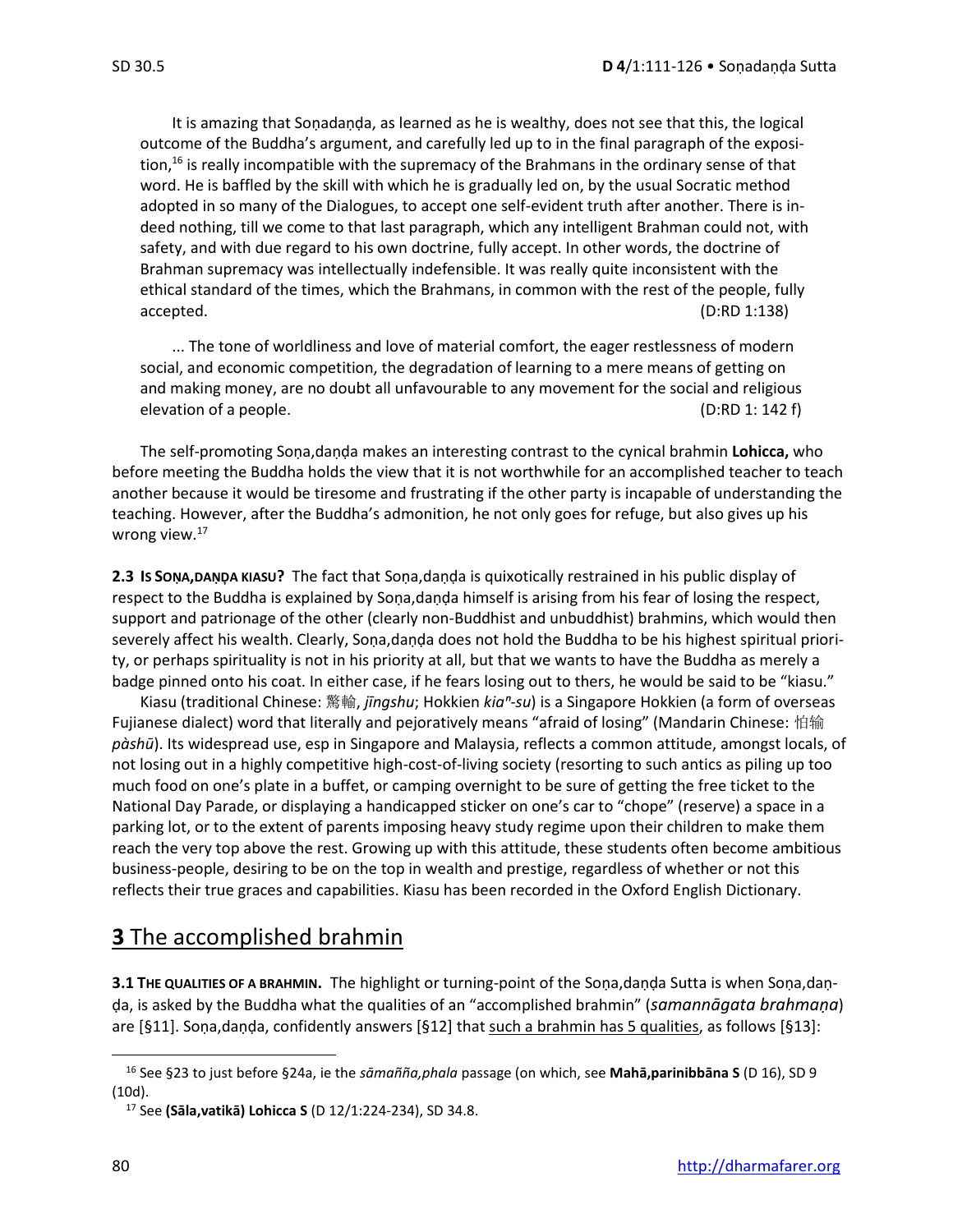- (1) He is well born;
- (2) He is accomplished in the Three Vedas and their related learning;
- (3) He is good-looking;
- (4) He is morally virtuous; and
- (5) He is wise.

On being further questioned by the Buddha on which are really the essential qualities of an accomplished brahmin [§§14-15], Soṇa,daṇḍa pares the list down to two essential qualities, that is, the last two qualities, those of **moral virtue and wisdom** [§16].

Soṇa,daṇḍa's declaring that the two qualities, moral virtue and wisdom, are necessary and sufficient qualities of an accomplished brahmin is significant for at least two reasons. **The first reason** is that the first three qualities which are omitted have largely to do with *brahminical charisma*. <sup>18</sup> Ancient Indian society of the Gangetic plains (shaped mostly by brahminical values) attributed charisma to the brahmins on account of their birth (status), their religious virtuosity (authority) and looks (karmic bias). In a sense, *karma* is charisma for those caught in the rut of social values and ambience.

It was the brahmins' "good karma" to be born so; it was their "good karma" to master the Vedas; it was their "good karma" to look impressive and attractive. Of course, the fact that brahmins lived comfortable, sheltered and luxurious lives, allowed them the surplus time to learn Sanskrit and the Vedas, and to keep up their physical appearance.<sup>19</sup> The lot of the less fortunate members of such a feudalistic classed society was rarely anything more than daily routines of hard menial labour and serving the upper classes. Karma was as such used as an unwholesome means or religious excuse by the brahmins to support a class system where they would be the most privileged.

**3.2 THE TWOFOLD TRAINING.** There is **a second reason** for the significance of Soṇa,daṇḍa's two-point definition of an accomplished brahmin as being wise and virtuous rather than charismatic. We might rightly say that this view of Soṇa,daṇḍa's is what spiritually connects him with the Buddha and the Dharma. In fact, from the discourse, we see that the Buddha accepts this same view as the point of departure to deliver the impressive *sāmañña,phala* ("fruits of recluseship") teachings. <sup>20</sup> As **Damien Keown** notes here:

The Buddha signifies his assent to this and repeats the first part of Soṇadaṇḍa's statement almost verbatim. He then specified in what virtue and understanding consist, namely in following the path to Arahatship described throughout the *Collection* [*Nikāya*] which is here divided into the two components of *sīla* and *paññā.* These are the necessary and sufficient conditions of a true Brahman. The conclusion to be drawn from the passage from the *Discourse of Soṇadaṇḍa* is that moral excellence is an essential dimension of human perfection. This needs emphasizing since it is usually overlooked and almost always made secondary to intellectual development. A second point to note is that the Buddha does not stipulate *samādhi* in his conception of the essential quality of [a] true Brahman, or as we would say "a good man." He includes it as part of the path, but does not specify it as part of the end. (1992: 39)

<sup>18</sup> See **The teacher or the teaching?**, SD 3.14 & Piyasilo, *Charisma in Buddhism,* 1992h, available online: [http://pali.house.googlepages.com/Piyasilo.CharismainBuddhism.pdf.](http://pali.house.googlepages.com/Piyasilo.CharismainBuddhism.pdf)

<sup>19</sup> On criticisms of the brahmins' luxurious lives and worldliness, see **Ambaṭṭha S** (D 3,2.8-10/1:104 f), SD 21.3.

<sup>20</sup> Gethin's n: "In **the** *sīlakkhandha-vagga* the terminology in fact varies. The *Sāmaññaphala-sutta*, while giving the account in full, does not explicitly divide it into three categories. This is true also of the *Kūadanta-, Mahāli-, Jāliya-, Kevaddha-* and *Lohicca-suttas.* (The *Pohapāda-* and *Tevijja-suttas* depart from the standard pattern after the account of the fourth *jhāna,* inserting descriptions of the four formless attainments and four *brahma-vihāras* respectively.) In the *Ambaha-sutta* the categories are just two, *caraṇa* and *vijjā*; in **the** *Soṇadaṇḍa-sutta* just as sīla and paññā; in the Kassapasīhanāda-sutta they are sīla-sampadā and paññā-sampadā; in the Subha-sutta they are called *sīla-kkhandha, samādhi-kkhandha* and *paññā-kkhandha"* (2001:207 n79).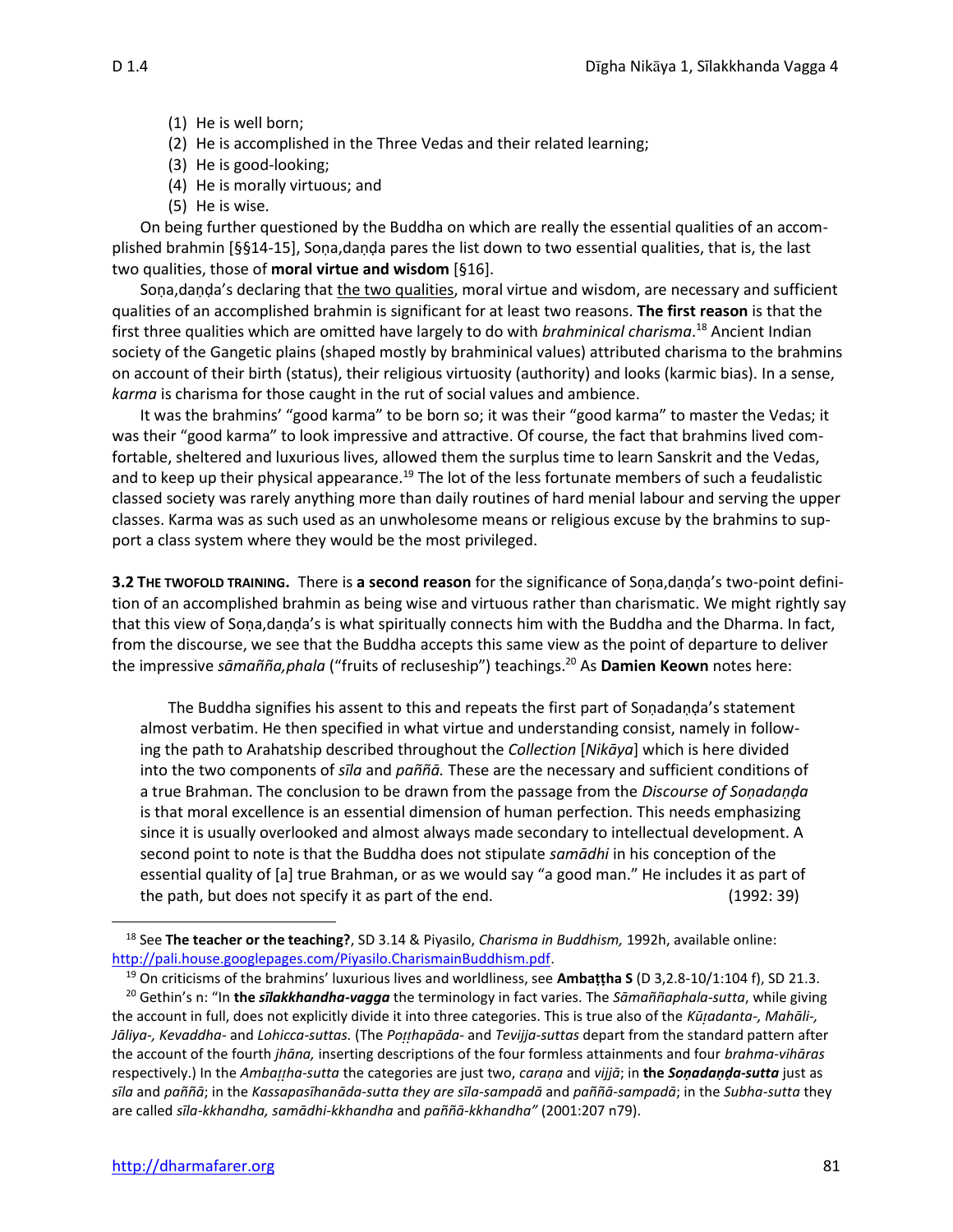That the Buddha does not highlight the "concentration" (*samādhi*) aspect of the holy life is understandable, as Soṇa,daṇḍa's personality is revealed in the Sutta: he is a man of the world, primarily concerned with wealth and status, hardly one who would have the time or inclination for meditation.<sup>21</sup>

Nevertheless, Soṇa,daṇḍa is understandably impressed at the Buddha's discourse, enough to be motivated to go for refuge in the Three Jewels [§24a]. However, due to his greater priority for his own *social status* [§26]—that his wealth would not decline on account of being openly faithful to the Buddha —he does not attain even streamwinning. He is still basically a man of the world, but a good worldling.

3.3 THE TI, KANNA SUTTA & THE JANUSSONI SUTTA. Two discourses of the Anguttara-the Ti, kanna Sutta (A 3.58) and **the (Te,vijja) Jāṇūssoṇi Sutta** (A 3.59)—deal with the definition of a brahmin, more specifically, that of a three-Veda brahmin (*te,vijja brāhmaṇa*), <sup>22</sup> which is another name for an accomplished brahmin, an adept of the Vedas.<sup>23</sup> Both these discourses only mention the qualities of birth and of Vedic learning. The Buddha replies by explaining the 3 knowledges of the arhat, so that they are both impressed.

In such discourses, the 3 knowledges—known to the brahmins as the Three Vedas—are dexterously adapted by the Buddha as the 3 knowledges of spiritual liberation, namely:

(1) retrocognition (*pubbe,nivāsânussati,ñāṇa*), that is, the recollection of one's own past lives;

(2) the divine eye (*dibba,cakkhu*) or clairvoyance, knowing the past lives of others; and

(3) the knowledge of the destruction of the mental influxes (*āsava-k,khaya,ñāṇa*), that ends rebirth. 24

We are often reminded of this special quality of the arhat, the true brahmin, in a well known verse from the two discourses, and which is also echoed elsewhere with some variations in the closing line:

| Etāhi tīhi vijjāhi hoti brāhmaņo | That is the brahmin with the three knowledges, |
|----------------------------------|------------------------------------------------|
| Tam aham vadāmi tevijjam         | The one I call "the three-knowledged"          |
| ñâññam lapita, lāpanan ti        | is not what other babble emptily.              |
|                                  | $(A 3.58, 6/1:165) = (A 3.59, 4/1:168)$        |

This paradigm shift is both intentional and significant. The Buddha wishes to draw the audience from the external ritualized religious forms to an internal spiritual life-change. The first two knowledges are essentially those of rebirth (of self and of others). It is the third knowledge—that of the destruction of the mental influxes<sup>25</sup>—that makes one an arhat, a fully-liberated being, here and now.

25 "**Mental influxes**," *āsava.* The term *āsava* (lit "inflow") comes from *ā-savati* "flows towards or inwards" (ie either "into" or "out" towards the observer). It has been variously translated as taints ("deadly taints," RD), corruptions, intoxicants, biases, depravity, misery, bad (influence), or simply left untr. The Abhidhamma lists 4 *āsavas*: the influx of (1) sense-desire (*kām'āsava*), (2) (desire for eternal) existence (*bhav'āsava*), (3) views (*diṭṭh'āsava*),

<sup>21</sup> Cf Keown's view here: 1992: 38 f. See Gethin 2001:209 f.

<sup>22</sup> Respectively, A 3.58/1:163-166 & A 3.59/1:166-168. For a discussion on the *tevija brāhmaṇa,* see **Te,vijja S** (D 13/1:235-252), SD 1.8.

<sup>23</sup> On the Vedas, see **Te,vijja S** (D 13), SD 1.8 (2).

<sup>24</sup> See also **D 33**,1.10(58)/3:220, **34**,1.4.(10)/275; **M 6**,17-19/1:35; **A 3.100**,8-10/1:255 f, **3.**100,15/1:258, **5.23,**9- 10/3:18 f, **6.2**,5-6/3:280, **9.35**,3/4:421 f, **10.102**/5:211. The 3 knowledges are a summary of the 6 superknowledges (*cha-ḷ-abhiññā*): (1) psychic powers (*iddha,vidhā*); (2) the divine ear (*dibba,sota*) or clairaudience; (3) mind-reading (*paracitta,vijānana,ñāṇa*) or telepathy; (4) retrocognition (*pubbe,nivāsânussati,ñāṇa*); (5) the divine eye (*dibba, cakkhu*) or clairvoyance; and (6) the knowledge of the destruction of the mental influxes (*āsava-k,khaya,ñāṇa*), that ends rebirth (D 2.95-98/1:81-83 = SD 8.10; D 34.1.7(10)/3:281; M 1:34; A 1:255, 258, 3:17, 280, 4:421).. Cf Tha 25; Thī 26.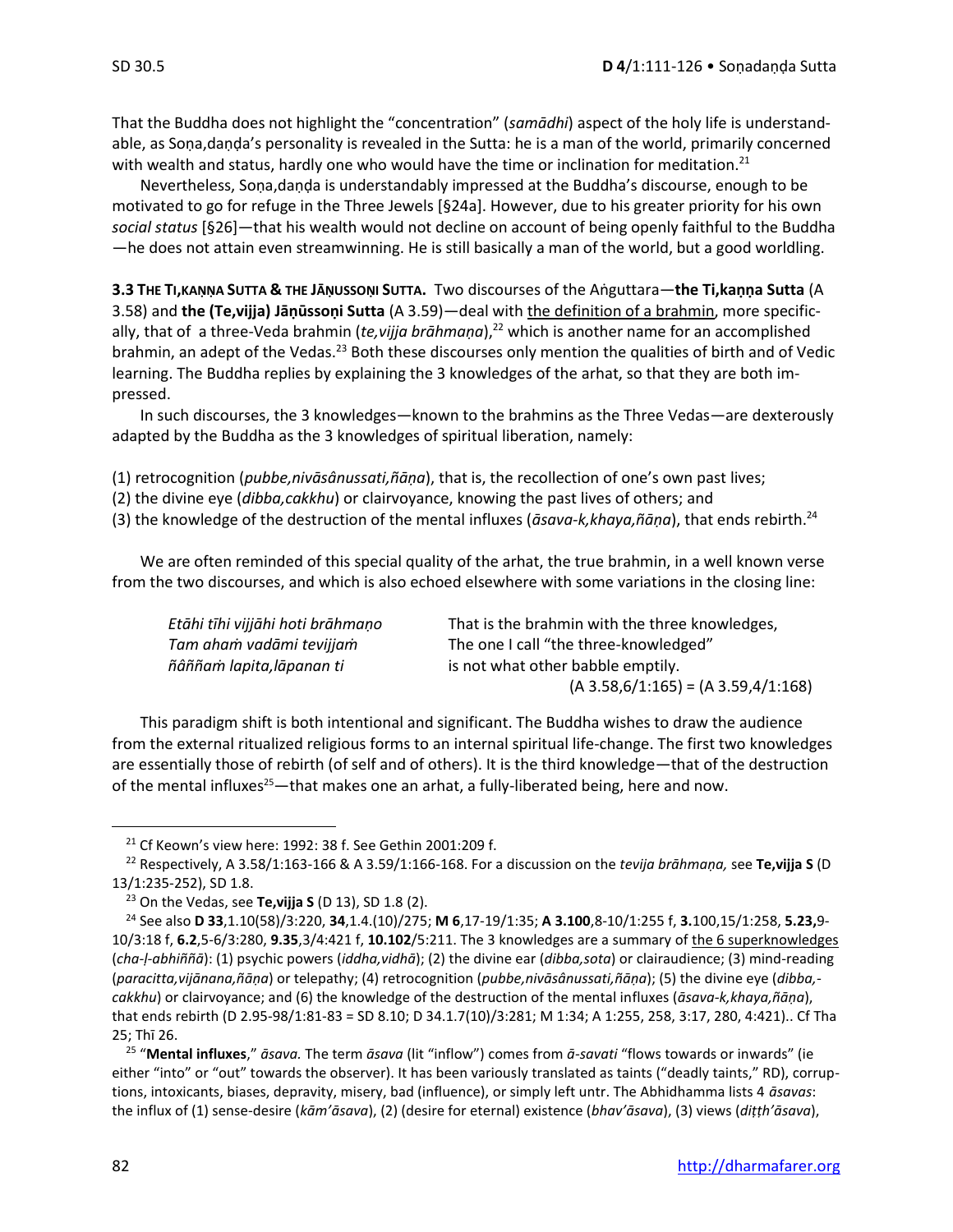#### **4** Related suttas

Structurally, the narrative of **the Soṇa,daṇḍa Sutta** (D 4) closely parallels that of the Caṅkī Sutta (M 95). Both discourses open with the Buddha arriving in the locality with a large company of monks and are well received. In both cases, the most eminent local brahmins, both being brahmadeya lords, decide to meet the Buddha despite protests of their peers. **The Caṅkī Sutta** records no conversation between the Buddha and Caṅkī: it is the young Kāpaṭhika Māṇava who is the protagonist. The Soṇa,daṇḍa Sutta, on the other hand, records a conversion of sort, as we shall see. [2.2]

**Soṇa,daṇḍa** is initially reluctant to ask the Buddha any question for fear of saying the wrong thing, or of being questioned by the Buddha and giving a wrong answer—and so losing face! Indeed, at the end of the discourse, even after having gone for refuge, he tells the Buddha that he would in public show his respect to the Buddha in other ways than a deep bow or rising in salutation, so that he does not lose face before other brahmins! [§26]. He seems to be a very status-conscious or career-driven brahmin, but things are not quite what they seem, as we shall see [2.2].

To put Soṇa,daṇḍa at ease, the Buddha asks him a familiar question: *what are the basic qualifications of a brahmin*, which he comfortably answers, but he also agrees with Buddha that moral virtue is superior to the external or social qualities of a brahmin. On Soṇa,daṇḍa's further question, the Buddha expounds the "fruits of recluseship" (*sāmañña,phala*) to Soṇa,daṇḍa (no such teaching is given to Caṅkī or Kāpaṭhika). At the end of the Buddha's discourse, Soṇa,daṇḍa *alone* goes for refuge,<sup>26</sup> while in the case of the Caṅkī Sutta, the refuge formula is in the plural, meaning that there are others, besides Kāpaṭhika, who go for refuge.

# **Soṇa,daṇḍa Sutta** The Discourse to Soṇa,daṇḍa

 $-$ 

D 4

**[111]** Thus have I heard.

#### The Buddha in Campā

**1** At one time the Blessed One was wandering (on a Dharma-tour) in Aṅga country with a large number of monks numbering some five hundred, and arrived at Campā.<sup>27</sup>

There the Blessed One stayed on the shore of the Gaggarā lotus lake<sup>28</sup> near Campā.

<sup>(4)</sup> ignorance (*avijjâsava*) (D 16,1.12/2:82, 16,2.4/2:91, Pm 1.442, 561, Dhs §§1096-1100, Vbh §937). These 4 are also known as "floods" (*ogha*) and "yokes" (*yoga*). *The influx of existence* is the attachment and desire for the realm of form and of formlessness, and as such, is the craving for the dhyanas, on account of *the false views* of eternalism and annihilationism. As such, *the influx of view* is subsumed under the influx of existence (MA 1:67). The list of 3 influxes (omitting the influx of views) is probably older and is found more frequently in the suttas (D 3:216, 33.1.10(20); M 1:55, 3:41; A 3.59, 67, 6.63). The destruction of these *āsavas* is equivalent to arhathood. See BDict: āsava.

<sup>26</sup> D 4/1:111-126 (SD 30.5).

<sup>27</sup> **Campā,** the capital of Aṅga (one of the 16 Great States: see Intro (1.2.1).

<sup>28</sup> "**The Gaggarā lotus lake**" (*gaggarā pokkharanī*), a lotus lake outside Campā. See Intro (1.2.2).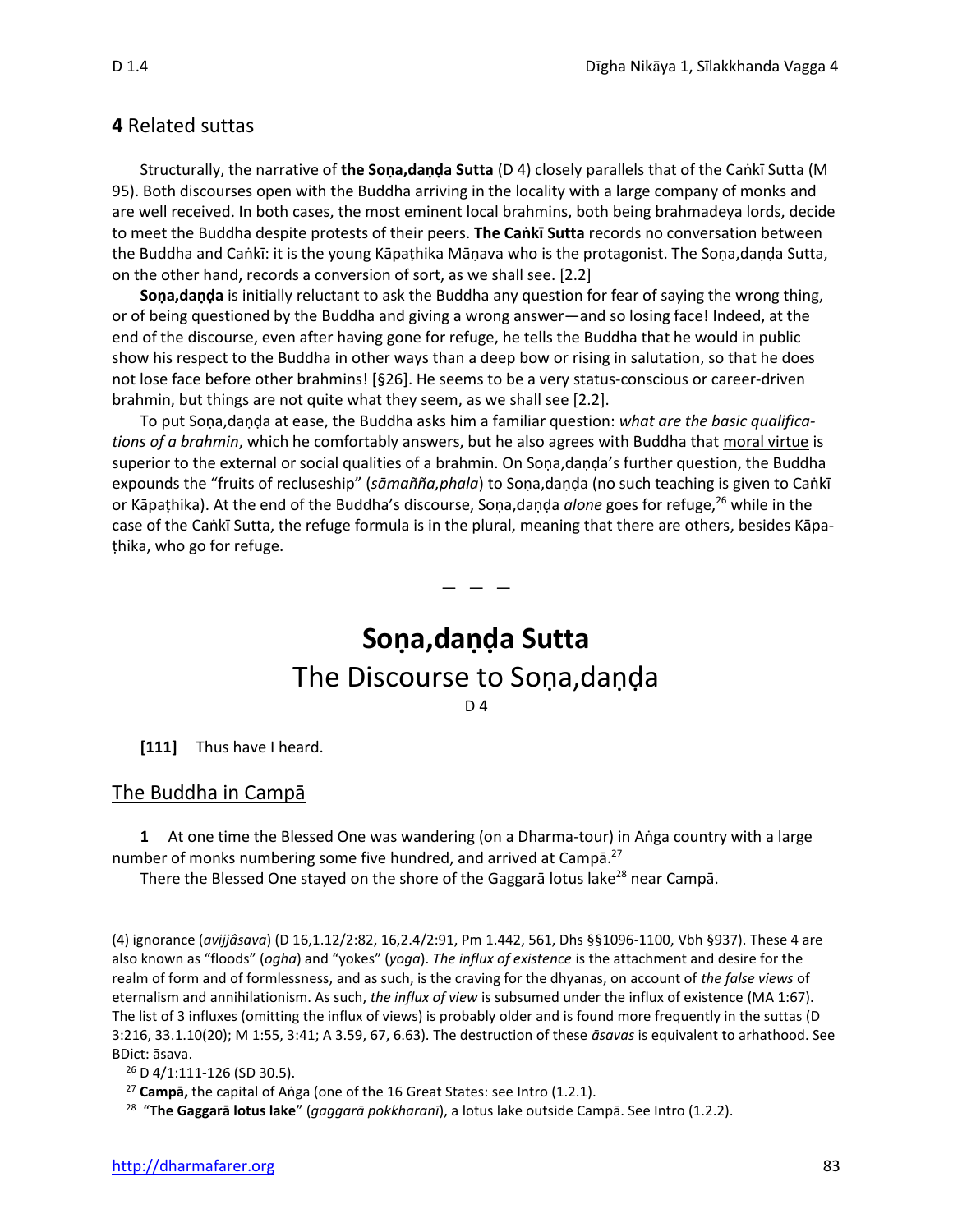Now at that time, the brahmin Sona,danda was living in Campa, teeming with life,  $29$  with grass, wood and water, with rice, a royal domain presented (to him) by Seniya Bimbisāra, the rajah of Magadha,<sup>30</sup> as a royal gift, a brahmadeya [a fief]. $31$ 

# The Campā brahmin houselords visit the Buddha

**2** Now the brahmin houselords <sup>32</sup> of Campā heard thus:

"It is said, sirs, that the recluse Gotama,<sup>33</sup> a Sakya son, who went forth from the Sakya clan,<sup>34</sup> is wandering [peregrinating] in Campā with a large number of monks numbering some five hundred, has arrived in Campā, staying on the shore of the Gaggarā lake near Campā.

2.2 Now a good report about that master Gotama has been going around thus: $35$ 

'So too, is he the Blessed One:<sup>36</sup> for, he is arhat, fully self-awakened, accomplished in wisdom and conduct, well-farer, knower of worlds, peerless guide of tamable persons, teacher of gods and humans, awakened, blessed.

Having realized by his own direct knowledge this world with its gods, its Māras and its Brahmās, this generation with its recluses and brahmins, its rulers and people, he makes it known to others.

He teaches the Dharma, good in the beginning, good in the middle, good in the end, both in the spirit and in the letter.

He proclaims the holy life that is entirely complete and pure.' It is good to see such arhats."<sup>37</sup> **[112]**

<sup>29</sup> *Satt'ussadaṁ = satta + ussada,* lit "abundance of beings," ie densely populated with humans and animals. <sup>30</sup> See Intro (3.2).

<sup>31</sup> *Brahma,deyya* (Skt *brahma,deya*), "a supreme gift," ie land granted to brahmins by the kings of Kosala (**Ambaṭṭha S =** D 3,1.1.21:87), SD 21.3, or of Magadha (**Kūṭa,danta S** = D 5,1.2/1:127), SD 22.8, for perpetuity. Unlike donated monastic lands, which is the corporate property of the "Sangha of the four quarters," the brahmadeya is the brahmin's personal property or fief, which he uses for agriculture. In the case of Kūṭa,danta, we see him using such income to perform a large sacrifice. See Uma Chakravarti 1987:57. On this stock passage, see **Ambaṭṭha S** (D 3,1.1.1/1:87 n), SD 21.3.

<sup>32</sup> *Brāhmaṇa,gahapatikā,* also spelt as *brāhmaṇa,gahapati,* which is invariably a collective term, never an individual, ie, the landed community of of the brahmin villages (*brāhmaṇa,gāma*) or fiefs (*brahma,deya*) as a whole. This classification is based on land-ownership (ie their economic function), who nonetheless still identified with the larger priestly class. As such, individually, theu (such as Kūṭa,danta, Caṅkī, etc) are still refered to simply as *brāhmaṇa.* See Chakravarti 1987:72 f.

 $33$  This stock passage shows that the brahmin houselords are well acquainted with the Buddha's background. This para denotes the Buddha's social *status* (in the minds of the brahmins and the world), which adds a significant sense of charisma to his personality. However, while in **Kūṭa,danta S** (D 5.1/1:127), he is addressed as "the recluse Gotama" (*samaṇo Gotamo*), here he is referred to as "the good Gotama" (*bho Gotamo*), which reflects a formal distance between the brahmins and the Buddha, despite Soṇa,daṇḍa's refuge-going. See §26(2) n on Soṇa,daṇḍa's diplomacy.

<sup>34</sup> A stock passage speaks of the Buddha as "the recluse Gotama, a Sakya son who went forth from the Sakya clan" \*(*samaṇo...gotamo sakya,putto sakya,kulā pabbajito*): **Mv 22**.2 (V 1:35); **D 4**,1/1:111, **13**,7**/**1:236; **M 41**,2/- 1:285; **A 3.**63,1**/**1:180; **Sn** p103. On his renunciation, see **Ariya Pariyesanā S** (M 26,14/1:163), SD 1.11, **Soṇa,daṇḍa S** (D 4,6/1:115), SD 30.5, **Kūṭa,danta S** (D 5,7/1:131), SD 22.8(7a) & **Caṅkī S** (M 95,9/2:167), SD 21.15, the last three of which say that he is "from a high family" (*uccā kulā*").

<sup>35</sup> For details on this recollection on the Buddha's virtues, see *Buddhânussati*, SD 15.7; or SD 35.4 (endn 1c).

<sup>36</sup> Alt tr: "For the following reasons, too, he is the Blessed One [the Lord] ... " On the meaning of *iti pi so*, see *Buddhânussati*, SD 15.7 (2.2) & n.

<sup>37</sup> For details on this statement, see SD 35.4 (endnote 1d).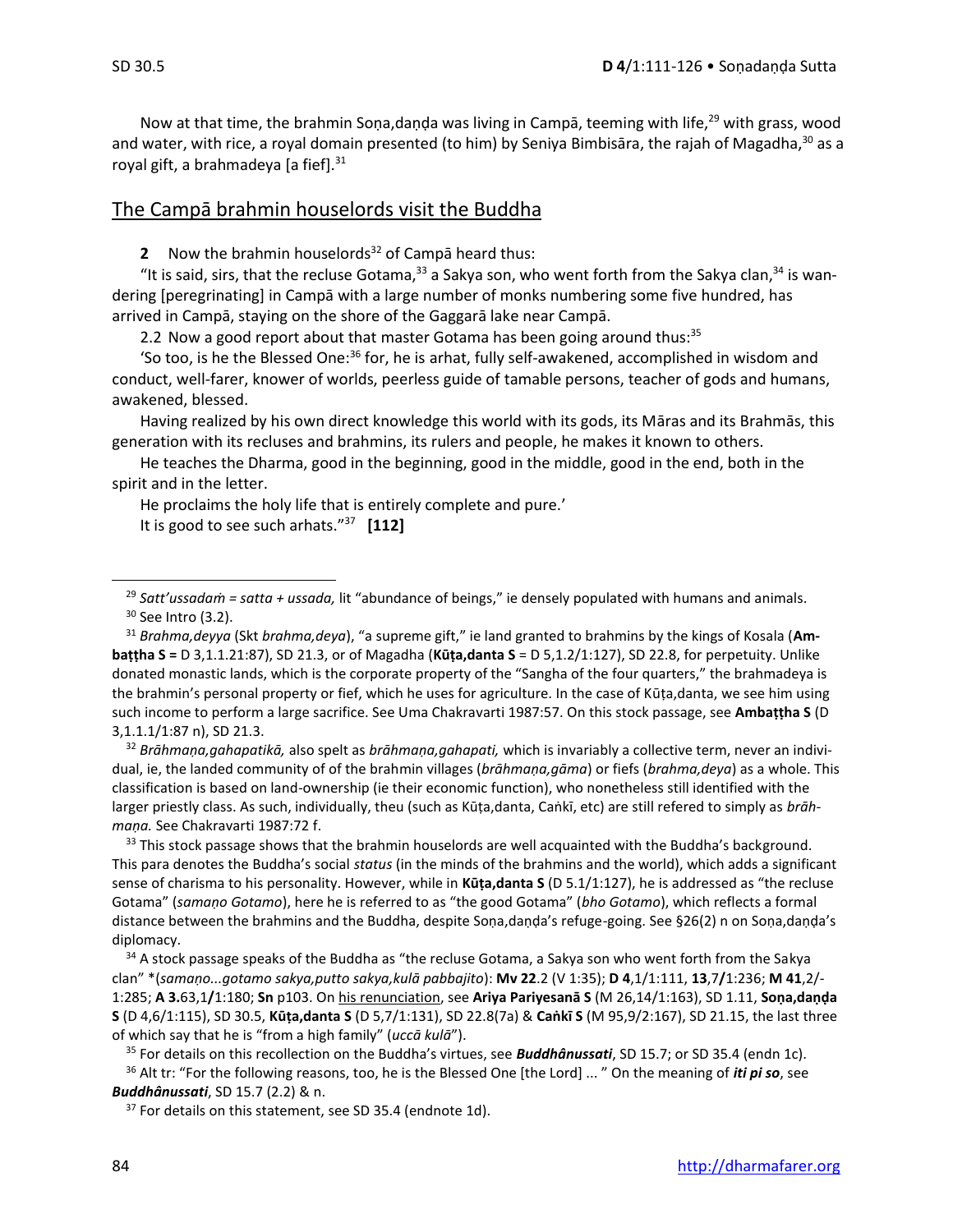2.3 Then the brahmin houselords of Campā left Campā in group after group according to their district, <sup>38</sup> or in small bands, heading for the Gaggarā Lake.

**3** Now at that time, the brahmin Soṇa,daṇḍa had gone up to the upper terrace of his house for a day rest [siesta]. 39

He saw the brahmin houselords of Campā leaving Campā in bands, group after group, heading for the Gaggarā lake. Seeing them, he addressed an attendant: $40$ 

"Attendant, why are these brahmin houselords of Campā leaving Campā in bands, group after group, heading for the Gaggarā lake?"

"It is said that master Gotama, $41$  the Sakya son, who went forth from a Sakya family, is wandering (on a Dharma-tour) in Magadha country with a large number of monks numbering some five hundred. He has arrived in Campā, and is staying on the shore of the Gaggarā lake near Campā.

Now a good report about that master Gotama has been going round thus:

'So too, is he the Blessed One: for, he is arhat, fully self-awakened, accomplished in wisdom and conduct, well-farer, knower of worlds, peerless guide of tamable persons, teacher of gods and humans, awakened, blessed.'

They are going to see this master Gotama."

#### Soṇa,daṇḍa wishes to see the Buddha

3.2 "In that case, master attendant, approach those brahmin houselords of Campā and say this to them:

'Sirs, the brahmin Soṇa,daṇḍa says thus:

"Sirs, could you please wait!<sup>42</sup> The brahmin Soṇa,daṇḍa, too, will go and see the recluse Gotama." "Yes, sir," the attendant replied to the brahmin Soṇa,daṇḍa, and approached the brahin houselords of Campā.

Having approached the brahmin houselord of Campā, he said this, **[113]**

"Sirs, the brahmin Soṇa,daṇḍa says thus:

'Sirs, could you please wait! The brahmin Soṇa,daṇḍa, too, will go and see the recluse Gotama.'"

**4** Now at that time, there were some five hundred brahmins from various countries [countries and provinces],<sup>43</sup> staying in Campā, on some business or other. They heard that the brahmin Soṇa,daṇḍa was going to see the Buddha.

<sup>43</sup> *Verajjakānaṁ.*

<sup>38</sup> Ce Ee Se *saṅghā saṅghī* [Be *saṅgha,saṅghī*] *gaṇī,bhūtā*; as at D 23,3/2:317; M 95,4/2:164; UA 380. Tr here follows Comy, where *saṅgha* is def as "the separate communities from the districts" (*ekekissāya disāya saṅgho etesaṃ atthī'ti*) (DA 1:280). It is possible that these were tribes or clans. Cf *saṅghānaṁ gaṇānaṁ* (M 25,12/1:231); *nara,gaṇa,saṅgha ...* (A 4.51,4/2:55\*).

<sup>39</sup> "Day rest," *divā,seyya,* "s bed for the day, siesta": D 4,3/1:112 (the brahmin Soṇa*,*daṇḍa), D 5,3/1:128, 2:317 (the brahmin Kūṭa,danta), D 23,15/1:333 (prince Pāyāsi); M 95,5/2:164 (the brahmin Caṅkī): note here that there is sleeping in the day. The more usual expression here for monastics is *divā,vihāra,* "day-residence," which entails meditation, eg: V 1:28, 3:208; D 2:130, 182, 356, 3:17-22 passim; M 1:108 f, 147, 229, 359, 447, 502, 2:65 passim; S 1:129, 130, 132-135, 3:91, 235; A 3:75, 4:262, 264, 356, 438; U 5, 35; Pv 2.10.1/28\*; Ap 2:404, 473\*; (pl) *divā, vihārā:* S 1:193; Thī 48a/128; Ap 1:284\*, 2:417\*; *divā.vihāra,gato: vihāra* 3:37 f passim; S 1:146, 148, 197 f, 203, 225, 233: for other refs search CPD: divāvihār\* & divā vihār\*.

<sup>40</sup> *Khattā* (Skt *kṣāttṛ*) an attendant, a porter, an equerry, a steward (D 1:112, 128; M 2:164).

<sup>&</sup>lt;sup>41</sup> This stock passage shows that the brahmin houselords are well acquainted with the Buddha's background. This para denotes the Buddha's social status (in the minds of the brahmins and the world), which adds a significant sense of charisma to his personality.

<sup>42</sup> *Ᾱgamentu kira bhavanto*.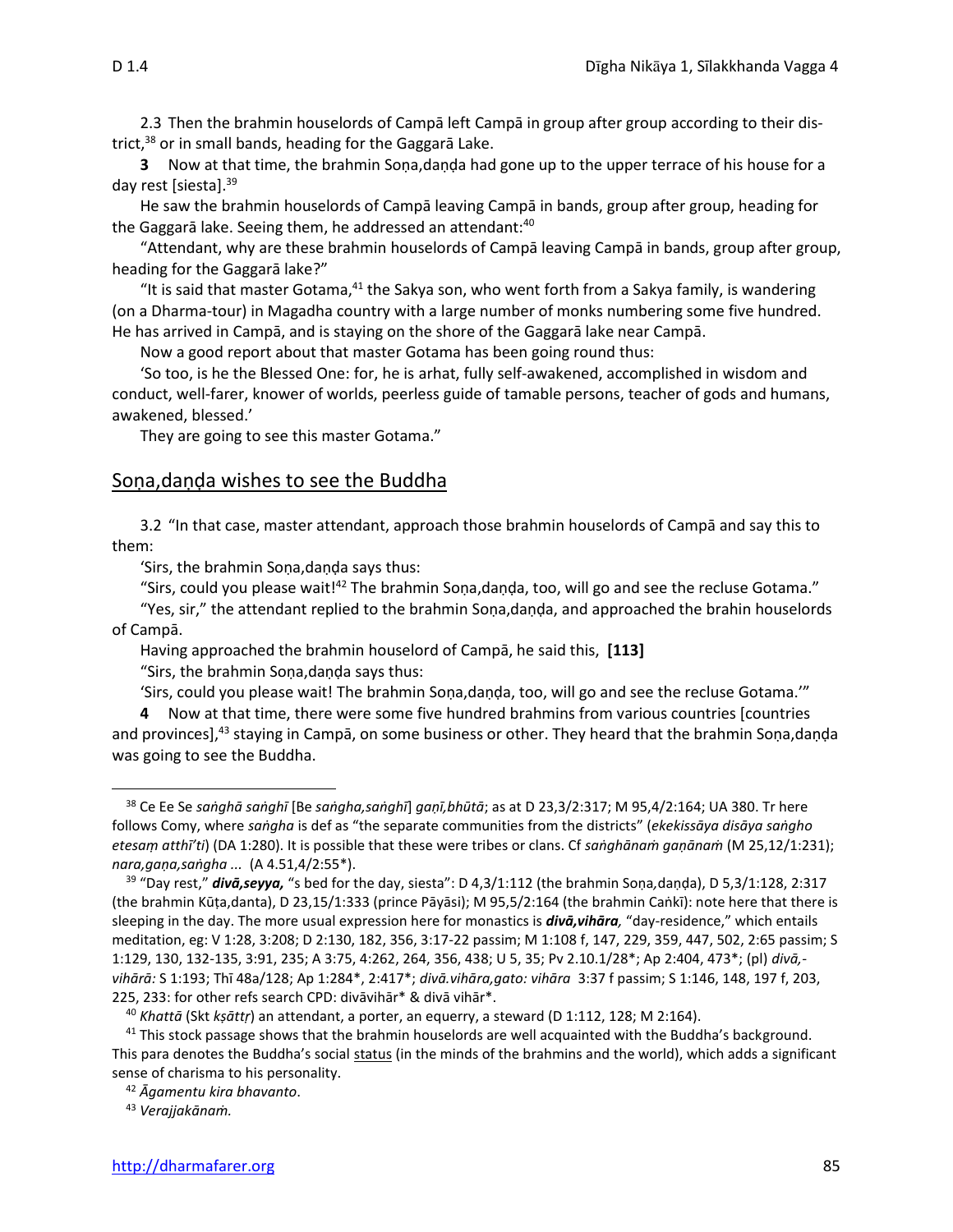Then the brahmins approach the brahmin Soṇa,daṇḍa and said this to him: "Is it true, sir, that the brahmin Soṇa,daṇḍa is going to see the recluse Gotama?" "Yes, sirs, that is so, I am going to see the recluse Gotama."

# Sona, daṇḍa's social status<sup>44</sup>

**5** "Let not the master Soṇa,daṇḍa go and see the recluse Gotama! It is not worthy of the master Soṇa,daṇḍa to go and see the recluse Gotama!

If the master Soṇa,daṇḍa goes and sees the recluse Gotama, the master Soṇa,daṇḍa's fame will diminish. The recluse Gotama's fame will increase.

That the master Soṇa,daṇḍa's fame will diminish, and the recluse Gotama's fame will increase, it is indeed worthy of<sup>45</sup> the recluse Gotama to come and see the master Soṇa,daṇḍa instead.

(1) For the master Soṇa,daṇḍa is well born on both the mother's and the father's sides for 7 generations, with neither reproach nor defect in terms of birth.<sup>46</sup>

That the master Soṇa,daṇḍa is well born on both the mother's and the father's sides for 7 generations, with neither reproach nor defect in terms of birth, it is not worthy of the master Soṇa,daṇḍa to go and see the recluse Gotama. It is indeed worthy of the recluse Gotama to come and see the master Sona,danda instead.

(2) For the master Soṇa,daṇḍa is rich, of great wealth, of great means.

That *being the case,* it is indeed worthy of the recluse Gotama to come and see the master Soṇa, daṇḍa instead.

(3) <sup>47</sup>For the master Soṇa,daṇḍa **[114]** is a mantra-reciter,<sup>48</sup> a mantra-expert, a master of the Three Vedas, along with their invocations and rituals, phonology and etymology, and the Iti,hāsa Purāṇas<sup>49</sup> as

<sup>44</sup> This whole section and the next are mutatis mutandia as in **Kūṭa,danta S** (D 5.6-7/1:129-132), SD 22.8.

<sup>45</sup> "(Is) worthy of," *arahati.*

<sup>46</sup> *Bhavaṁ hi soṇa,daṇḍo ubhato sujāto mātito ca pitito ca saṃsuddha,gahaṇiko, yāva sattamā pitāmaha,yugā akkhitto anupakkuṭṭho jāti,vādena:* this is stock: V 4:160; **Soṇa,daṇḍa S** (D 4/1:113 (2), 120 (2), 121, 123); **Kūṭa, danta S** (D 5/1:130 (2), 131 (2), 137, 138, 139 (2), 140, 141); **Caṅkī S** (M 95/2:165 (2), 166 (2)), **Vāseṭṭha S** (M 98/2:196 = Sn p115); **Ti,kaṇṇa S** (A 3.58/1:163); **(Te,vijja) Jāṇussoṇi S** (A 3.59/1:166); **Yassaṁ Disaṁ S** (A 5.134/3:151); **Patthanā S 1** (A 5.135/3:152 f); **Patthanā S 2** (A 5.136/3:154); **Doṇa Brāhmaṇa S** (A 5.192/3:223 (2), 224, 225, 227, 228 (×2)).

<sup>47</sup> *Ajjhāyako manta,dharo tiṇṇaṁ vedānaṁ pāragū sa,nighaṇḍu,keṭubhānaṁ sâkkhara-p,pabhedānaṁ iti,hāsa, pañcamānaṁ, padako veyyākaraṇo lokāyata,mahā,purisa,lakkhaṇesu anavayo.* This is the "*ajjhāyaka* or mantrareciter" pericope of the Dīgha: **Ambaṭṭha S** (D 3,1.3/1:88), **Soṇa,daṇḍa S** (**D 4,**5(3)/1:114, 13(2)/1:120, 14(2)/1:121, 20(2)/1:123), **Kūṭa,danta S** (**D 5**,6(3)/1:130, 14(2)/1:138), 17(3)/1:141; **Ti,kaṇṇa S** (A 3.58,1/1:163), **(Tevijja) Jāṇussoṇī S** (A 3.59,1/1:166), **Doṇa S** (A 5.192,2/3:223). The Majjhima "mantra-reciter pericope" omits the opening words "a mantra-reciter, a mantra-expert" (*ajjhāyako manta,dharo*): **Brahm'āyu S** (**M 91,**2/2:133, 4/2:134, 26/3:141), SD 63.8; an aged brahmin; **Sela S** (M 92 = Sn 3.7/p105); **Assalāyana S** (M 93,3/2:147), a 16-year-old brahmin youth; **Caṅkī S** (**M 95**,8/2:165, 11/2:168); **Saṅgārava S** (M 100,3/2:210). Cf Tha 1171 ("expert in the Three Vedas," *tiṇṇaṁ vedāna pāragu*); also Miln 10, Divy 619.20, 620.19. Cf Tha 1171 ("expert in the Three Vedas," *tiṇṇaṁ vedāna pāra, gu*); also Miln 10, Divy 619.20, 620.19. Here *mantra* refers to a particular vedic hymn or sacrificial formula. *Ajjhāyaka* (Skt *ādhyāyika, adhyāyin*) is a vedic student or scholar, one skilled in reciting the Vedas, a brahminical teacher. **Aggañña S** (D 27) plays a humorous pun on its etym: *na … jhāyanti*, "they do not meditate," hence, they are called *ajjhāyaka,* "non-meditators": see D 27,23/3:94 (SD 2.19).

<sup>48</sup> Here, and the foll, "mantra" refers to 3 Vedas. See prec n.

<sup>49</sup> Iti, hasa Puraņas are the oral tradition of brahminical legends of kings and sages.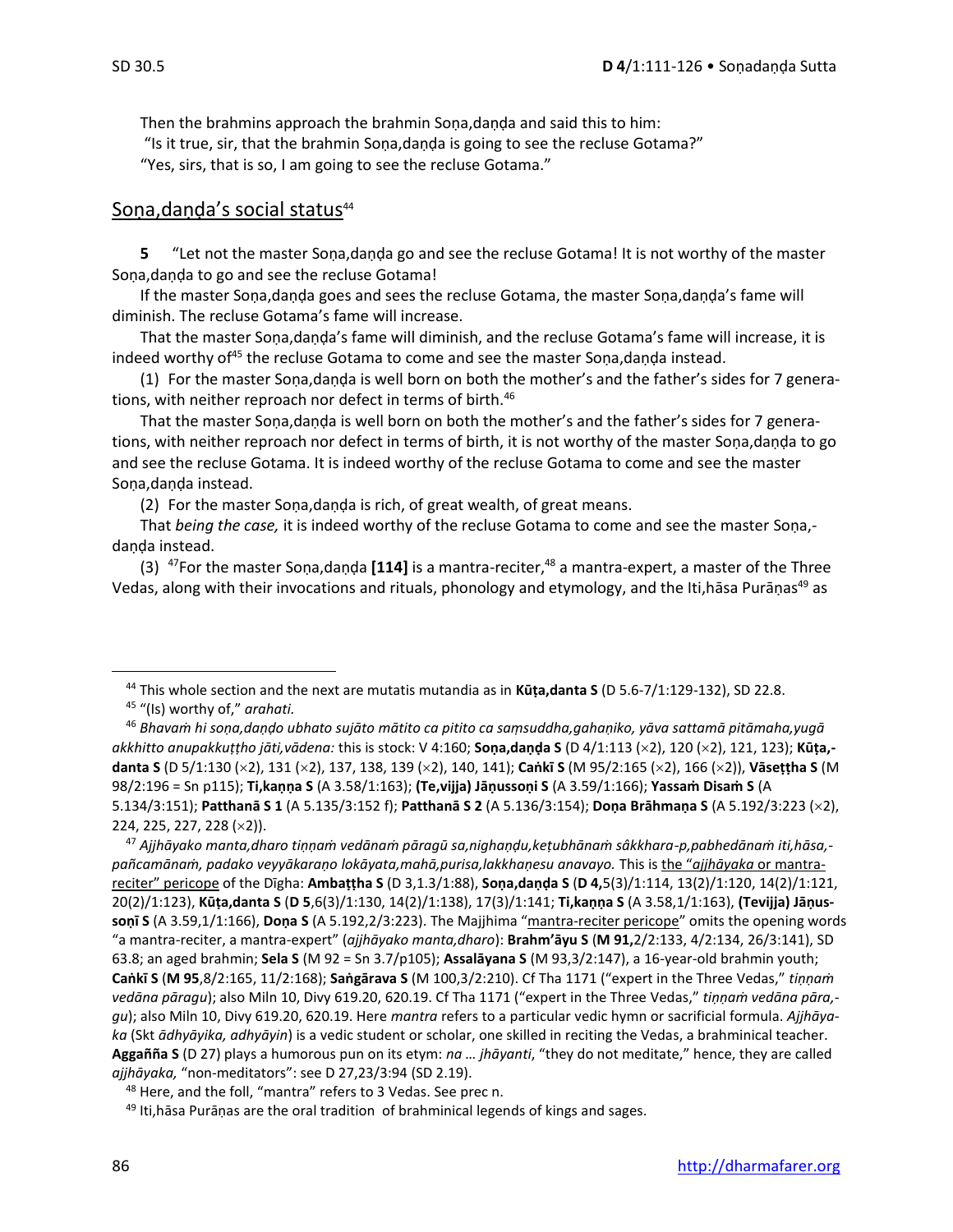the fifth; learned in the vedic word structure,<sup>50</sup> grammarian,<sup>51</sup> and well versed in nature lore<sup>52</sup> and the marks of the great man. 53

That *being the case,* it is indeed worthy of the recluse Gotama to come and see the master Soṇa, danda instead.

 $(4)$ <sup>54</sup>For the master Soṇa,daṇḍa is handsome, good-looking, pleasing, endowed with the most excellent colour, of perfect complexion,<sup>55</sup> of perfect physique,<sup>56</sup> of no mean appearance, one worthy of being looked at.<sup>57</sup>

That *being the case,* it is indeed worthy of the recluse Gotama to come and see the master Soṇa, daṇḍa instead.

(5) For the master Soṇa,daṇḍa is morally virtuous, mature in virtue, endowed with mature virtue.

That *being the case,* it is indeed worthy of the recluse Gotama to go and see the master Soṇa,daṇḍa instead.

(6) For the master Soṇa,daṇḍa has a good voice, a good delivery, endowed with urbane speech, distinctly clear, not driveling [faultless in speech], able to clarify any issue.<sup>58</sup>

That *being the case,* it is indeed worthy of the recluse Gotama to come and see the master Soṇa, danda instead.

(7) For the master Soṇa,daṇḍa is a teacher of teachers of many, uttering the mantras to three hundred brahmin youths. Many are the brahmin youths who come from various quarters and various districts with the desire to learn the mantras and the meaning of the mantras in the master Soṇa,daṇḍa's presence [from the master Soṇa,daṇḍa himself].

That *being the case,* it is indeed worthy of the recluse Gotama to come and see the master Soṇa, daṇḍa instead.

(8) For the master Soṇa,daṇḍa is old, mature, very elderly, long lived, advanced in years. But the recluse Gotama is young, and is a young recluse.

That *being the case,* it is indeed worthy of the recluse Gotama to come and see the master Soṇa, danda instead.

(9) For the master Soṇa,daṇḍa is honoured, respected, held in high esteem, venerated and revered by Seniya Bimbisāra, the rajah of Magadha.

That *being the case,* it is indeed worthy of the recluse Gotama to come and see the master Soṇa, daṇḍa instead.

<sup>50</sup> *Padako veyyākaraṇo,* ie, well versed in the *pada,pāṭha* of Sanskrit grammar. Technically, this refers to the *pada* (or literal, word for word) method of reciting (or writing) Veda sentences, ie, "a method of arranging each word of a Vedic text separately in its original form [cf *pada*] without regard to the rules of [sandhi]; cf *krama-* and *saṁhitā-pāṭha*." (SED).

<sup>51</sup> On *veyyākaraṇa,* see BHSD: sv *vyākaraṇa, = vaiyākaraṇa* (p517).

<sup>52</sup> *Lokāyata*. This seems to be the early meaning of the term. Its reference to the materialistic philosophy of Cārvāka is apparently later: see Rhys Davids, D:RD 1:166-172. See **Lokāyatikā Brāhmaṇā S** (A 9.38/4:428-432), SD 35.2. See also Jayatilleke 1963:48-58 (§§55-67).

<sup>53</sup> For details, see *Buddhânussati*, SD 15.7(4.1) n.

 $54$  The same is said of the Buddha at §7(6) below.

<sup>55</sup> *Brahma,vaṇṇī,* lit "Brahmā-like complexion." Brahmā is the Supreme Deity of the popular Indian pantheon in the Buddha's time. As an adj *brahma* simply means "perfect."

<sup>56</sup> *Brahma,vaccasī* (PTS Ce) or *Brahma,vacchasī* (Be Se)*,* lit "Brahmā-like complexion."

<sup>57</sup> *Dassanāya.* On the Indian custom of gazing at a respected, virtuous or religious person, see **Mahā,parinibbāna S** (D 16), SD 9 (7e).

<sup>58</sup> *Bhavaṁ hi soṇa,daṇḍo kalyāṇavāco kalyāṇa,vākkaraṇo poriyā vācāya samannāgato vissaṭṭhāya anelagalāya atthassa viññāpatiyā.* The same is said of the Buddha at §6(8) below.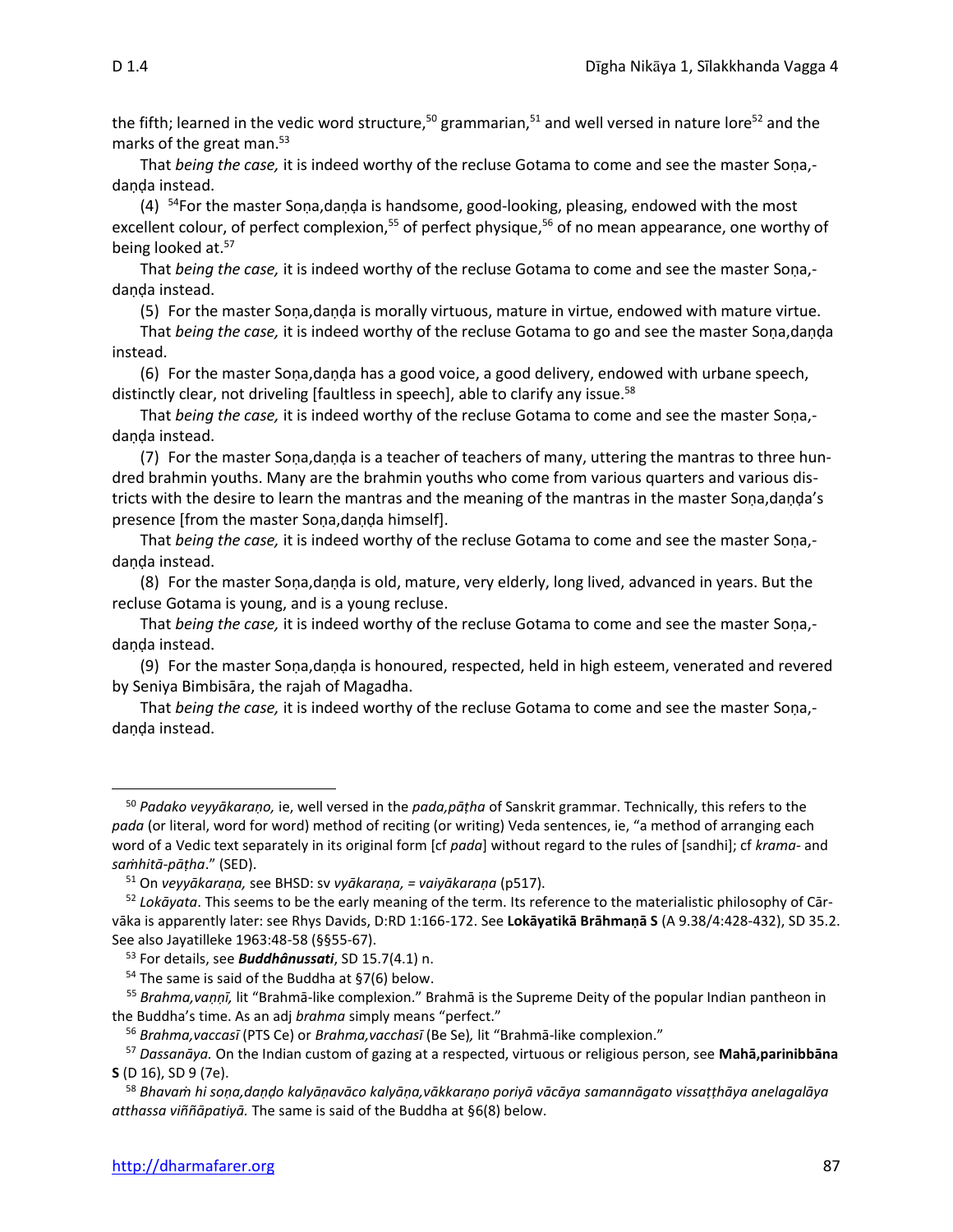(10) For the master Soṇa,daṇḍa is honoured, respected, held in high esteem, venerated and revered by the brahmin Pokkhara, sāti.<sup>59</sup>

That *being the case,* it is indeed worthy of the recluse Gotama to come and see the master Soṇa, danda instead.

(11) For the master Soṇa,daṇḍa lives in Campā, teeming with life, with grass, wood and water, with rice, a royal domain presented (to him) by Seniya Bimbisāra, the rajah of Magadha, as a royal gift, a brahmadeya [a fief].<sup>60</sup>

That *being the case,* it is indeed worthy of the recluse Gotama to come and see the master Soṇa, daṇḍa instead.

#### Soṇa, daṇḍa's praise of the Buddha<sup>61</sup>

**6** When this was said, the brahmin Soṇa,daṇḍa said this to the brahmins: **[115]**

"In that case, sirs, listen to me, too, as to why it is worthy of *us* to go and see master Gotama, and that it is unworthy of master Gotama to come and see us.

(1) Indeed, the recluse master Gotama is well born on both the mother's and the father's sides for 7 generations, with neither reproach nor defect in terms of birth.

That the recluse Gotama is well born on both the mother's and the father's sides for 7 generations, with neither reproach nor defect in terms of birth, it is not worthy of master Gotama to come and see us.

It is indeed worthy of us to go and see master Gotama instead.

(2) Indeed, the recluse master Gotama has gone forth, leaving behind a great community of relatives. 62

That *being the case,* it is indeed worthy of us to go and see master Gotama instead.

(3) Indeed, the recluse master Gotama has gone forth, leaving behind a great amount of gold and silver, both buried underground and visible above ground.

That *being the case,* it is indeed worthy of us to go and see master Gotama instead.

(4) Indeed, the recluse master Gotama, went forth while still young, a black-haired young lad endowed with the blessing of youth, in the prime of life.<sup>63</sup>

That *being the case,* it is indeed worthy of us to go and see master Gotama instead.

(5) Indeed, the recluse master Gotama, though his mother and father wished otherwise and wept with tearful faces, shaved off his hair and beard, put on the saffron robe, and went forth from the household life into the homeless life. 64

That *being the case,* it is indeed worthy of us to go and see master Gotama instead.

(6) Indeed, the recluse master Gotama is handsome, good-looking, pleasing, endowed with the most excellent colour, of perfect complexion, of perfect physique, of no mean appearance, one worthy of being looked at.<sup>65</sup>

<sup>61</sup> This whole section and the preceding are mutatis mutandis as in **Kūṭa,danta S** (D 5,5-7/1:130-132), SD 22.8.

 $62$  Comy says 80,000 families each of the mother's and father's sides (DA 1:283). If we reckon 5 to a family, this would tota l to some 800,000 (D:RD 1:147 n1).

<sup>63</sup> On this stock passage, see SD 49.19 (1.3.3.4). This, and the next section, are also spoken by Kūṭa,danta (**Kūṭa, danta S,** D 5,7.1/1:131 n, SD 22.8) and other famous brahmins, and by the Buddha himself in **Ariya Pariyesanā S**  (M 26,14/1:163 n, SD 1.11).

<sup>64</sup> This—and the prec section—spoken by the Buddha himself in **Ariya,pariyesanā S** (M 26,14/1:163), SD 1.11: see n prec para.

<sup>65</sup> The same is said of the brahmin Soṇa, daṇḍa at §5(4) above.

<sup>59</sup> D 3,2.16-22/1:108-110 (SD 21.3).

<sup>60</sup> See §1 nn.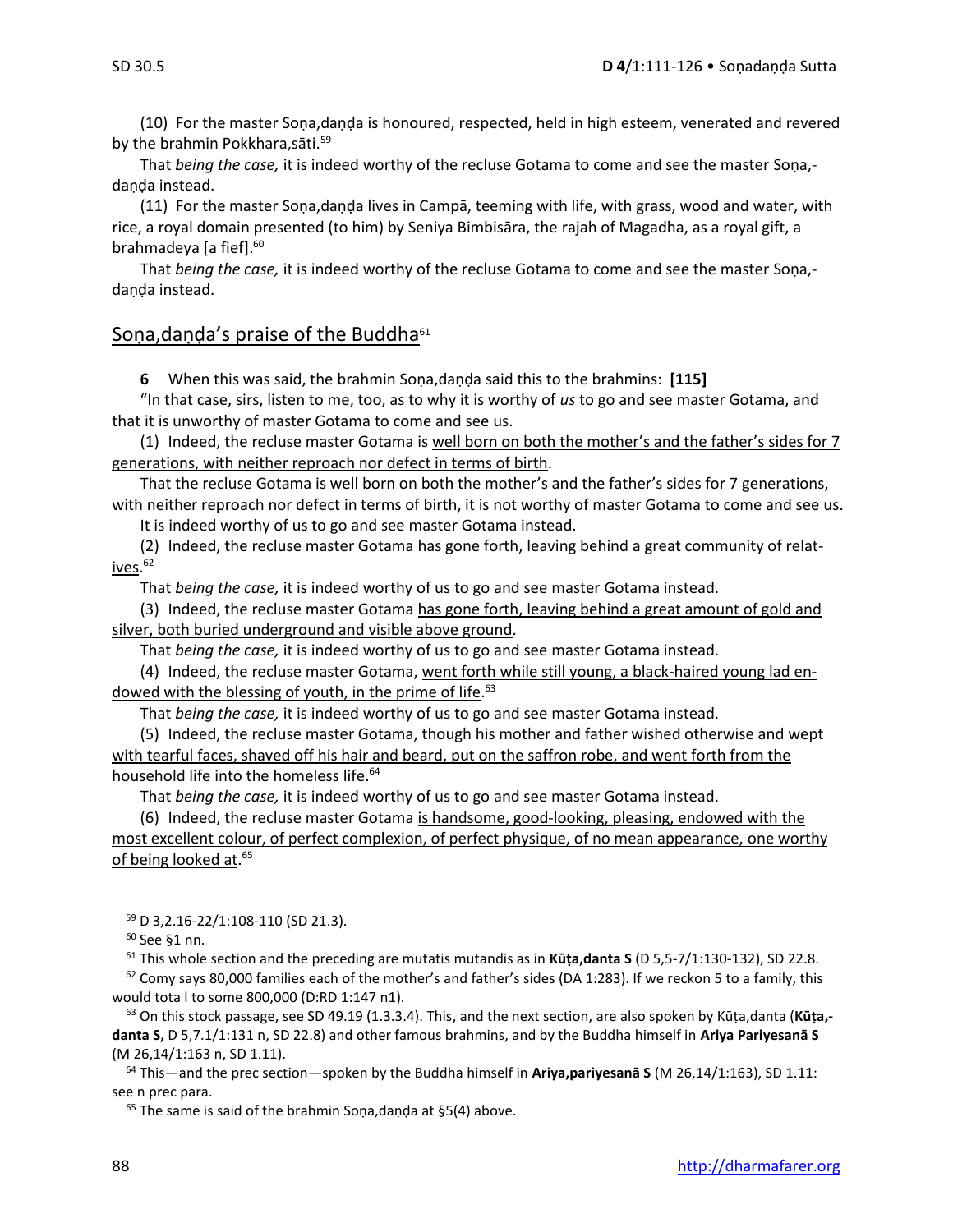That *being the case,* it is indeed worthy of us to go and see master Gotama instead.

(7) Indeed, the recluse master Gotama is morally virtuous, noble in virtue, wholesome in virtue, endowed with wholesome virtue. 66

That *being the case,* it is indeed worthy of us to go and see master Gotama instead.

(8) Indeed, the recluse master Gotama has a good voice, a good delivery, endowed with urbane speech, distinctly clear, not driveling [faultless in speech], able to clarify any issue.<sup>67</sup>

That *being the case,* it is indeed worthy of us to go and see master Gotama instead.

(9) Indeed, the recluse master Gotama is a teacher of teachers of many.

That *being the case,* it is indeed worthy of us to go and see master Gotama instead.

(10) Indeed, the recluse master Gotama has destroyed desire and lust, and abandoned unsteadiness (due to craving).<sup>68</sup>

That *being the case,* it is indeed worthy of us to go and see master Gotama instead.

(11) Indeed, the recluse master Gotama is one who teaches karma, who teaches the action, without any bad intention towards the brahmin race.<sup>69</sup>

That *being the case,* it is indeed worthy of us to go and see master Gotama instead.

(12) Indeed, the recluse master Gotama is one gone forth from a high family, an unadulterated kshatriya family. 70

That *being the case,* it is indeed worthy of us to go and see master Gotama instead.

(13) Indeed, the recluse master Gotama is one gone forth from a prosperous family of great wealth and means.

That *being the case,* it is indeed worthy of us to go and see master Gotama instead. [**116**]

(14) Indeed, people beyond the country, beyond the district, come to ask questions of the recluse master Gotama.

That *being the case,* it is indeed worthy of us to go and see master Gotama instead.

(15) Indeed, sirs, many thousands of heavenly beings have gone for refuge in the recluse Gotama for life.

That *being the case,* it is indeed worthy of us to go and see master Gotama instead.

(16) Indeed, sirs, about the recluse Gotama a good report has been going around thus:<sup>71</sup>

'So too, is he the Blessed One: for, he is arhat, fully self-awakened, accomplished in wisdom and conduct, well-farer, knower of worlds, peerless guide of tamable persons, teacher of gods and humans, awakened, blessed.

Having realized by his own direct knowledge this world with its gods, its Māras and its Brahmās, this generation with its recluses and brahmins, its rulers and people, he makes it known to others.

He teaches the Dharma, good in the beginning, good in the middle, good in the end, both in the spirit and in the letter.

He proclaims the holy life that is entirely complete and pure.'

- That *being the case,* it is indeed worthy of us to go and see master Gotama instead.
- (17) Indeed, the recluse master Gotama is endowed with the thirty-two marks of the great man.<sup>72</sup>
- That *being the case,* it is indeed worthy of us to go and see master Gotama instead.

<sup>66</sup> *Samaṇo khalu bho gotamo sīlavā ariya,sīlī kusala,sīlī kusala,sīlena samannāgato.*

 $67$  The same is said of the brahmin Sona, danda at §5(6) above.

<sup>68</sup> *Samaṇo khalu bho gotamo khīṇa,kāma,rāgo vigata,cāpallo.*

<sup>69</sup> *Samaṇo khalu bho gotamo kamma,vādī kiriya,vādī apāpa,purekkhāro brahmaññāya pajāya.*

<sup>70</sup> *Samaṇo khalu bho gotamo uccā,kulā pabbajito asambhinna,khattiya,kulā.* On *asambhinna* vl as *ādīna,* see D:RD 148 n2.

 $71$  For an explanation of the key points of this passage, see SD 35.4 Comy Notes 1c.

<sup>72</sup> For the 32 marks of the great man, see *Buddhânussati*, SD 15.7(4.1)n.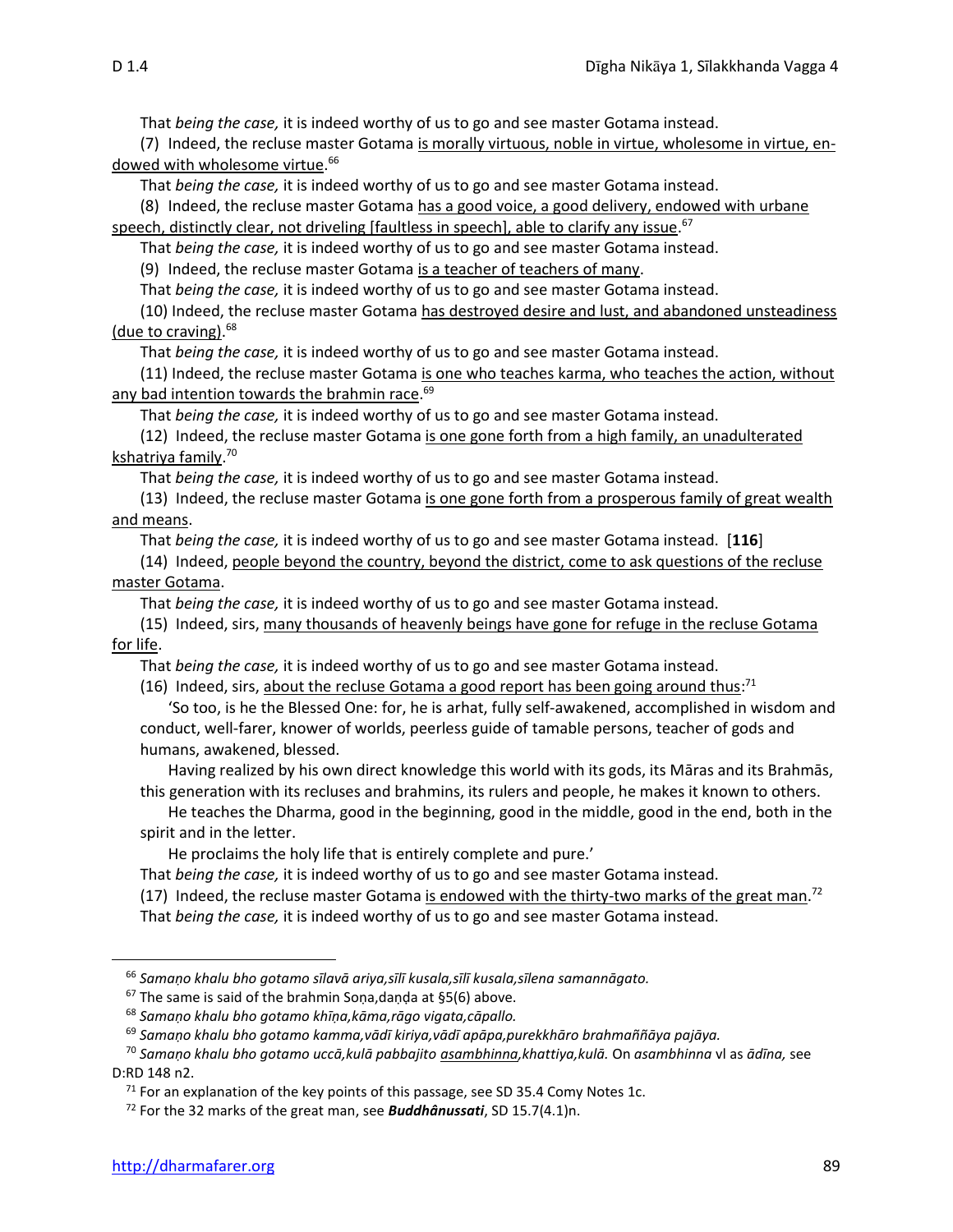(18) Indeed, the recluse master Gotama is one who bids (all), 'Come, welcome,' congenial, courteous, never frowning, approachable, first to greet others.<sup>73</sup>

That *being the case,* it is indeed worthy of us to go and see master Gotama instead.

(19) Indeed, the recluse master Gotama is honoured, respected, held in high esteem, venerated and revered by the fourfold company (of monks, nuns, laymen and laywomen).

That *being the case,* it is indeed worthy of us to go and see master Gotama instead.

(20) Indeed, sirs, many gods and humans have deep faith<sup>74</sup> in the recluse master Gotama.

That *being the case,* it is indeed worthy of us to go and see master Gotama instead.

(21) Indeed, sirs, near whichever village or market-town that the recluse Gotama resides, nonhumans do not trouble the humans therein.

That *being the case,* it is indeed worthy of us to go and see master Gotama instead.

(22) Indeed, the recluse master Gotama as the head of an order, the head of a group, a teacher of the many, is regarded as the foremost of the ford-makers to the masses.<sup>75</sup> While some ascetics and brahmins win fame in various insignificant ways,  $76$  the recluse Gotama does not do so. For his fame comes the recluse Gotama by way attaining unexcelled knowledge and conduct.

That *being the case,* it is indeed worthy of us to go and see master Gotama instead.

(23) Indeed, sirs, Seniya Bimbisāra, the rajah of Magadha, together with his son, his wife, his court, and his household have gone to the recluse Gotama as refuge for life.

That *being the case,* it is indeed worthy of us to go and see master Gotama instead.

(24) The rajah Pasenadi of Kosala, together with his son, his wife, his court, and his household have gone to the recluse Gotama as refuge for life.

That *being the case,* it is indeed worthy of us to go and see master Gotama instead.

(25) The brahmin Pokkhara,sātī, together with his son, his wife, his retinue, and his household, have gone to the recluse Gotama as refuge for life.

That *being the case,* it is indeed worthy of us to go and see master Gotama instead.

(26) The recluse Gotama is honoured, respected, held in high esteem, venerated and revered by Seniya Bimbisāra, the rajah of Magadha.

That *being the case,* it is indeed worthy of us to go and see master Gotama instead.

(27) The recluse Gotama is honoured, respected, held in high esteem, venerated and revered by the rajah Pasenadi of Kosala.

That *being the case,* it is indeed worthy of us to go and see master Gotama instead. **[117]**

(28)The recluse Gotama is honoured, respected, held in high esteem, venerated and revered by the brahmin Pokkhara,sātī.

That *being the case,* it is indeed worthy of us to go and see master Gotama instead.

The recluse Gotama has arrived at Campā: he is staying in the Gaggarā lake, near Campā.

Now, whatever ascetics or brahmins who have come within our village boundaries, they are our guests. Indeed, we should be honour, respect, hold in high esteem, venerate and revere our guests.

As the recluse Gotama has arrived at Campā—he is staying in the Gaggarā lake, near Campā—the recluse Gotama is to be honoured, respected, held in high esteem, venerated and revered as our guest.

<sup>73</sup> *Samaṇo khalu bho gotamo ehi,sāgata,vādī sakhilo sammodako abbhā,kuṭiko uttāna,mukho pubba,bhāsī.* The brahmin Kūṭa,danta, too, gives the same compliment (**Kūṭa,danta S,** D 5,7.1(18)/1:132) + SD 22.8 (2.2.3); also **DhA 23.3**,9 n @ SD 50.35(3). Cf CA 287, 304.

<sup>74</sup> "Have deep faith," *abhippasannā.*

<sup>75</sup> *Samaṇo khalu bho gotamo saṅghī gaṇī gaṇ'ācariyo puthu,tittha,karānaṁ aggam-akkhāyati.*

<sup>&</sup>lt;sup>76</sup> Comy: Such as by going about naked (DA 1:288).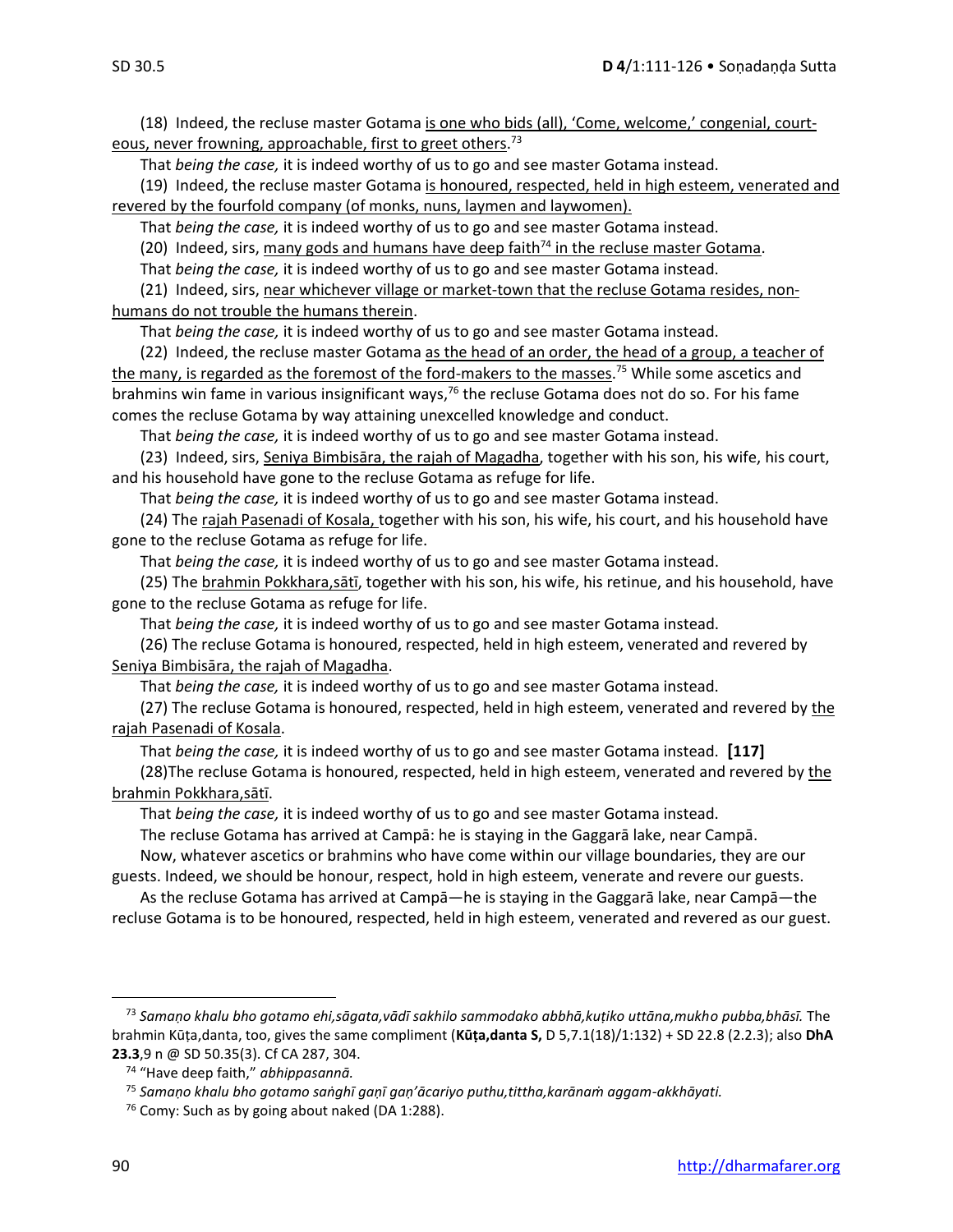That the recluse Gotama has arrived at Campā—staying in the Gaggarā lake, near Campā—one to be honoured, respected, held in high esteem, venerated and revered as our guest, it is indeed worthy of *us* to go and see master Gotama instead.

Only that much, sirs, do I know of master Gotama's praises. But, sirs, these are not all of them; for, master Gotama's praise is beyond measure."

#### The brahmins decide to meet the Buddha

**7** When this was said, the brahmins said this to the brahmin Soṇa,daṇḍa:

"The master Soṇa,daṇḍa sings the praise of the recluse Gotama such that it is worth going many yojanas [leagues] with only a travel-bag<sup>77</sup> just to see him."<sup>78</sup>

"Let us all then go and see the recluse Gotama!"

So the brahmin Soṇa,daṇḍa, together with a large group of brahmins, approached the Blessed One at Gaggarā lake.

### Soṇa,daṇḍa's reservation

**8** Then this thought arose to the brahmin Soṇa,daṇḍa as he passed through the woods:

(1) "If I were to ask the recluse Gotama a question, and he were to say: 'Brahmin, the question should not be asked thus; brahmin, the question should be asked in this way,'

then, this company might censure me thus: 'The brahmin Soṇa,daṇḍa is foolish. He is incapable. **[118]**  He is unable to ask the recluse Gotama a proper question.

Whomever this company were to censure, his reputation would diminish. One whose reputation diminishes, his wealth would diminish, too. But our wealth depends on the reputation we have gained!

(2) And if the recluse Gotama were to put a question to me, and I were unable to answer it to win over his mind,<sup>79</sup> he would say this to me: 'The question should not be answered in that way; it should be answered in this way,'

then, this company might censure me thus: 'The brahmin Soṇa,daṇḍa is foolish and incapable. He is unable to answer the recluse Gotama's question!

Whomever this company were to censure, his reputation would diminish. One whose reputation diminishes, his wealth would diminish, too. But our wealth depends on the reputation we have gained!

(3) But, if I having come thus far were to turn back without seeing the recluse Gotama,

then, this company might censure me thus: 'The brahmin Soṇa,daṇḍa is foolish and incapable. He is stubborn with conceit [stiff-necked], but he is terrified so he dare not go up to meet the recluse Gotama! How can he turn back after coming so far without seeing the recluse Gotama?'

Whomever this company were to censure, his reputation would diminish. One whose reputation diminishes, his wealth would diminish, too. But our wealth depends on the reputation we have gained!"<sup>80</sup>

<sup>77</sup> *Puṭosena*, vl *puaṁsena* (mostly Comys)*,* a bag for carrying food when travelling, a knapsack.

<sup>&</sup>lt;sup>78</sup> Putosenâpi tathā,rūpo ayam bhikkhave bhikkhu,sangho, tathā,rūpā ayam parisā (Ce Ee Ka). As at D 1:117, 133 (= *pātheyyaṁ gahetvā, puṭo aṁse assâ ti,* "with provision in hand, a bag over the shoulder," Comy); M 3:80; A 2:183 (*puṭaṁsenâpi*). Chaṭṭha Saṅgāyanā MSS (WT; VRI) add *iti* here, signifying that the next sentence is spoken by

Soṇa,daṇḍa.

<sup>79</sup> "And I were unable to win over his mind," *tassa cāhaṁ pañhassa veyyākaraṇena cittaṁ na ārādheyyaṁ;* cf V 1:173,9,11; D 1:175,14-15; M 1:85, 2:10, 341,14-342,5 = 2:159,17-160,14.

<sup>80</sup> See Intro (2.2), "Is Soṇa,daṇḍa status-conscious?"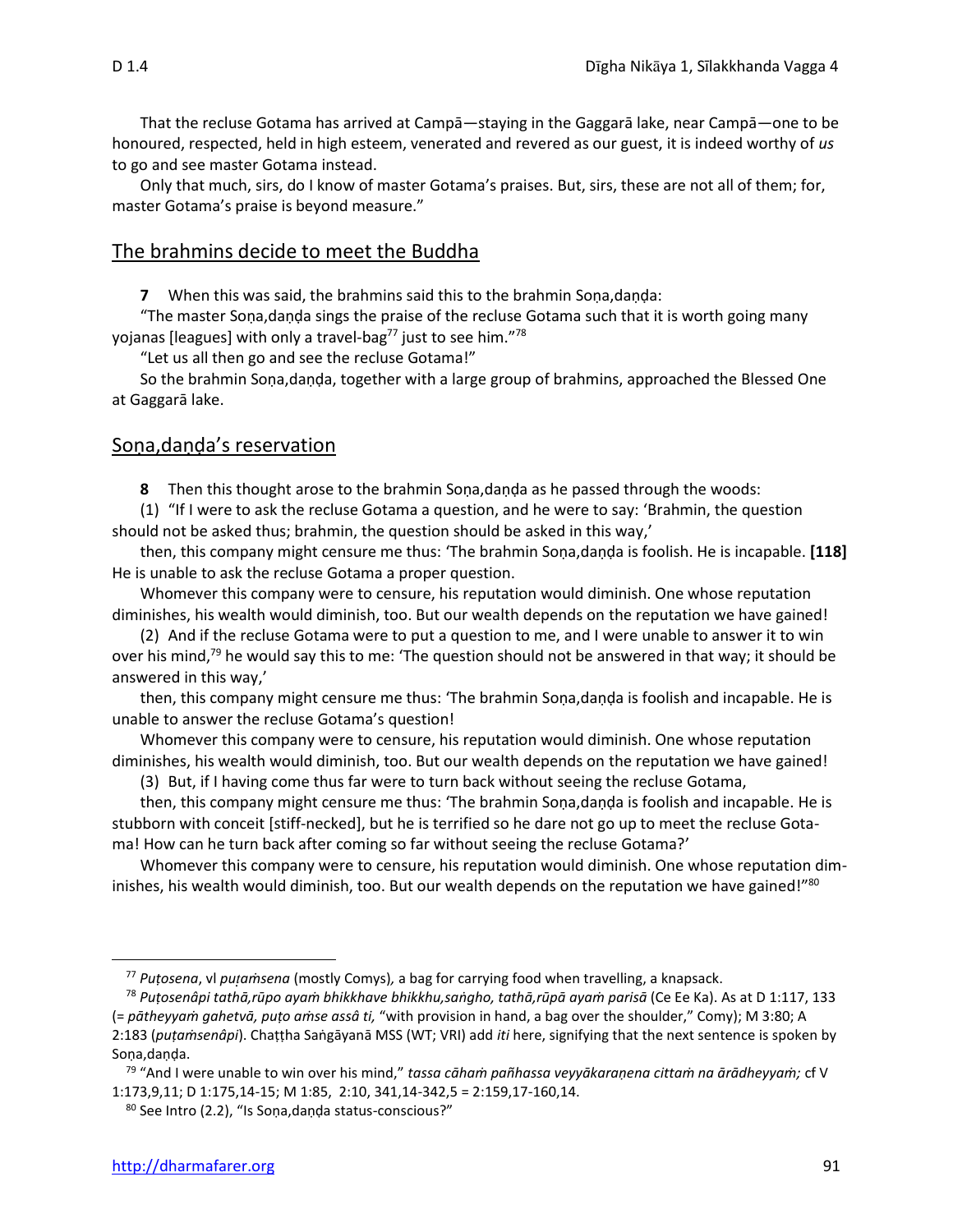# The brahmins meet the Buddha

**9** So the brahmin Soṇa,daṇḍa approached the Blessed One. Having approached the Blessed One, he exchanged greetings with him. When this courteous and friendly exchange was concluded, he sat down at one side.

Some of the brahmin houselords of Campā, too, exchanged greetings with him. When this courteous and friendly exchange was concluded, they sat down at one side.

Some greeted him with their palms together, and then sat down at one side.

Some announced their name and clan before the Blessed One, and then sat down at one side. Some kept silent<sup>81</sup> and sat down at one side. [119]

**10** So the brahmin Soṇa,daṇḍa sat down right there still thinking those numerous thoughts:

"(1) If I were to ask the recluse Gotama a question, and he were to say: 'Brahmin, the question should not be asked thus; brahmin, the question should be asked in this way,'

then, this company might censure me thus: 'The brahmin Soṇa,daṇḍa is foolish. He is incapable. He is unable to ask the recluse Gotama a proper question.

Whomever this company were to censure, his reputation would diminish. One whose reputation diminishes, his wealth would diminish, too. But our wealth depends on the reputation we have gained!

(2) And if the recluse Gotama were to put a question to me, and I were unable to answer it to win over his mind,<sup>82</sup> he would say this to me: 'The question should not be answered in that way; it should be answered in this way,'

then, this company might censure me thus: 'The brahmin Soṇa,daṇḍa is foolish and incapable. He is unable to answer the recluse Gotama's question!

Whomever this company were to censure, his reputation would diminish. One whose reputation diminishes, his wealth would diminish, too. But our wealth depends on the reputation we have gained!

(3) If only the recluse Gotama would question me on my own learning [expertise],<sup>83</sup> that is, the Three Vedas! Then I would surely indeed be able to win his mind with an answer to the question!"84

## The Buddha questions Soṇa,daṇḍa accordingly

**11** Now, the Blessed One, knowing the mind of the brahmin Soṇa,daṇḍa, thought:

"This brahmin Soṇa,daṇḍa is troubled by his own heart. What now if I were to question him on his own learning, that is, the Three Vedas?"<sup>85</sup>

Then the Blessed One said this to the brahmin Soṇa,daṇḍa:

"Now, brahmin, by how many qualities do the brahmins declare one an accomplished brahmin, so that one who declares, 'I am a brahmin,' would be speaking rightly,<sup>86</sup> and would not be guilty of falsehood?"

<sup>81</sup> This is likely to be a case of social or emotional distance: see **Silence and the Buddha,** SD 44.1 (2.2). <sup>82</sup> See §8(2) n.

<sup>83</sup> "My own learning," *sakaṁ ācariyakaṁ,* a stock phrase: **Mahā,parinibbāna S** (D 16,3.7+8/2:104 f, 16,3.35/112 f) = **Cetiya S** (S 51.10,11-13/5:261 f) = **Bhūmi,cāla S** (A 8.70,8/4:310 f) = **Āyu,saṅkhār'osajjana S** (U 6.1/63 f); **Ariya, pariyesanā S** (M 26,15/1:164 f) = **Mahā Saccaka S** (M 36,14/1:240) = **Bodhi Rāja,kumāra S** (M 85,12/2:93) = **Saṅgārava S** (M 100,11/2:212); where it means "his/her/their own teacher's or Teachers (the Buddha's) teaching," glossed by Comys as "one's own teacher's word," *attano ācariya,vādaṁ* (DA 2:400, 556; SA 3:253; AA 4:151; UA 326; VA 1154). However, here in **Soṇa,daṇḍa S** (D 4,10/1:119), it prob simply means "subject of learning, discipline, trade, craft, profession; system of tenets, (traditional) doctrine, creed" (CPD).

<sup>84</sup> *Addhā vat'assâhaṁ cittaṁ ārādheyyaṁ pañhassa veyyākaraṇenā'ti.*

<sup>85</sup> For a similar approach, in response to the evangelical wanderer Nigrodha, see **Udumbarikā Sīha,nāda S** (D 25,7.2/3:40), SD 1.4.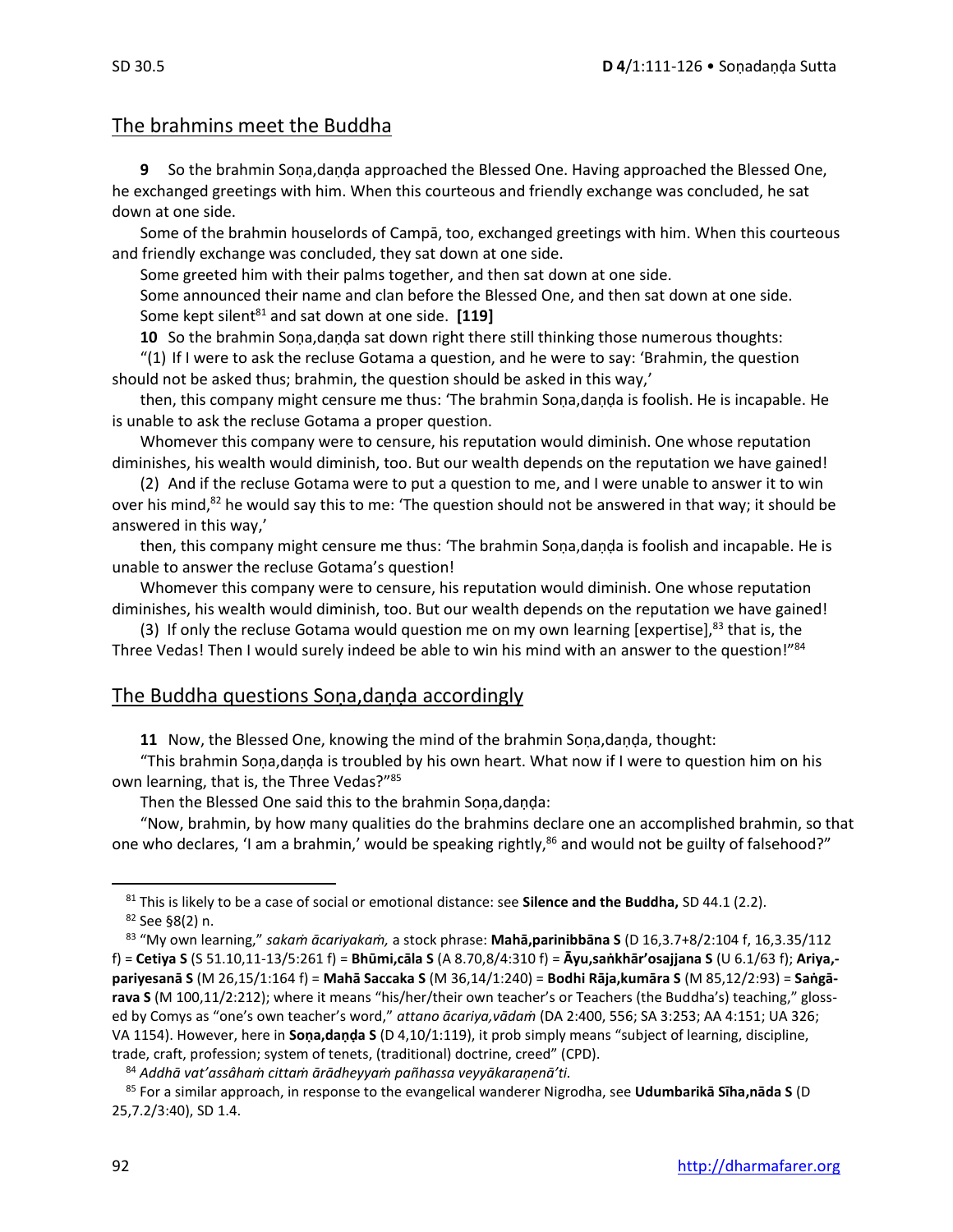**12** Then, this occurred to the brahmin Soṇa,daṇḍa, **[120]** 

"What I wished for, what I desired, what I had in mind, what I had hoped for—that the recluse Gotama questions me on my own learning, that is, the Three Vedas—and it is on that learning of my own, that is, the Three Vedas, that the recluse Gotama asks me! I would surely indeed be able to win his mind with an answer to the question!"

#### The 5 qualities of a brahmin

**13** Then, the brahmin Soṇa,daṇḍa, straightening up his body, looked around at the assembly, and said this to the Blessed One:

"By 5 qualities, master Gotama, do the brahmins declare one an accomplished brahmin, so that one who declares, 'I am a brahmin,' would be speaking rightly, and would not be guilty of falsehood.

By what 5 qualities?

(1) Here, master Gotama, he is well born on both the mother's and the father's sides for 7 generations, with neither reproach nor defect in terms of birth.  $87$ 

(2) He is a mantra-reciter, mantra-expert, a master of the Three Vedas, along with their invocations and rituals, phonology and etymology, and the Iti,hasa Puranas<sup>88</sup> as the fifth; learned in the vedic word structure, grammarian, and well versed in nature lore and the marks of the great man.<sup>89</sup>

(3) He is handsome, good-looking, pleasing, endowed with the most excellent colour, of perfect complexion,<sup>90</sup> of perfect physique, of no mean appearance, one worthy of being looked at.<sup>91</sup>

(4) He is morally virtuous, mature in virtue, endowed with mature virtue.<sup>92</sup>

(5) And he is learned and wise, the first or second to hold out the sacrificial ladle.<sup>93</sup>

These, master Gotama, are the five qualities by which the brahmins declare one an accomplished brahmin: such a one who declares, 'I am a brahmin,' would be speaking rightly, and would not be guilty of falsehood."

#### The Buddha's questions

**14** "Now, brahmin, of these 5 qualities, can we leave out one, by which the brahmins could still declare one an accomplished brahmin: such a one who declares, 'I am a brahmin,' would be speaking rightly, and would not be guilty of falsehood?"

"We can, master Gotama. Of these 5 qualities, we could leave out complexion [colour].<sup>94</sup> For, what does complexion matter? If he were to have the other 4 qualities—that is,

<sup>86</sup> The phrase *vadamāno sammā vadeyya,* "(one who) declares...would be speaking rightly" is stock only here (D 4/1:119,32, 120,12+25+30, 121,9+13+23+27+35, 123,28+32. Elsewhere we see the phrase *sammā vadamāno vadeyya*, "(one) speaking rightly would say...," which is a very common stock in all the 4 Nikāyas and theVinaya, eg: **Jana.vasabha S** (D 18**/2:**217,12+ 15); **Pāsādika S** (D 29/3:126,12+15+24, 127,1+9+11); **Bhaya Bherava S** (M 4/1:21,- 25+28), **Mahā Sīha,nāda S** (M 12,14+17), **Cha-b,bisodhana S** (M 112/3:28,35, 29,3+8+11), **Bāla Paṇḍita S** (M 129/- 3:165,15+17, 172,2+4); cf 3:274,13-14. For other occurrences, search CSCD with "sammā vadamāna vadeyya".

 $87$  Same as at §5(1), where see nn.

<sup>88</sup> Iti, hasa Puranas are the oral tradition of brahminical legends of kings and sages.

 $89$  As at §5(3), where see nn.

<sup>90</sup> *Brahma,vaṇṇī,* lit "Brahmā-like complexion."

 $91$  As at §5(4), where see nn.

 $92$  As at §5(5), where see nn.

<sup>93</sup> *Paṇḍito ca medhāvī paṭhamo vā dutiyo vā sujaṁ paggaṇhantānaṁ.* This confirms the brahmin's leading roles in a Vedic fire (*homa*) puja. As at **Kūṭa,danta S** (D 5,14(4)/1:138), SD 22.8. See also §15(3) below.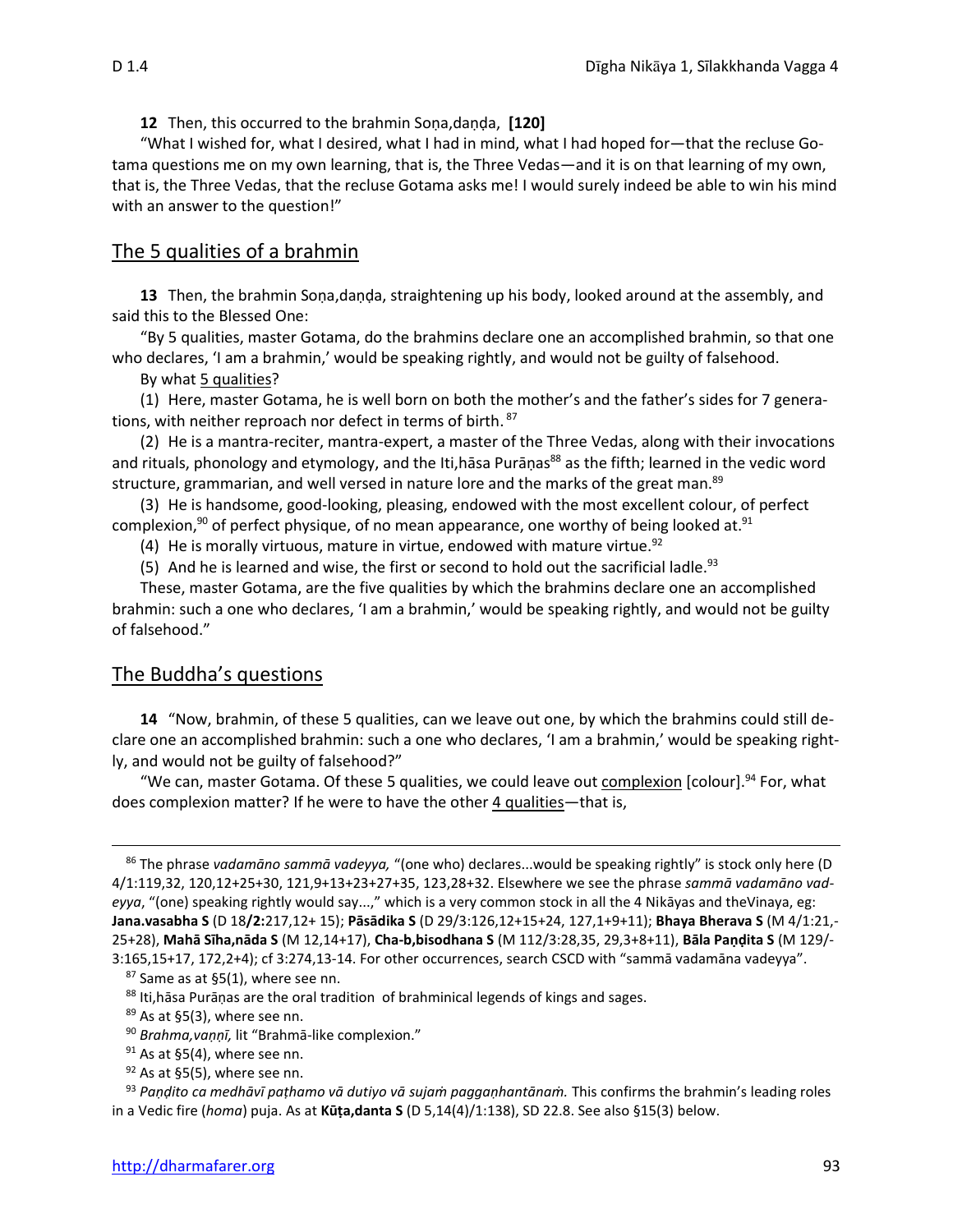(1) Master Gotama, he is well born on both the mother's and the father's sides for 7 generations, **[121]** with neither reproach nor defect in terms of birth.

(2) Master Gotama, he is a mantra-reciter, mantra-expert, a master of the Three Vedas, along with their invocations and rituals, phonology and etymology, and the Iti,hāsa Purāṇas<sup>95</sup> as the fifth; learned in the vedic word structure, grammarian, and well versed in nature lore and the marks of the great man.<sup>96</sup>

(3) Master Gotama, he is morally virtuous, mature in virtue, endowed with mature virtue.<sup>97</sup>

(4) And, master Gotama, he is learned and wise, the first or second to hold out the sacrificial ladle.<sup>98</sup>

These, master Gotama, are the 4 qualities, master Gotama, by which the brahmins declare one an accomplished brahmin: such a one who declares, 'I am a brahmin,' would be speaking rightly, and would not be guilty of falsehood."

**15** "Now, brahmin, of these 4 qualities, can we leave out one, by which the brahmins could still declare one an accomplished brahmin: such a one who declares, 'I am a brahmin,' would be speaking rightly, and would not be guilty of falsehood?"

"We can, master Gotama. Of these 4 qualities, we could leave out the mantras. For what do the mantras matter? If he were to have the other 3 qualities—that is,

(1) master Gotama, he is well born on both the mother's and the father's sides for 7 generations, with neither reproach nor defect in terms of birth;

(2) Master Gotama, he is morally virtuous, mature in virtue, endowed with mature virtue.<sup>99</sup>

(3) And, master Gotama, he is learned and wise, the first or second to hold out the sacrificial ladle.<sup>100</sup>

These, master Gotama, are the three qualities, master Gotama, by which the brahmins declare one an accomplished brahmin: such a one who declares, 'I am a brahmin,' would be speaking rightly, and would not be guilty of falsehood."

**16** "Now, brahmin, of these 3 qualities, can we leave out one, by which the brahmins could still declare one an accomplished brahmin: such a one who declares, 'I am a brahmin,' would be speaking rightly, and would not be guilty of falsehood?"

"We can, master Gotama. Of these 3 qualities, we could leave out birth (*jāti*). For what does birth matter? If he were to have the other 2 qualities—that is,

(1) Master Gotama, he is morally virtuous, mature in virtue, endowed with mature virtue.<sup>101</sup>

(2) And, master Gotama, he is learned and wise, the first or second to hold out the sacrificial ladle.<sup>102</sup>

These, master Gotama, are the 2 qualities, master Gotama, by which the brahmins declare one an accomplished brahmin: such a one who declares, 'I am a brahmin,' would be speaking rightly, and would not be guilty of falsehood." **[122]**

 $95$  Iti, has a Puranas are the oral tradition of brahminical legends of kings and sages.

96 Same as at §5(3), where see nn.

 $97$  Same as at §5(5), where see nn.

<sup>102</sup> See §13(5) & n.

<sup>94</sup> *Vaṇṇa* here refers to one's complexion or "colour." The brahmins and kshatriyas often pride themselves as descendents of fair-skinned Aryans. Colour alone, however, does not constitute caste, which comes from the Portuguese *casta,* first used to describe this ancient Indian social feature, but "caste" can refer to either *jāti* or *vaṇṇa*, depending on the context. K R Norman proposes that *jāti* be tr as "descent" (Sn:N 48). And *jāti* as birth means that one born into a brahmin caste is a brahmin, one born into a low caste is lowly. Caste in ancient India is, in fact, a complex interrelationship of birth and occupation, and skin colour may play a secondary role. See **Kaṇṇaka-ṭ,ṭhala S**  (M 80) & SD 10.8 (6). See also A L Basham, *The Wonder That Was India,* London 1967: ch V & Piyasilo, *Life of the Buddha,* 1987d:252-258 (App II).

<sup>98</sup> See §13(5) & n.

<sup>99</sup> Same as at §5(5), where see nn.

 $100$  As at §13(5) above.

 $101$  Same as at §5(5), where see nn.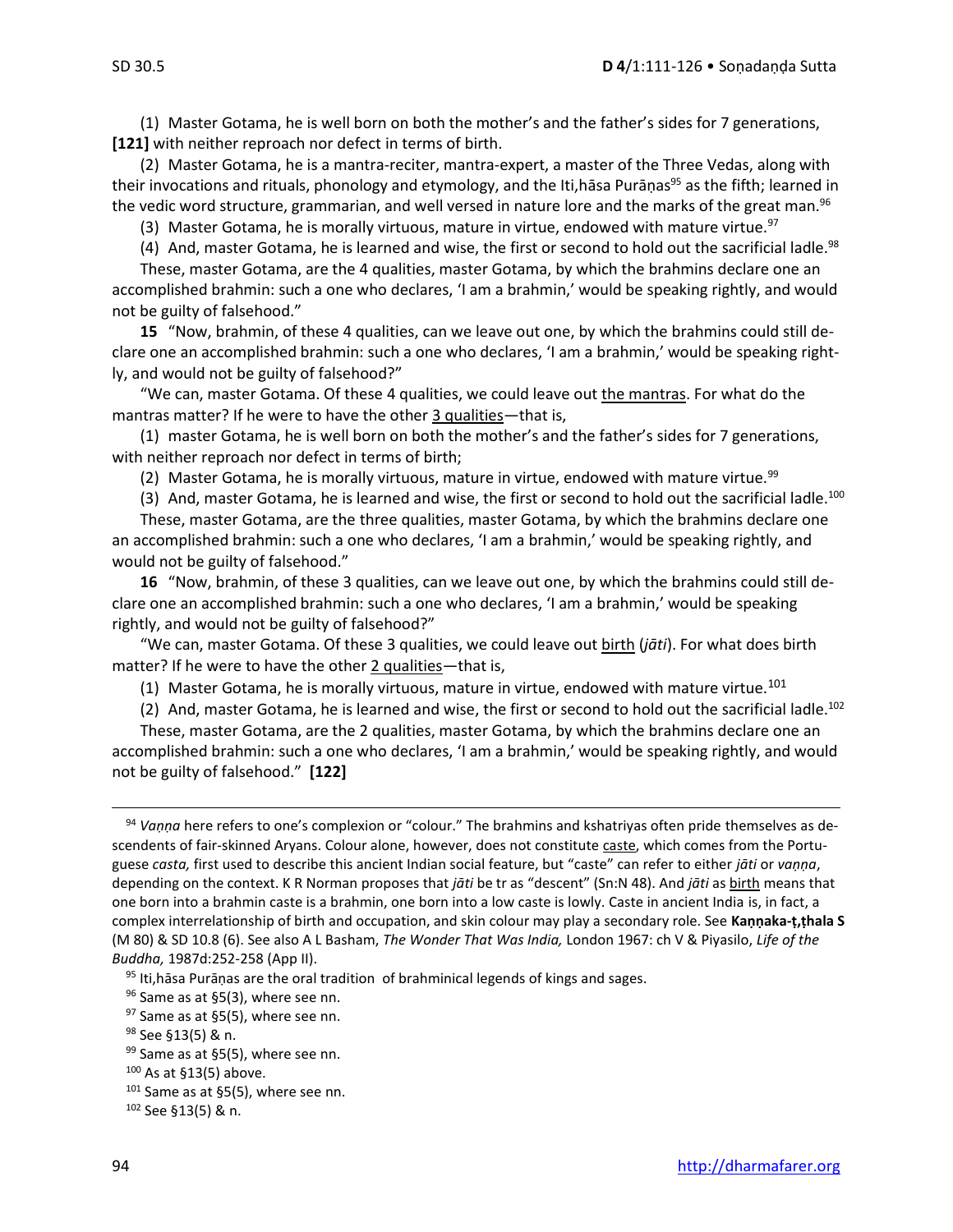## The brahmins protest

**17** When this was said, the brahmins said this to the brahmin Soṇa,daṇḍa:

"Do not speak thus, master Soṇa,daṇḍa! Do not speak thus, master Soṇa,daṇḍa!

The master Soṇa,daṇḍa has spoken ill of complexion, spoken ill of mantras, spoken ill of birth.

The master Sona,danda is going over wholesale to recluse Gotama's doctrine!"

**18** Then the Blessed One said this to the brahmins:<sup>103</sup>

"If you, brahmins, think

that the brahmin Soṇa,daṇḍa is unlearned,

that the brahmin Soṇa,daṇḍa speaks badly,

that the brahmin Soṇa,daṇḍa is unwise,

that the brahmin Soṇa,daṇḍa should not discuss with the recluse Gotama with these words, let the brahmin Soṇa,daṇḍa stop.

But if you, brahmins, think

that the brahmin Soṇa,daṇḍa is learned,

that the brahmin Soṇa,daṇḍa speaks well,

that the brahmin Soṇa,daṇḍa is wise,

that the brahmin Sona,danda should consult the recluse Gotama with these words,

then, *you*, please stop. Let the brahmin Soṇa,daṇḍa discuss with me."

# Soṇa,daṇḍa's explanation

**19** When this was said, the brahmin Soṇa,daṇḍa said this to the Blessed One:

"Let the good Gotama stop! Let the good Gotama be silent! Let me myself reply them justly!"<sup>104</sup> Then the brahmin Sona,danda said this to the brahmins:

"Say not so, sirs! Say not so, sirs, thus: 'The master Soṇa,daṇḍa, has spoken ill of complexion, spoken ill of mantras, spoken ill of birth. **[123]** The master Soṇa,daṇḍa is going over wholesale to recluse Gotama's doctrine!'

Sirs, I do not speak ill of complexion or of mantras or of birth."

20 ANGAKA MĀNAVA. Now at that time, a brahmin youth named Aṅgaka, the son of the brahmin Soṇa,daṇḍa's sister, was sitting in the assembly. Then the brahmin Soṇa,daṇḍa said this to the brahmins:

"Do you, masters, not see this brahmin youth Aṅgaka, our nephew?"

"We do, sir."

(1) "Sirs, the brahmin youth Aṅgaka is handsome, good-looking, pleasing, endowed with the most excellent colour, of perfect complexion, of perfect physique, of no mean appearance, one worthy of being looked at.

None in this assembly is equal to him in complexion, except for the recluse Gotama.

(2) The brahmin youth Aṅgaka, sirs, is a mantra-reciter, mantra-expert, a master of the Three Vedas, along with their invocations and rituals, phonology and etymology, and the Iti,hāsa Purāṇas as the fifth; learned in the vedic word structure, grammarian, and well versed in nature lore and the marks of the great man.

I myself taught him the mantras.

(3) The brahmin youth Aṅgaka, sirs, is well born on both the mother's and the father's sides for 7 generations, with neither reproach nor defect in terms of birth.

<sup>103</sup> For a similar situation involving Ambaṭṭha Māṇava, see **Ambaṭṭha S** (D 3,1.17/1:93 f), SD 21.3.

<sup>104</sup> *Aham eva tesaṁ saha,dhammena paṭivacanaṁ karissāmî'ti.*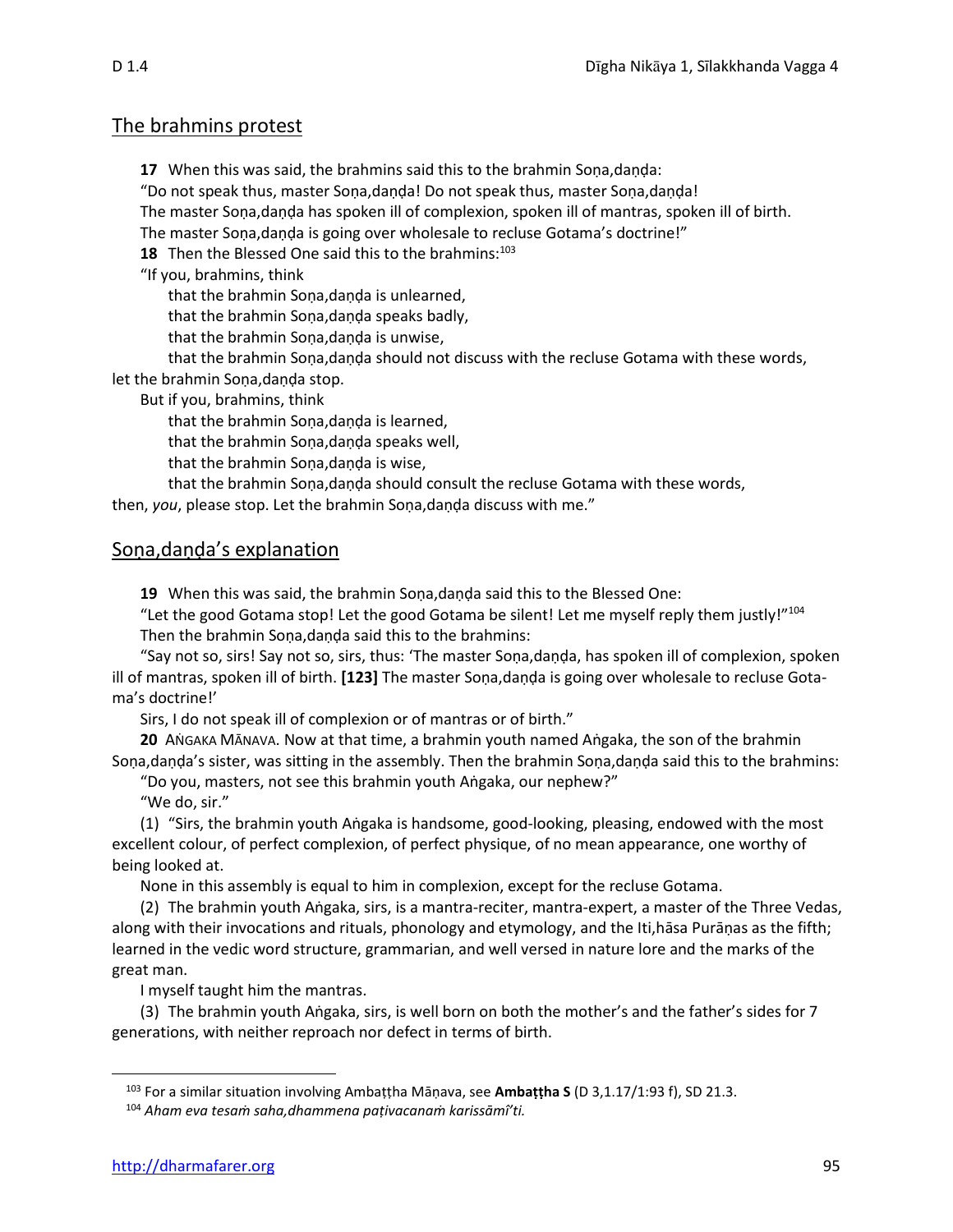I know his parents.

**20.2** Sirs, if the brahmin youth Aṅgaka were to destroy life, or *pāṇam pi haneyya;* were to take the not-given, or *adinnam pi ādiyeyya;*  were to go for the women of others, or *para,dāram pi gaccheyya;* were to speak falsehood, or *musā pi bhaṇeyya;* were to drink intoxicants, *majjam pi piveyya;*

what now, sirs, would complexion do here? What would mantras do here? What would birth do here? Insofar, sirs, a brahmin

(1) is morally virtuous, mature in virtue, endowed with mature virtue;

(2) and is learned and wise, the first or second to hold out the sacrificial ladle;

endowed with the two qualities, sirs, brahmins declare such a one an accomplished brahmin: such a one who declares, 'I am a brahmin,' would be speaking rightly, and would not be guilty of falsehood."

# Moral virtue and wisdom

**21** "But,brahmin, of these two things, is it possible to leave out one, and to declare one with that single quality a brahmin, and if such a one declares, 'I am a brahmin,' he would be speaking rightly, and would not be guilty of falsehood?" **[124]**

"Not at all, master Gotama!

**For moral virtue, master Gotama, is purified by wisdom; wisdom purified by moral virtue.**

Where there is moral virtue, there is wisdom. Where there is wisdom, there is moral virtue. For the morally virtuous, there is wisdom; for the wise, there is moral virtue.

And moral virtue and wisdom are declared to be foremost in the world.

Master Gotama, just as one might wash one hand with the other, or one foot with the other, even so, wisdom is fully washed by moral virtue, moral virtue is fully washed by wisdom.<sup>105</sup>

**Where there is moral virtue, there is wisdom; where there is wisdom, there is moral virtue. One who has moral virtue has wisdom; one who has wisdom, has moral virtue. Moral virtue and wisdom are declared to be foremost in the world.**"

**22** "So it is, brahmin.

Indeed, brahmin, moral virtue is purified by wisdom; wisdom purified by wisdom.

Where there is moral virtue, there is wisdom. Where there is wisdom, there is moral virtue. For the morally virtuous, there is wisdom; for the wise, there is moral virtue.

And moral virtue and wisdom are declared to be foremost in the world.

But, brahmin, **what is that moral virtue? What is that wisdom?**" 106

"Regarding this matter, master Gotama, we only know this much at best. It would be good if master Gotama were to explain the meaning of what has been spoken here."<sup>107</sup>

<sup>105</sup> *Seyyathā'pi bho gotama hatthena vā hatthaṁ dhoveyya pādena vā pādaṁ dhoveyya, evam eva kho bho gotama sīla,paridhotā paññā, paññā,paridhotaṁ sīlaṁ.*

<sup>&</sup>lt;sup>106</sup> It is on account of this question of the Buddha's, reflecting Soṇa,daṇḍa's own earlier statement, that the whole *sāmañña,phala* is here presented only, as it were, as "conduct" and "wisdom," when the usual presentation would follow the "three-training" (*ti,sikkhā*) sequence. See n at header "(A) Moral Development," just before §23a.

<sup>&</sup>lt;sup>107</sup> Cf the response of monks here: "Bhante, our teachings are rooted in the Blessed One, guided by the Blessed One, have the Blessed One as refuge. It would be good indeed if the Blessed One were to explain its meaning. Having heard the Blessed One, the monks would remember it." This is stock: *Bhagavam,mūlakā no bhante dhammā, bhagavaṁ nettikā, bhagavaṁ paisaraṇā. Sādhu vata bhante bhagavata-ñ'eva paibhātu etassa bhāsitassa attho. Bhagavato sutvā bhkikkhū dhāressantîti*. This is stock: *Bhagavam,mūlakā no bhante dhammā,*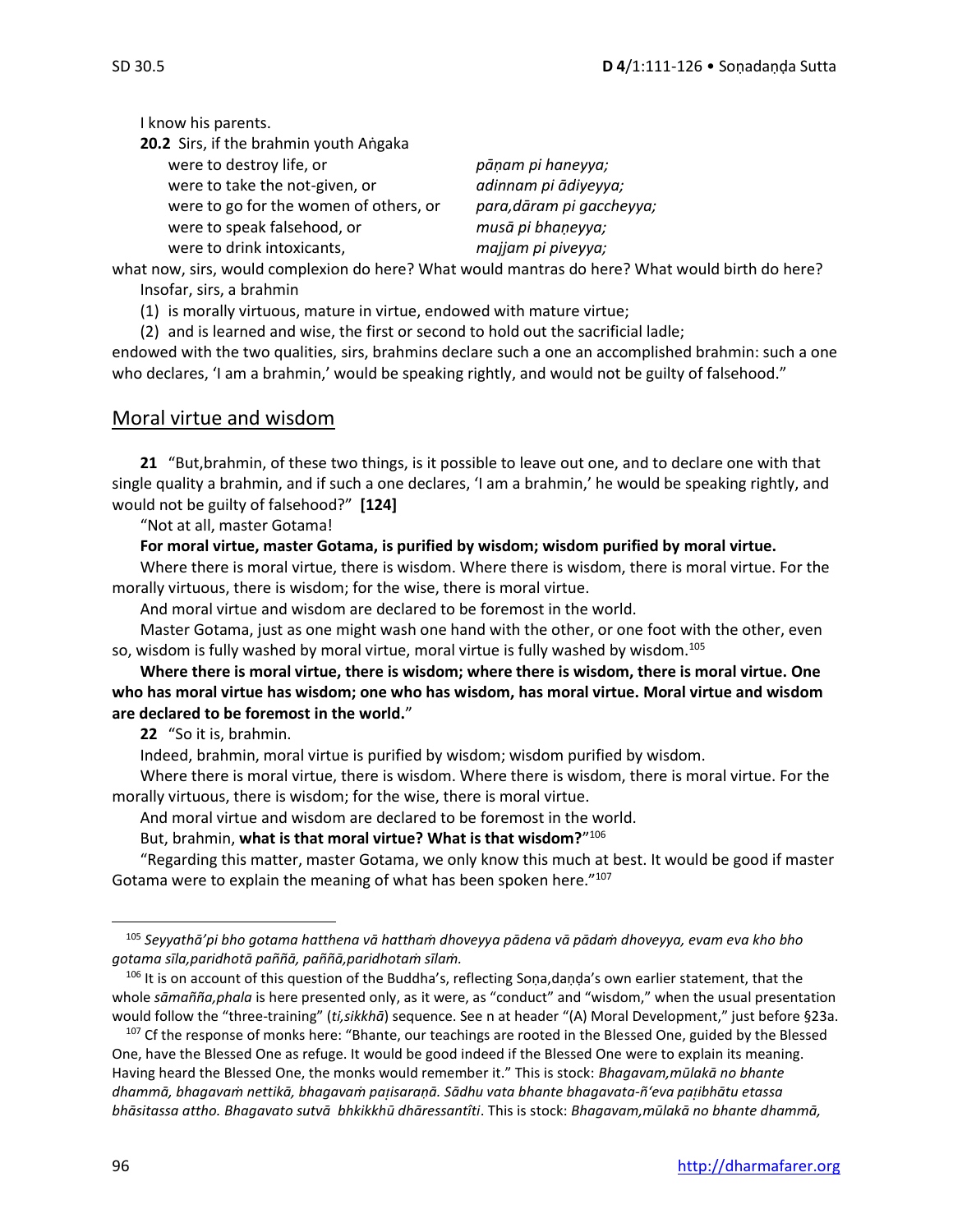# THE FRUIT OF RECLUSESHIP<sup>108</sup>

#### (A) MORAL DEVELOPMENT<sup>109</sup>

**23** "In that case, brahmin, listen, pay careful attention. I will speak." "Yes, sir," the brahmin replied to the Blessed One.

#### The fruits of recluseship<sup>110</sup>

The Blessed One said this:

*40* Here, brahmin, there arises in the world the Tathagata [Thus Come One], an arhat and fully selfawakened, accomplished in knowledge and conduct, well-farer, knower of the worlds, unexcelled trainer of tamable persons, teacher of beings human and divine, awakened, blessed.

Having realized by his own direct knowledge this world with its gods, its Māras, and its Brahmās, this generation with its recluses and brahmins, its rulers<sup>111</sup> and people, he makes it known to others. He teaches the Dharma, good in its beginning, good in its middle, good in its end, endowed with meaning and phrasing. He proclaims the holy life that is entirely complete and pure.

41 A houselord or houselord's son, hearing the Dharma, **[63]** gains faith<sup>112</sup> in the Tathagata and reflects:

*bhagavaṁ nettikā, bhagavaṁ paisaraṇā. Sādhu vata bhante bhagavata-ñ'eva paibhātu etassa bhāsitassa attho. Bhagavato sutvā bhkikkhū dhāressantîti*. This is stock: **Mahā Dhamma,samādāna S** (M 46,2/1:309 f), SD 59.11; **Vīmaṁsaka S** (M 47,3/1:317), SD 35.6; **Naakapāna S** (M 68,8/1:465), SD 37.4; **Mahā Suññata S** (M 122,19/3:115), SD 11.4; **Bālena Paṇḍita S** (S 2:24), SD 21.1, **Parivīmaṁsanā S** (S 12.51/2:81), SD 11.5, **Candûpama S** (S 16.3/2:199), SD 38.2; **Sammā,sambuddha S** (S 22.58/3:66), SD 49.10; **Sall'atthena S** (S 36.6/4:208), SD 5.5, **Ānanda S 2** (S 36.16/- 4:221); **(Tika) Añña Titthiyā S** (A 3.68/1:199), SD 16.4; **Loka,dhamma S** (A 8.6/4:158), SD 48.3; **Kiṁ Mūlaka S** (A 8.83/4:338), SD 32.10; **Sambodhi Pakkhika Dhamma S** (A 9.1/4:351), SD 82.1; **Bhagavā Mūlaka S** (A 10.58/5:106), SD 57.20; **(Ekādasaka) Samādhi S 2** (A 11.20/5:355).

<sup>108</sup> The whole *sāmañña,phala* section here [§§40-99] is nearly the same as that of **Ambaṭṭha S** (D 3,2.2/1:100), SD 21.13, most of which is in turn imported from **Brahma,jāla S** (D 1). The only difference is that §§67-74 of **Sāmañña,phala S** (D 2), is listed by Ambaṭṭha S under "conduct" (*caraṇa*), but here (D 4) is listed under "moral virtue" (*sīla*). Ambaṭṭha S puts the dhyanas (*jhāna*) under "conduct," but are here under "wisdom" (*paññā*). "Wisdom," as such, incl the dhyanas and the knowledges or "wisdom" (*vijjā*) [*§§85, 23a*]. "Moral virtue," as in Ambaṭṭha S, has the same 8 sections. On the *headings* differ; the passages are the same. For a summary of this whole section on moral virtue, see **Sāmañña,phala S** (D 2), SD 8.10 (3).

<sup>109</sup> It is on account of the Buddha's question, "<u>But, brahmin, what is that moral virtue? What is that wisdom?"</u> [§22], reflecting Soṇa,daṇḍa's own earlier statement [§21], that the whole *sāmañña,phala* pericope is here presented only, as it were, as "conduct" and "wisdom," when the usual presentation would follow the "3-training" (*ti,sikkhā*) sequence. This is an example of the Buddha's skillful means in teaching: see **Skillful Means**, SD 30.8.

<sup>110</sup> This important section [§§40-42]—as at **Sāmañña,phala S** (D 2,40-42/1:62 f), SD 8.10—shows the true motivation for renunciation and becoming monastics, ie, they are th e"higher fruits" of recluseship. This section follows the para no & page no of D 2.

<sup>111</sup> *deva*, here in the sense of "devas by convention" (*sammati,deva*), ie kings. The other 2 types of *deva* are "gods by rebirth" (*upapatti,deva)* and "gods by purification" (*visuddhi,deva*), ie the Buddhas, Pratyeka Buddhas and Arhats. (Nc 307; KhA 123). See §2, "Your majesty" n.

<sup>112</sup> "Faith," *saddhā.* There are 2 kinds of faith (*saddhā*): (1) "rootless faith" (*amūlika,saddhā*), baseless or irrational faith, blind faith. (M 2:170,21); (2) "faith with a good cause" (*ākāravati,saddhā*), faith founded on seeing (M 1:320,8 401,23); also called *avecca-p,pasāda* (S 12.41.11/2:69). "Wise faith" is syn with (2). *Amūlaka* = "not seen, not heard, not suspected" (V 2:243 3:163 & Comy). **Gethin** speaks of two kinds of faith: the cognitive and the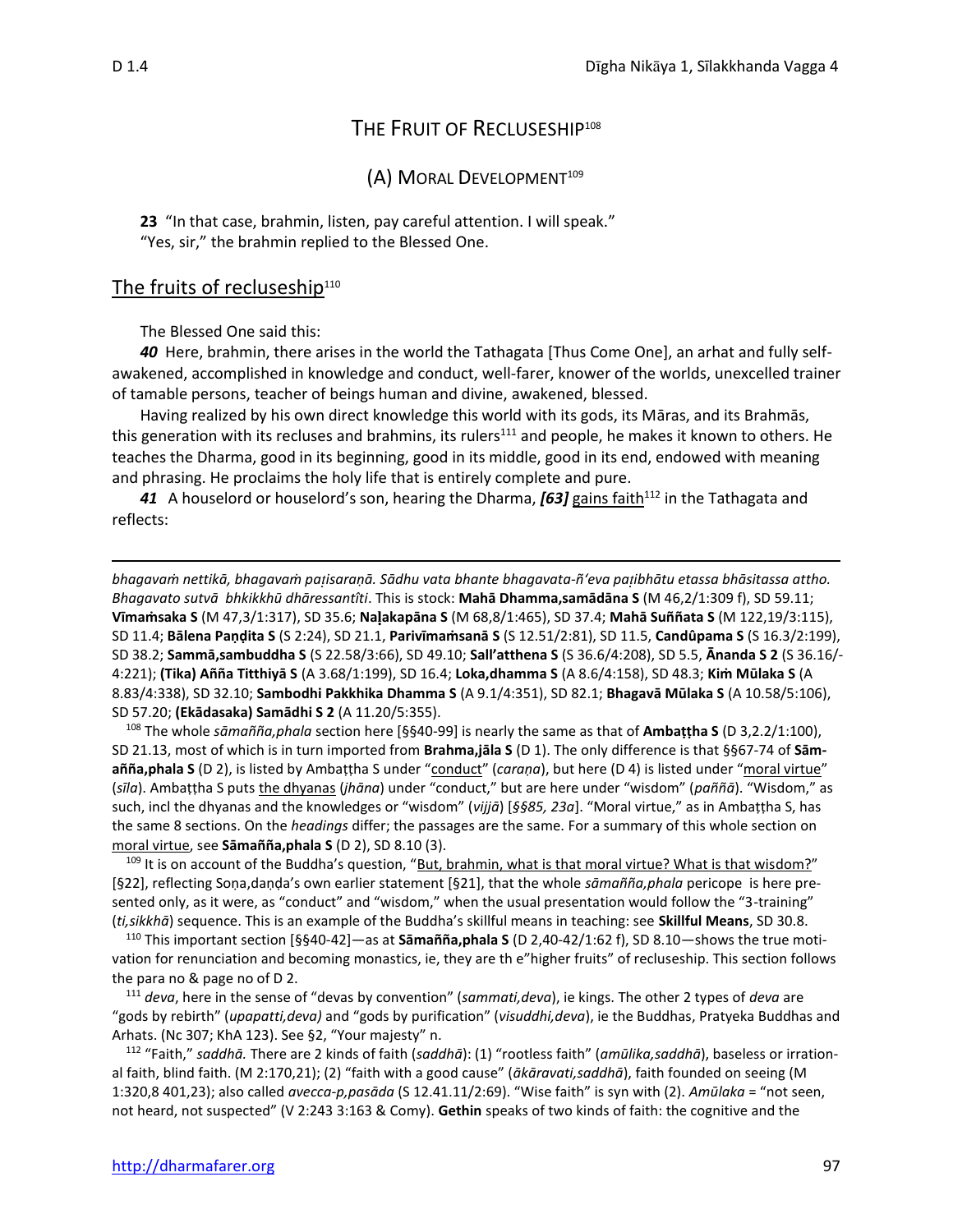The household life is stifling, a dusty path. $113$  The life of renunciation is like the open air. It is not easy living in a house to practise the holy life completely, in all its purity, like a polished conch-shell. What if I were to shave off my hair and beard, put on the saffron robes, and go forth from the household life into homelessness?'

So after some time he abandons his accumulation of wealth, great and small; he gives up his circle of relatives, great and small; shaves off his hair and beard, puts on the saffron robes, and goes forth from the household life into homelessness.

*42* When he has thus gone forth, he lives restrained by the rules of the monastic code [Pāimokkha], possessed of proper conduct and resort.<sup>114</sup>

Having taken up the rules of training, he trains himself in them, seeing danger in the slightest faults. He comes to be endowed with wholesome bodily and verbal deeds, his livelihood is purified, and he is possessed of moral virtue.

He guards the sense-doors, is possessed of mindfulness and clear comprehension, and is content.<sup>115</sup>

THE SHORT SECTION ON MORAL VIRTUE [The moralities 43-63 <sup>116</sup> = Brahma,jāla Sutta*,* D 1.8-27/1:4-11]

#### Right bodily conduct *[D 1.8/1:4]*

#### *45* **And how, brahmin, is a monk accomplished in moral virtue?**

(1) Here, brahmin, having abandoned the destruction of life, a monk $^{117}$  abstains from destroying life. He dwells with rod and weapon laid down, conscientious,<sup>118</sup> merciful, compassionate for the welfare of all living beings.

This is part of his moral virtue.<sup>119</sup>

affective (eg ERE: Faith & Jayatilleke, *Early Buddhist Theory of Knowledge,* 1963:387): "Faith in its cognitive dimension is seen as concerning belief in propositions or statements of which one does not—or perhaps cannot—have knowledge proper (however that should be defined); cognitive faith is a mode of knowing in a different category from that knowledge. Faith is its affective dimension is a more straightforward positive response to trust or confidence towards something or somebody ... the conception of *saddhā* in Buddhist writings appears almost, if not entirely affective, the cognitive element is completely secondary." (Gethin 2001:107; my emphases).

<sup>113</sup> *Sambādho gharavāso rajā,patho.* There is a wordplay on *sambādha,* "crowded, stifling, narrow, full of hindrances," which also refers to the sexual organ, male (V 1:216, 2:134) or female (V 4:259; Sn 609; J 1:61, 4:260). *Rajā,patha* , "a dusty path," here refers to "the dust of passion," and to "the path of returning" (*āgamana,patha*), ie rebirth (DA 1:180,17 = MA 2:179,20; UA 237,27).

<sup>114</sup> "Resort" (*gocara*), lit "the cow's routine path or pasture." Here it refers to two aspects of the renunciant's life. In the Canon, it refers to places that are regarded as suitable for collecting almsfood (V 2:208). In this sense, *agocara* refers to places that are unsuitable for renunciants to resort to (whether for alms or visit) (D 1:63 = It ???; M 1:33; S 5:187; It 96; cf Dh 22). In Comys, *gocara* refers to places suitable for meditation (Vism 127). We can also take *go,cara* here in the psychological sense of *ārammana*, that is, sense-objects. In other words, one "possessed of proper conduct and resort" means "accomplished in proper conduct of body and of mind."

115 Thānissaro abridges this section.

<sup>116</sup> The 3 sections (comprising 13 items or groups) on moral virtue occur verbatim (in whole or with some omissions) in all of the first 13 suttas and may once have formed a separate "tract" (D:RD 1:3 n1). See Gethin 2001: 195 f. See Intro (3) above.

<sup>117</sup> *Bhikkhu*: in **Brahma,jāla S** (D 1,8-28/1:3-13), SD 25.2, the reading is *samaṇo Gotamo* throughout*.*

<sup>118</sup> *lajjī*, "feel shame, modest", explain in the Comy on S 1:73 as "one who has moral shame (*hiri*) and moral fear (*ottappa*)." Opp *alajjī*, shameless.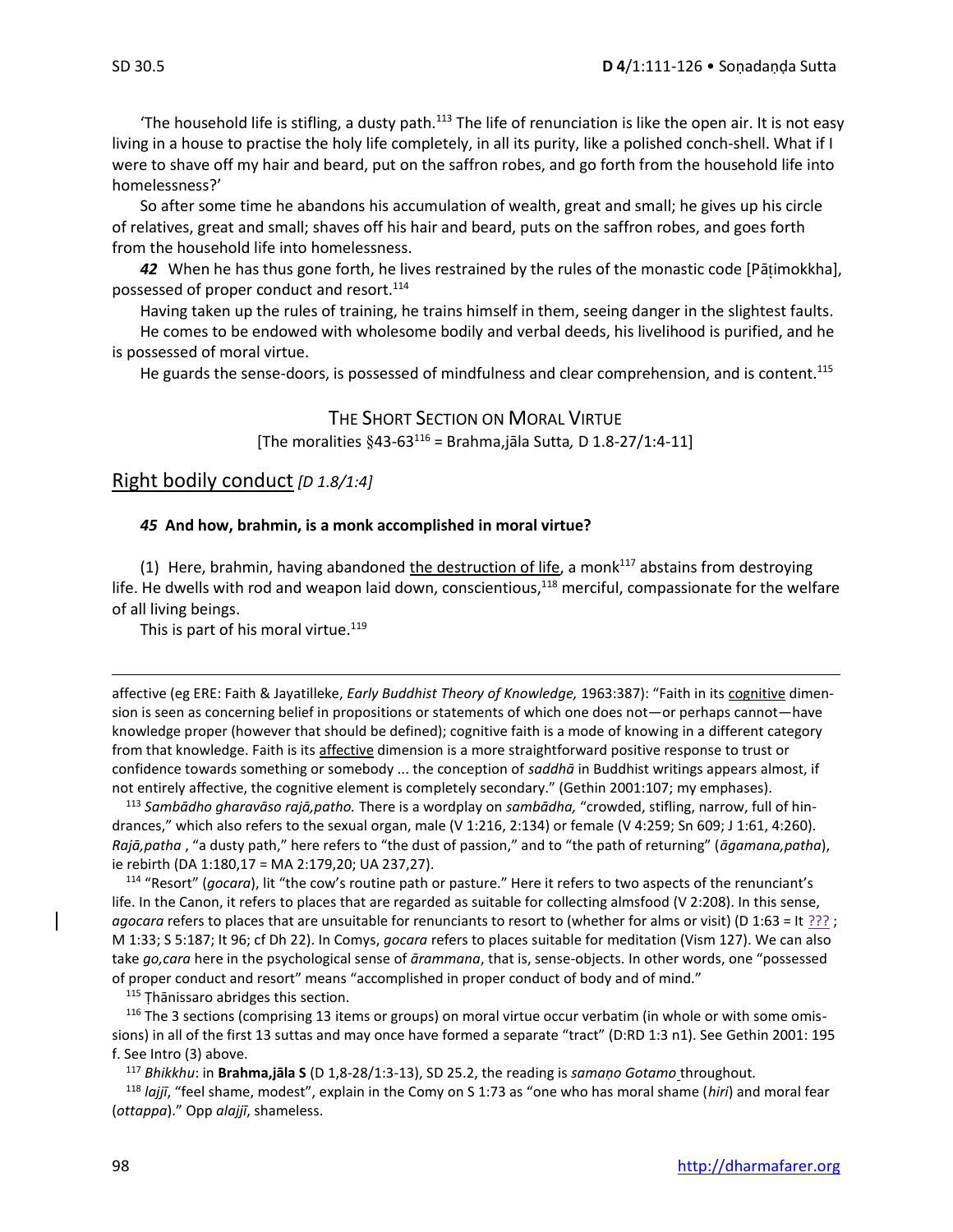(2) Having abandoned the taking of what is not given, he abstains from taking what is not given. He takes only what is given, accepts only what is given, lives not by stealth but by means of a pure mind.

This, too, is part of his moral virtue.

(3) Having abandoned incelibacy, he lives a celibate life, living apart, abstaining from the sexual act<sup>120</sup>, the way of the village. $121$ 

This, too, is part of his moral virtue.

#### *Right Speech [D 1.9]*

45.2 (4) Having abandoned false speech, he abstains from false speech.

He speaks the truth, the truth is his bond,<sup>122</sup> trustworthy, reliable, no deceiver of the world.<sup>123</sup>

(5) Having abandoned divisive speech, he abstains from divisive speech.

What he has heard here, he does not tell there to break those people apart from these people here. *[64]* What he has heard there, he does not tell here to break these people apart from those people

there.

Thus reconciling those who have broken apart or consolidating those who are united, he loves concord, delights in concord, enjoys concord, speaks words conducive to concord.<sup>124</sup>

(6) Having abandoned abusive speech, he abstains from abusive speech.

He speaks words that are gentle, pleasant to the ear, loving, touching the heart, urbane, delightful and pleasing to the people.<sup>125</sup>

(7) Having abandoned idle chatter, he abstains from idle chatter. he speaks at the right time,  $126$  speaks what is true, speaks what is beneficial,  $127$ speaks what is the teaching,<sup>128</sup> what is the discipline;<sup>129</sup>

<sup>119</sup> *Idam pi'ssa hoti sīlasmiṁ,* lit "this too is in his moral virtue." **Brahmajāla S** refrain: *Thus the ordinary person would praise the Tathāgata* (D 1,8).

<sup>120</sup> *Brahma,cariya* is the supreme conduct or holy life, ie celibacy. DA points out that it involves abstaining from other forms of erotic behaviour besides intercourse.

<sup>121</sup> *gāma,dhamma*, ie the way of the householder, vulgar (in the sense of being associated with the masses).

<sup>122</sup> "The truth is his bond," *sacca,sandha.* Comy glosses as *saccena saccaṁ sandahati,* "he joins truth with truth" (MA 1:206 = DA 1:73).

<sup>123</sup> *Sacca,vādī sacca,sandho theto paccayiko avisaṁvādako lokassa.* This line as in **Lakkhaṇa S** (D 30,2.16/3:170), SD 36.9.

<sup>124</sup> These 2 lines: *Iti samaggānaṁ vā bhettā, bhinnānaṁ vā anuppadātā, vagg,ārāmo, vagga,rato, vagga,nandī, vagga,karaṇiṁ vācaṁ bhāsitā hoti.* This para is stock, eg **Sāleyyaka S** (M 41,9/1:286 f), SD 5.7 & **Sevitabbâsevitabba S** (M 114,6.7/3:49), SD 39.8.

<sup>125</sup> *Yā sā vācā nelā kaṇṇa,sukhā pemanīyā hadayaṅ,gamā porī bahu.jana,kantā bahu.jana,manāpā tathā,rūpiṁ vācaṁ bhāsitā hoti.*

<sup>126</sup> *Kāla,vādī ... bhāsitā hoti kālena.* Here, *kāla-* means "befitting the occasion," while *kālena* means "in time," ie neither too early nor too late.

<sup>127</sup> *Bhūta,vādī attha,vādī.* Comy glosses *attha,vādī,* as that he speaks about what is connected with the spiritual goal here and now, and hereafter (MA 2:208; DA 1:76). However, here, I have rendered *attha* as "the beneficial, the good (incl the goal)," which fits the flow of ideas better. As *attha* (as "goal") appears at the end of this stock passage, I have rendered this closing word as "the goal," which seems more fitting.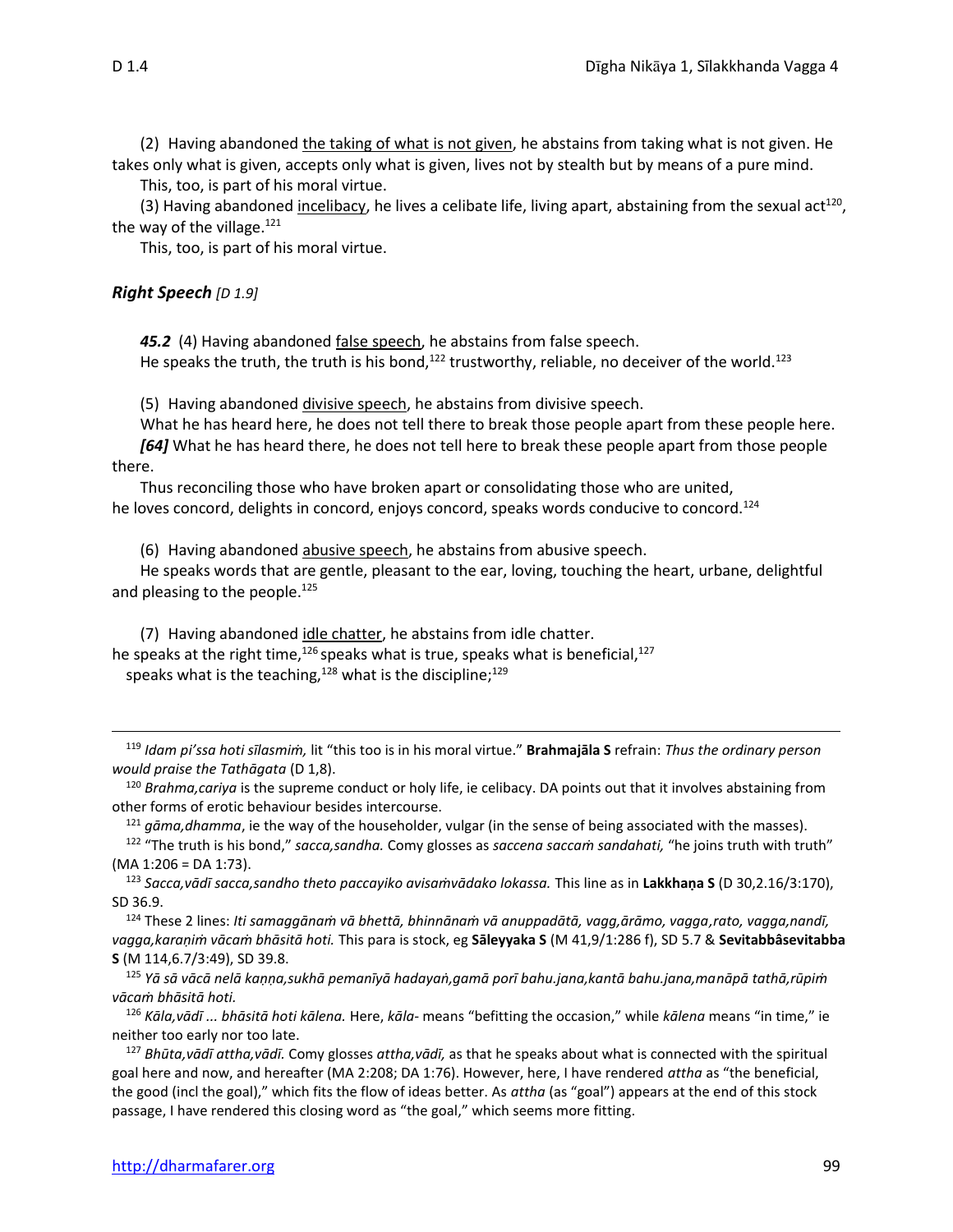he speaks words worth treasuring, spoken in time, *[D 1:5]* well-reasoned, well-defined [not rambling], connected with the goal. $130$ 

This, too, is part of his moral virtue.

#### *General* [D 1.10]

45.3 (8) He abstains from damaging seeds and plant life.<sup>131</sup>

## *Sāmaṇera,sikkhā 6-10 [D 1:6]*

- (9) He eats only once a day, abstaining from the evening meal and from food at improper times.<sup>132</sup>
- (10) He abstains from dancing, singing, music and from watching shows.
- (11) He abstains from wearing garlands and from beautifying himself with scents and make-up.
- (12) He abstains from high and luxurious beds and seats.
- (13) He abstains from accepting gold and silver [money].

## *General*

(14) He abstains from accepting uncooked grain; raw meat; women and girls; male and female slaves; goats and sheep, fowl and pigs; elephants, cattle, horses, and mares.

- (15) He abstains from accepting fields and lands [property].  $^{133}$
- (16) He abstains from running messages [or errands].
- (17) He abstains from buying and selling.
- (18) He abstains from dealing with false scales, false metals, and false measures.
- (19) He abstains from bribery, deception, and fraud.
- (20) He abstains from wounding, executing, imprisoning, highway robbery, plunder, and violence.

This, too, is part of his moral moral virtue.

## THE MEDIUM SECTION ON MORAL VIRTUE

*46*<sup>134</sup> *[D 1.11]* Or, whereas some good recluses and brahmins, living off food given in faith, are bent on<sup>135</sup> damaging seeds and plant life such as these: plants propagated from roots, stems, joints, buddings, and seeds *[65]*—he abstains from damaging seeds and plant life such as these.

<sup>135</sup> "Bent on," *anuyutta.*

<sup>128</sup> He speaks on the 9 supramundane things (*nava lok'uttara,dhamma*) (MA 2:208 = DA 1:76), ie the 4 paths, 4 fruitions, nirvana (Dhs 1094).

<sup>129</sup> *Dhamma,vādī vinaya,vādī.* The disciplines of restraint (*saṁvara*) (of the senses) and of letting go (*pahāna*) (of defilements) (MA 2:208 = DA 1:76). We can also connect *attha,vādī* (in the prec line) here, as alt have "He speaks on meanings, he speaks on teachings, he speaks on the discipline."

<sup>130</sup> *Nidhāna,vatiṁ vācaṁ bhāsitā kālena sâpadesaṁ pariyanta,vatiṁ attha,saṁhitaṁ. Pariyanta,vati* means "within limits, well defined." On "the goal" (*attha*), see n on "speaks on the beneficial" above here.

 $131$  Curiously, this replaces the precept against intoxicants which is omitted.

<sup>&</sup>lt;sup>132</sup> "Improper times" here means between noon and the following dawn (V 1:83).

<sup>133</sup> The Buddha however accepted land from rajahs like Bimbisāra and Pasenadi, and others like Anāthapiṇḍaka and Visākhā, which were received in the name of the Sangha. What is connoted here is accepting land on a personal basis.

<sup>&</sup>lt;sup>134</sup> From here on, the numberings of PTS ed & Bodhi's tr (1989) agree. See D 2,17a n (SD 8.10).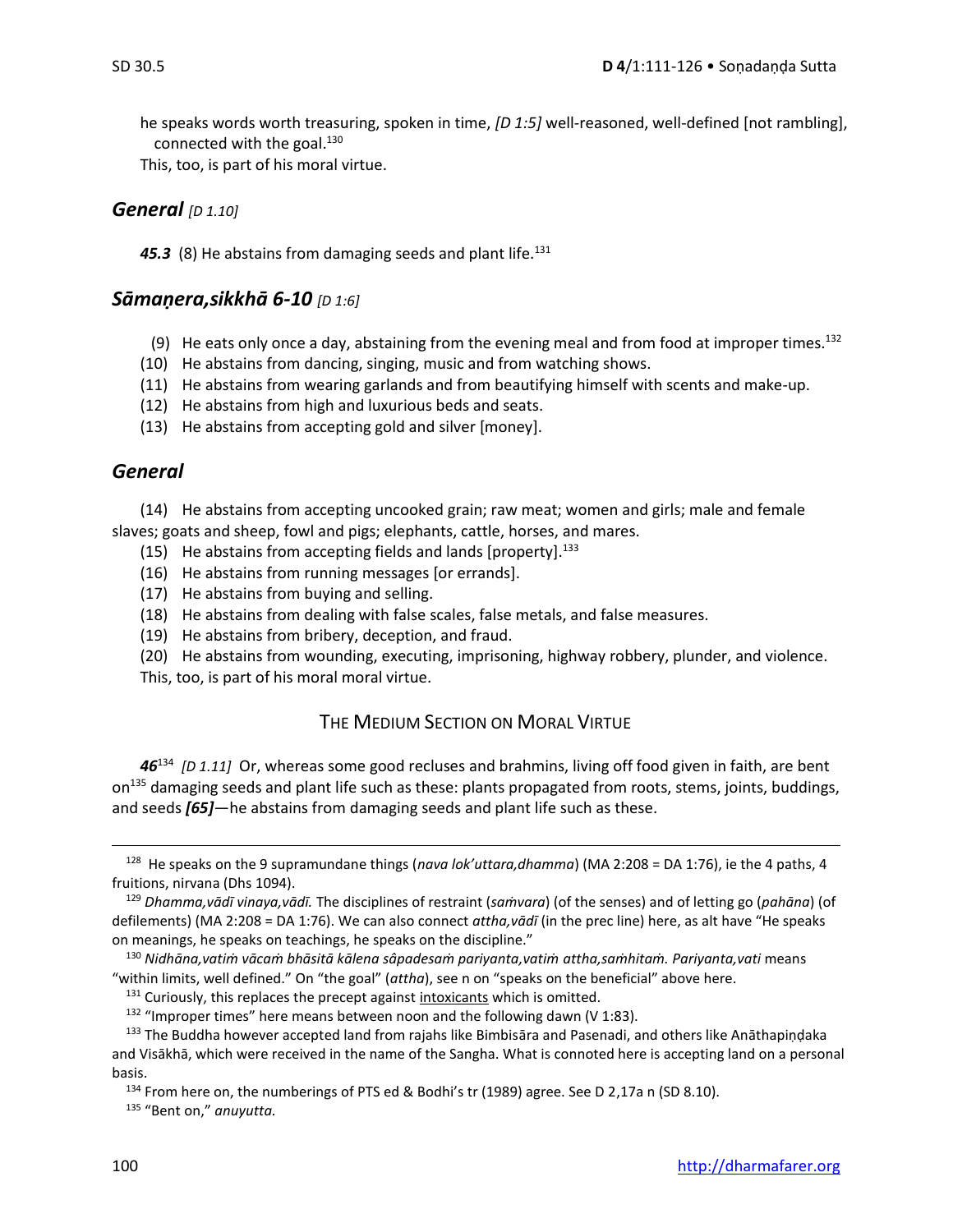This, too, is part of his moral virtue. *[D 1:6]*

*47 [D 1.12]* Or, whereas some good recluses and brahmins, living off food given in faith, are bent on consuming stored-up goods such as these: stored-up food, stored-up drinks, stored-up clothing, storedup vehicles, stored-up bedding, stored-up scents, and stored-up meat—he abstains from consuming stored-up goods such as these.

This, too, is part of his moral virtue.

*48 [D 1.13]* Or, whereas some good recluses and brahmins, living off food given in faith, are bent on watching shows such as these: dancing, singing, music, plays, ballad recitations, hand-clapping, cymbals and drums, painted scenes,<sup>136</sup> acrobatic and conjuring tricks,<sup>137</sup> elephant fights, horse fights, buffalo fights, bull fights, goat fights, ram fights, cock fights, quail fights; fighting with staves, boxing, wrestling, war-games, roll calls, battle arrays, and troop movements—he abstains from watching shows such as these.

This, too, is part of his moral virtue.

*49 [D 1.14]* Or, whereas some good recluses and brahmins, living off food given in faith, are addiced to heedless and idle games such as these—eight-row chess, ten-row chess, chess in the air, hopscotch, spillikins [or jackstraws], dice, stick games, hand-pictures,<sup>138</sup> ball-games [marbles], blowing through toy pipes [playing whistling games with folded leaves], playing with toy ploughs, turning somersaults [acrobatics], playing with toy windmills, toy measures, toy chariots, toy bows, guessing letters drawn in the air or on one's back, guessing thoughts, mimicking deformities—*[D 1:7]* he abstains from heedless and idle games such as these.

This, too, is part of his moral virtue.

*50 [D 1.15]* Or, whereas some good recluses and brahmins, living off food given in faith, are addicted to high and luxurious furnishings such as these—over-sized couches, couches adorned with carved animals, long-haired coverlets, multi-colored patchwork coverlets, white woollen coverlets, woollen coverlets embroidered with flowers or animal figures, stuffed quilts, coverlets with fringes, silk coverlets embroidered with gems; large woollen carpets; elephant, horse, and chariot rugs, antelope-hide rugs, deer-hide rugs; couches with awnings, couches with red cushions for the head and feet*—[66]* he abstains from using high and luxurious furnishings such as these.

This, too, is part of his moral virtue.

*51 [D 1.16]* Or, whereas some good recluses and brahmins, living off food given in faith, enjoy scents, cosmetics, and means of beautification such as these: rubbing powders into the body, massaging with oils, bathing in perfumed water, kneading the limbs, using mirrors, ointments, garlands, scents, creams, face-powders, mascara [darkening one's eye-lashes], bracelets, head-bands, decorated walking sticks, ornamented water-bottles, swords, fancy sunshades, decorated sandals, turbans, gems, yak-tail whisks, long-fringed white robes—he abstains from using scents, cosmetics, and means of beautification such as these.

This, too, is part of his moral virtue.

<sup>136</sup> *Sobha,nagarakaṁ*, "of the city of Sobha" (the city of the Gandharvas or heavenly musicians). RD thinks it refers to a ballet with fairy scenes. Bodhi: "art exhibitions."

<sup>137</sup> *Caṇḍālaṁ vaṁsaṁ dhopanaṁ*, an obscure phrase. The performers were presumable of the lowest caste. DA thinks of an iron ball (used for juggling?). Cf Citta Sambhūta J (J 4:390) where the phrase appears.

 $138$  The hand is dipped in paint or dye, then struck on the ground or a wall, so that the player creates the figure of an elephant, a horse, etc. In classical Thai literature, the boy genius Sri Thanonchai is well known for this skill.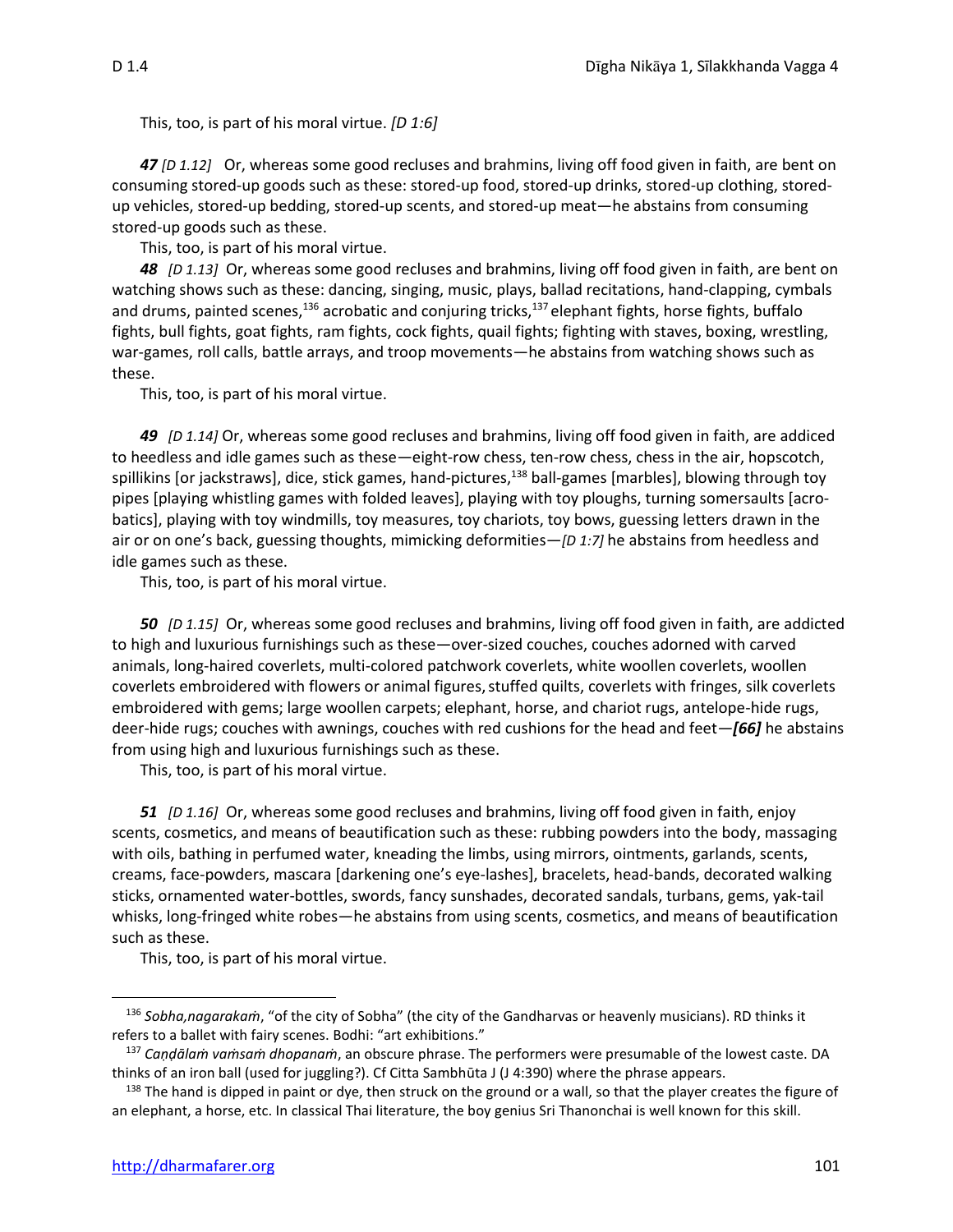*52 [D 1.17]* Or, whereas some good recluses and brahmins, living off food given in faith, are bent on low chatter,<sup>139</sup> such as these: talking about kings, robbers, ministers of state; armies, dangers, and wars; food and drink; clothing, furniture, garlands, and scents; relatives; vehicles; villages, towns, cities, the countryside; women *[D 1:8]* and heroes; the gossips of the street and at the well; tales of the dead; tales of diversity [philosophical discussions of the past and the future], the creation of the world and of the sea, and talk of whether things exist or not [or, talk about gain and loss]<sup>140</sup>–he abstains from talking about low topics such as these.

This, too, is part of his moral virtue.

*53 [D 1.18]* Or, whereas some good recluses and brahmins, living off food given in faith, are bent on debates such as these—

'You do not understand this Dharma [Teaching] and Vinaya [Discipline]. I understand this Dharma and Vinaya. What could you understand of this Dharma and Vinaya? You are practising wrongly. I am practising rightly. I am being consistent. You are inconsistent. What should be said first you said after. What should be said after you said first. What you took so long to think out has been refuted. Your viewpoint has been overthrown. You are defeated. Go and try to salvage your viewpoint; extricate yourself if you can!'<sup>141</sup>

This, too, is part of his moral virtue.

**54** *[D 1.19]* Or, whereas some good recluses and brahmins, living off food given in faith, *[67]* are bent on relaying messages and running errands for people such as these: kings, ministers of state, noble warriors, brahmins, houselords, or youths [who say],

'Go here, go there, take this there, fetch that here'—he abstains from running messages and errands for people such as these.

This, too, is part of his moral virtue.

*55 [D 1.20]* Or, whereas some good recluses and brahmins, living off food given in faith, engage in deceitful pretensions [to attainments], flattery [for gain], subtle insinuation or hinting (for gain), pressuring (for offerings), and pursuing gain with gain, he abstains from such pretensions and flattery.<sup>142</sup>

This, too, is part of his moral virtue. *[D 1:9]*

#### THE GREAT SECTION ON MORAL VIRTUE<sup>143</sup>

*56 [D 1.21]* Or, whereas some good recluses and brahmins, living off food given in faith, maintain themselves by wrong livelihood through the low arts such as:

reading marks on the limbs [eg, palmistry, sole-reading];

<sup>139</sup> *Tiracchāna,kathā*, lit animal talk. As animals mostly walk parallel to the earth, so this kind of talk does not lead on upwards. Cf Lohicca S (D 1:228).

<sup>140</sup> *Iti,bhavâbhāva,kathā*, may be rendered as "being and non-being" or as "profit and loss", but according to Walshe, the philosophical sense (as in Horner and Ñāṇamoli translations of Sandaka S, M 76) is preferable.

 $141$  This is stock: Brahma,jāla S (D 1:8), Sāmañña,phala S (D 1:66), Pāsādika S (D 3:117), Saṅgīti S (D 3:210), Mahā Sakuludāyi S (M 2:3), Sāmagāma S (M 2:245), Hāliddakāni S 1 (S 3:12), Viggāhika Kathā S (S 5:418) and Mahā **Niddesa** (Nm 1:173). See Brahmajāla S, D 1:2 f. Cf **Alagaddpama S** (M 22) where a similar statement is made regarding the wrong reason for learning the Dharma (M 22.10/1:133).

<sup>&</sup>lt;sup>142</sup> For details, see Vism 1.61-82.

<sup>143</sup> For Pali listing and nn, see **Brahma,jāla S** (D 1.21-27), SD 25.2.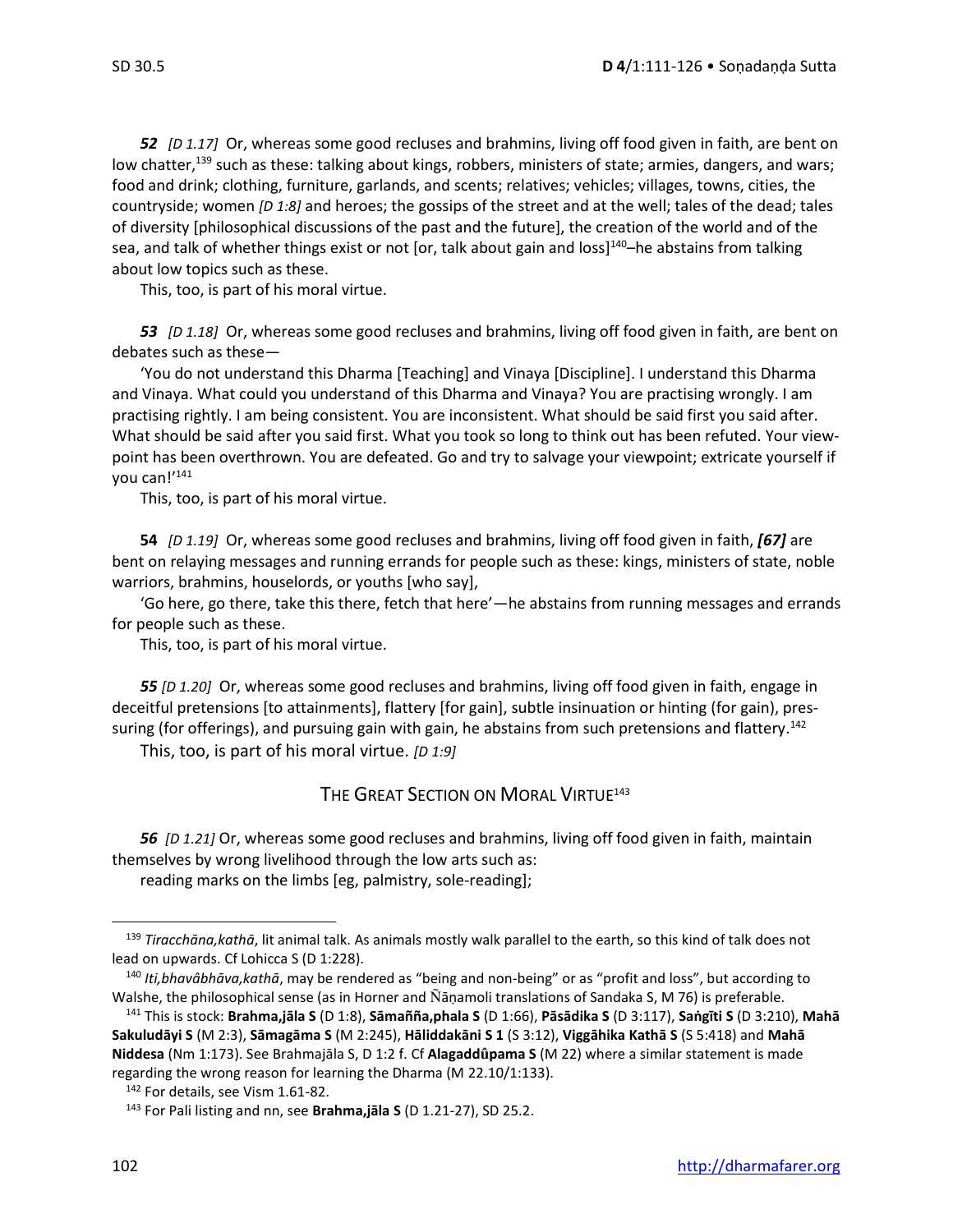reading omens and signs;

interpreting celestial events [lightning, falling stars, comets];

interpreting dreams;

reading marks on the body [eg, physiognomy, phrenology];

reading marks on cloth gnawed by mice;

offering fire oblations, oblations from a ladle, oblations of husks, rice powder, rice grains, ghee, and oil;

offering oblations using oral spells;

offering blood-sacrifices;

making predictions based on the fingertips;

determining whether the site for a proposed house or garden is propitious or not [geomancy];

making predictions for officers of state;

laying demons in a cemetery;

laying spirits;

reciting house-protection charms [or knowledge of charms recited by those living in an earthern house];

snake charming, treating poisoning, curing scorpion-stings and rat-bites;

interpreting animal and bird sounds and the cawing of crows;

foretelling the remaining duration of life;

reciting charms for protection against arrows;

reciting charms to understand the calls of birds and animals

—he abstains from wrong livelihood through such low arts as these.

This, too, is part of his moral virtue.

*57 [D 1.22]* Or, whereas some good recluses and brahmins, living off food given in faith, maintain themselves by wrong livelihood through the low arts such as:

determining lucky and unlucky gems, staffs, garments, swords, arrows, bows, and other weapons; determining lucky and unlucky women, men, boys, girls, male slaves, female slaves;

determining lucky and unlucky elephants, horses, buffaloes, bulls, cows, goats, rams, fowl, quails, lizards [or iguana], long-eared rodents,<sup>144</sup> tortoises, and other animals

—he abstains from wrong livelihood through such low arts as these.

This, too, is part of his moral virtue.

*58 [D 1.23]* Or, whereas some good recluses and brahmins, living off food given in faith, maintain themselves by wrong livelihood through the low arts such *[68]* as forecasting thus: *[D 1:10]*

the leaders [rajahs]<sup>145</sup> will march forth [advance];

the leaders will return [retreat];

our leaders will attack, and their leaders will retreat;

their leaders will attack, and our leaders will retreat;

there will be triumph for our leaders and defeat for their leaders;

there will be triumph for their leaders and defeat for our leaders;

thus there will be triumph, thus there will be defeat

<sup>144</sup> *Kaṇṇika,lakkhaṇaṁ*, from *kaṇṇa*, "ear." DA thinks it means either ear-rings or house-gables, both of which do not fit here. Walshe follows the Thai tr which, probably following an old tradition, has *tun*, "bamboo-rat" (see Mc-Farland, *Thai-English Dictionary*, p371). Franke says "an animal that is always mentioned with the hare" and considers that it must mean an animal with long ears.

<sup>145</sup> *Raññaṁ* (gen pl), ie the joint leaders (rajah) of a republican state in ancient India.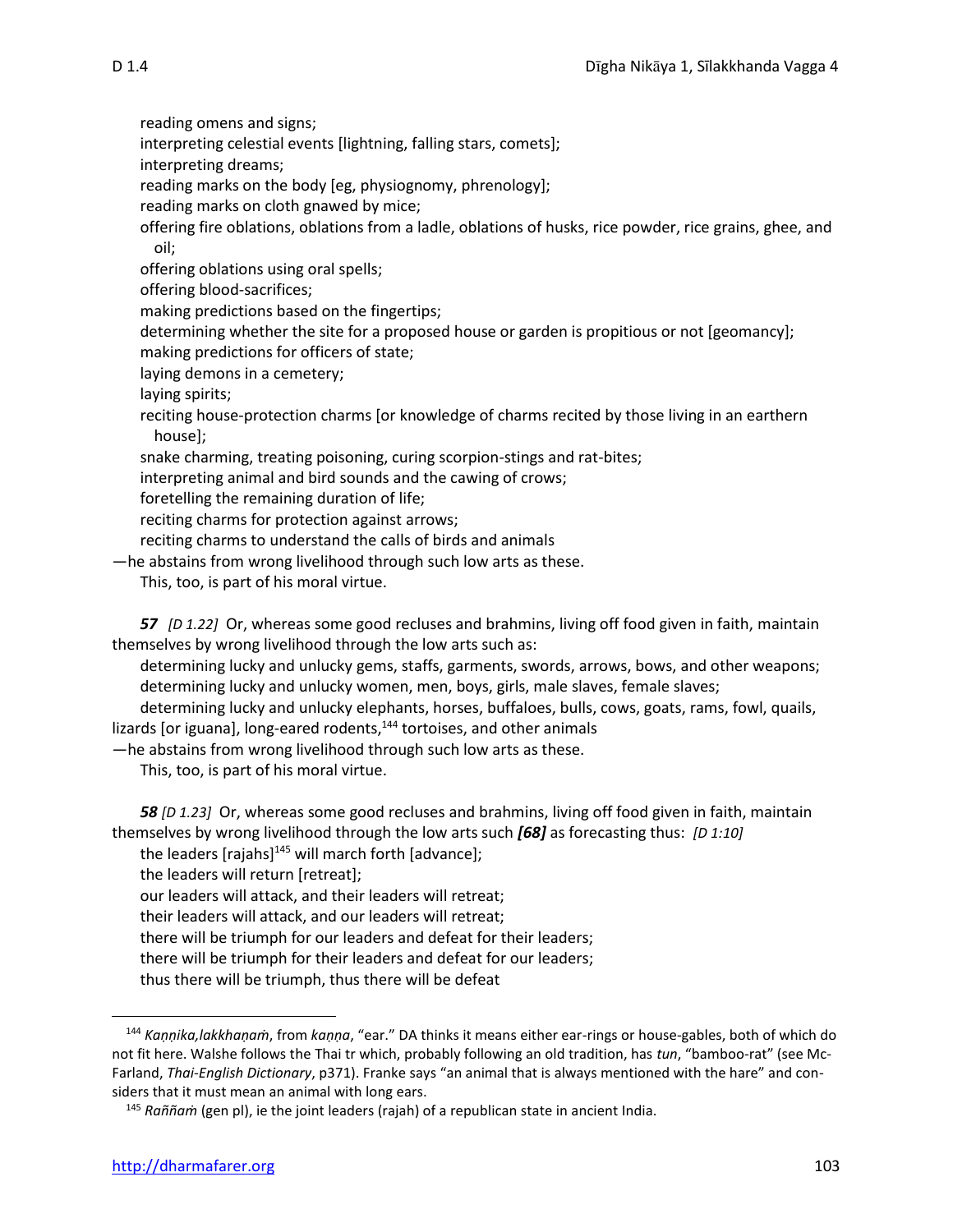—he abstains from wrong livelihood through such low arts as these.

This, too, is part of his moral virtue.

*59 [D 1.24]* Or, whereas some good recluses and brahmins, living off food given in faith, maintain themselves by wrong livelihood through the low arts such as forecasting thus:

there will be a lunar eclipse; there will be a solar eclipse; there will be an occultation of an asterism; the sun and moon will go their normal courses; the sun and moon will go astray; the asterisms will go their normal courses; the asterisms will go astray; there will be a meteor shower; there will be a darkening of the sky; there will be an earthquake; there will be thunder coming from a clear sky; there will be a rising, a setting, a darkening, a brightening of the sun, moon, and asterisms;

such will be the result of the lunar eclipse, of the solar eclipse *and so on*

—he abstains from wrong livelihood through such low arts as these. *[D1:11]*

This, too, is part of his moral virtue.

*60**[1.25]* Or, whereas some good recluses and brahmins, living off food given in faith, maintain themselves by wrong livelihood through the low arts such *[69]* as forecasting thus:

there will be abundant rain; there will be a drought;

there will be plenty; there will be famine;

there will be rest and security; there will be danger;

there will be disease; there will be health [freedom from disease];

or they earn their living by counting, accounting, calculation,

composing poetry, or teaching hedonistic arts and doctrines

—he abstains from wrong livelihood through such low arts as these.

This, too, is part of his moral virtue.

*61 [D 1.26]* Or, whereas some good recluses and brahmins, living off food given in faith, maintain themselves by wrong livelihood through the low arts such as:

calculating auspicious dates for marriages (where the bride is brought home or leaves the house), betrothals, divorces;

calculating auspicious dates for collecting debts or making investments and loans; reciting charms for becoming attractive or unattractive;

curing women who have undergone miscarriages or abortions [or, reviving the fetuses of abortive women];<sup>146</sup>

reciting spells to bind a man's tongue, to paralyze his jaws, to make him lose control over his hands, or to bring on deafness;

getting oracular answers to questions addressed to a mirror, to a young girl, or to a spirit medium; worshipping the sun, worshipping Mahā Brahmā, bringing forth flames from the mouth, invoking the goddess of luck

—he abstains from wrong livelihood through such low arts as these.

<sup>146</sup> *Viruddha,gabbha,karaṇaṁ.*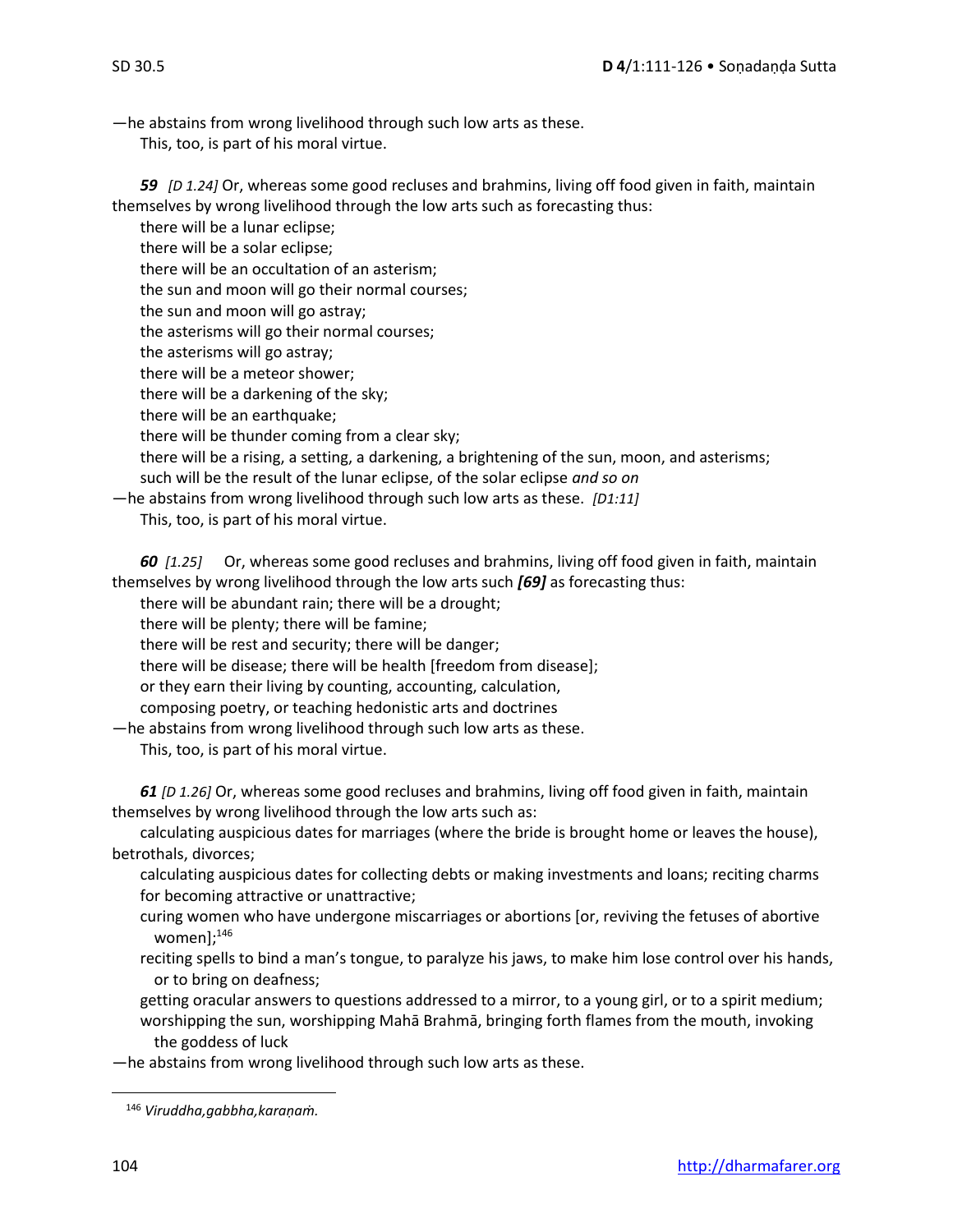This, too, is part of his moral virtue.

*62**[D 1.27]* Or, whereas some good recluses and brahmins, living off food given in faith, maintain themselves by wrong livelihood through the low arts such as:

promising gifts to deities in return for favors; fulfilling such promises;

demonology;

teaching house-protection spells;

inducing virility and impotence;

consecrating sites for construction;

giving ceremonial mouthwashes and ceremonial bathing;

offering sacrificial fires;

preparing emetics, purgatives, expectorants, diuretics, headache cures;

preparing ear-oil, eye-drops, oil for treatment through the nose, collyrium [eye-wash] and countermedicines;

curing cataracts, practising surgery, practising as a children's doctor, administering medicines and treatments to cure their after-effects

—he abstains from wrong livelihood through such low arts as these.<sup>147</sup>[*D 1.27 ends here*.] *[D1:12]* This, too, is part of his moral virtue.

## *Confidence through practising the above moralities*

*63* A monk, brahmin, thus accomplished in moral virtue sees no danger anywhere owing to his restraint through moral virtue. Just as a head-anointed noble kshatriya rajah who has defeated his enemies sees no danger anywhere from his enemies, *[70]* in the same way the monk thus accomplished in moral virtue sees no danger owing to his restraint through moral virtue.

Possessing this aggregate of noble moral virtue, he experiences within himself a joy that is blameless.

This is how, brahmin, a monk is accomplished in moral virtue.<sup>148</sup>

# (B) MENTAL DEVELOPMENT

# Sense-restraint (Custody of the senses)

*64* And how, brahmin, does a monk guard the sense-doors?

<sup>149</sup>Here, brahmin, on seeing **a form** with the eye, a monk does not grasp at its sign [appearance] or its details.<sup>150</sup> For, on account of dwelling without restraint over the eye-faculty, bad, unwholesome qualities such as covetousness or discontent might assail him.

 $147$  It is the practice of medicine for gain that is here condemned. (Walshe)

<sup>148</sup> For a summary of this whole section on moral virtue, see **Sāmañña,phala S** (D 2), SD 8.10 (3).

<sup>&</sup>lt;sup>149</sup> This whole para: Idha mahārāja bhikkhu cakkhunā rūpam disvā na nimitta-g, gāhī hoti nânuvyañjana-g, gāhī. Yatvâdhikaranam enam cakkhundriyam asamvutam viharantam abhijjhā, domanassā pāpakā akusalā dhammā an*vāssaveyyuṁ tassa saṁvarāya paṭipajjati, rakkhati cakkhundriyaṁ, cakkhundriye saṁvaraṁ āpajjati.*

<sup>150</sup> *Na nimitta-g,gāhī hoti nânuvyañjana-g,gāhī,* lit "he is not one who grasps at a sign, he is not one who grasps at a detail (feature)." Comys say that "**sign**"(*nimitta*) here refers to a grasping arising through one's sensual lust (*chanda,rāga,vasena*) or on account of one's view (*diṭṭhi,matta,vasena*): see *Nimitta*, SD 19.7; "**details**" (*anuvyañjana*) here refers to finding delight by grasping at another's limb or body part (eyes, arms, legs, etc) (Nm 2:390; Nc 141,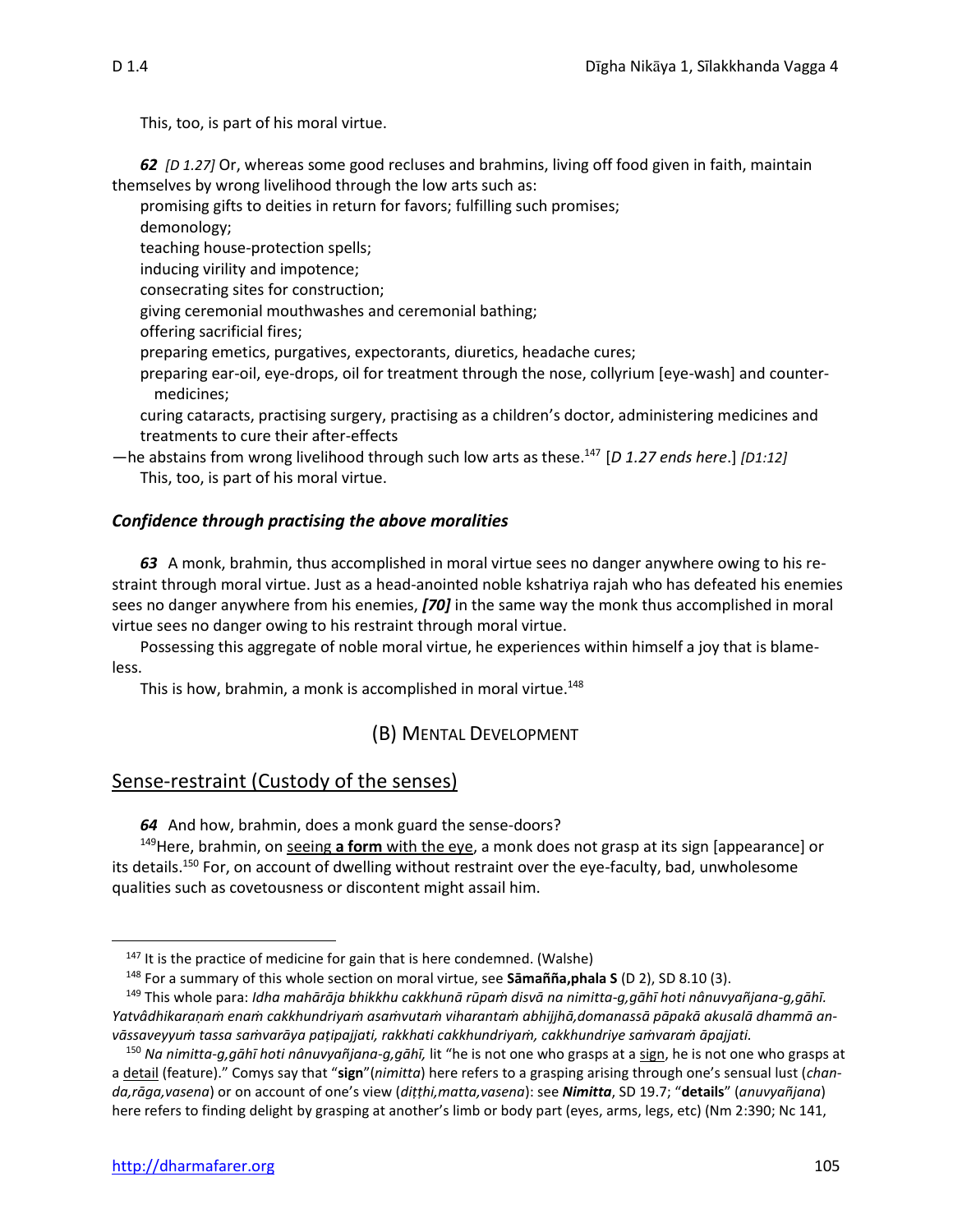On hearing **a sound** with the ear, a monk does not grasp at its sign or its details. For, on account of dwelling without restraint over the ear-faculty, bad, unwholesome qualities such as covetousness or discontent might assail him.

On smelling **a smell** with the nose, a monk does not grasp at its sign or its details. For, on account of dwelling without restraint over the nose-faculty, bad, unwholesome qualities such as covetousness or discontent might assail him.

On tasting **a taste** with the tongue, a monk does not grasp at its sign or its details. For, on account of dwelling without restraint over the tongue-faculty, bad, unwholesome qualities such as covetousness or discontent might assail him.

On feeling **a touch** with the body, a monk does not grasp at its sign or its details. For, on account of dwelling without restraint over the body-faculty, bad, unwholesome qualities such as covetousness or discontent might assail him.

On cognizing **a mind-object** with the mind, a monk does not grasp at its sign or its details. For, on account of dwelling without restraint over the mind-faculty, bad, unwholesome qualities such as covetousness or discontent might assail him.

Possessing this noble restraint over the sense-faculties, he experiences within himself a joy that is blameless.

This, brahmin, is how a monk guards the sense-doors.

#### Mindfulness and clear comprehension $151$

*65* And how, brahmin, is a monk possessed of mindfulness and clear comprehension? Here, brahmin, when going forward and returning, he acts with clear comprehension:

- (1) in going forward or going backward [stepping back], clearly comprehends what he is doing.
- 
- 
- (4) In carrying his upper robe, outer robe and bowl, clearly comprehends what he is doing.
- (5) In eating, drinking, chewing and tasting, example clearly comprehends what he is doing.
- 
- (7) In walking, in standing, in sitting, in being asleep,

(2) In looking forward or looking back, example in the intervals what he is doing. (3) In bending or stretching, the same of the clearly comprehends what he is doing. (6) In voiding or peeing, clearly comprehends what he is doing.

in being awake,<sup>152</sup> in talking, or in remaining silent, clearly comprehends what he is doing. This, brahmin, is how **[***71***]** a monk is possessed of mindfulness and clear comprehension.

#### Contentment

**66** And how is a monk content?

Here, brahmin, he is content with robes to protect his body and with almsfood to sustain his belly, and wherever he goes he sets out only with these with him.

Here, just as a bird, wherever it goes, flies with its wings as its only burden; so too is he content with robes to protect his body and with almsfood to sustain his belly, and wherever he goes, he takes only these with him.

<sup>141;</sup> DhsA 400, 402; cf MA 1:75, 4:195; SA 3:4, 394; Nc 1:55; DhA 1:74). See *Nimitta & anuvyañjana*, SD 19.14. On other meanings of *nimitta,* see SD 13 §3.1a.

<sup>151</sup> *Sati,sampajañña = sati,* "mindfulness," *sampajañña,* "clear comprehension." In **Satipaṭṭhānas Ss**, however, this section is "clear comprehension" (*sampajañña*); "mindfulness" (*sati*). See SD 13 (3.6.1+2+3).

<sup>152</sup> "When asleep, when awake" *sutte jāgarite* (both loc of reference)*.* Comy glosses *sutte* as *sayane,* "lying down, reclining." See SD 13.1 (3.6.2).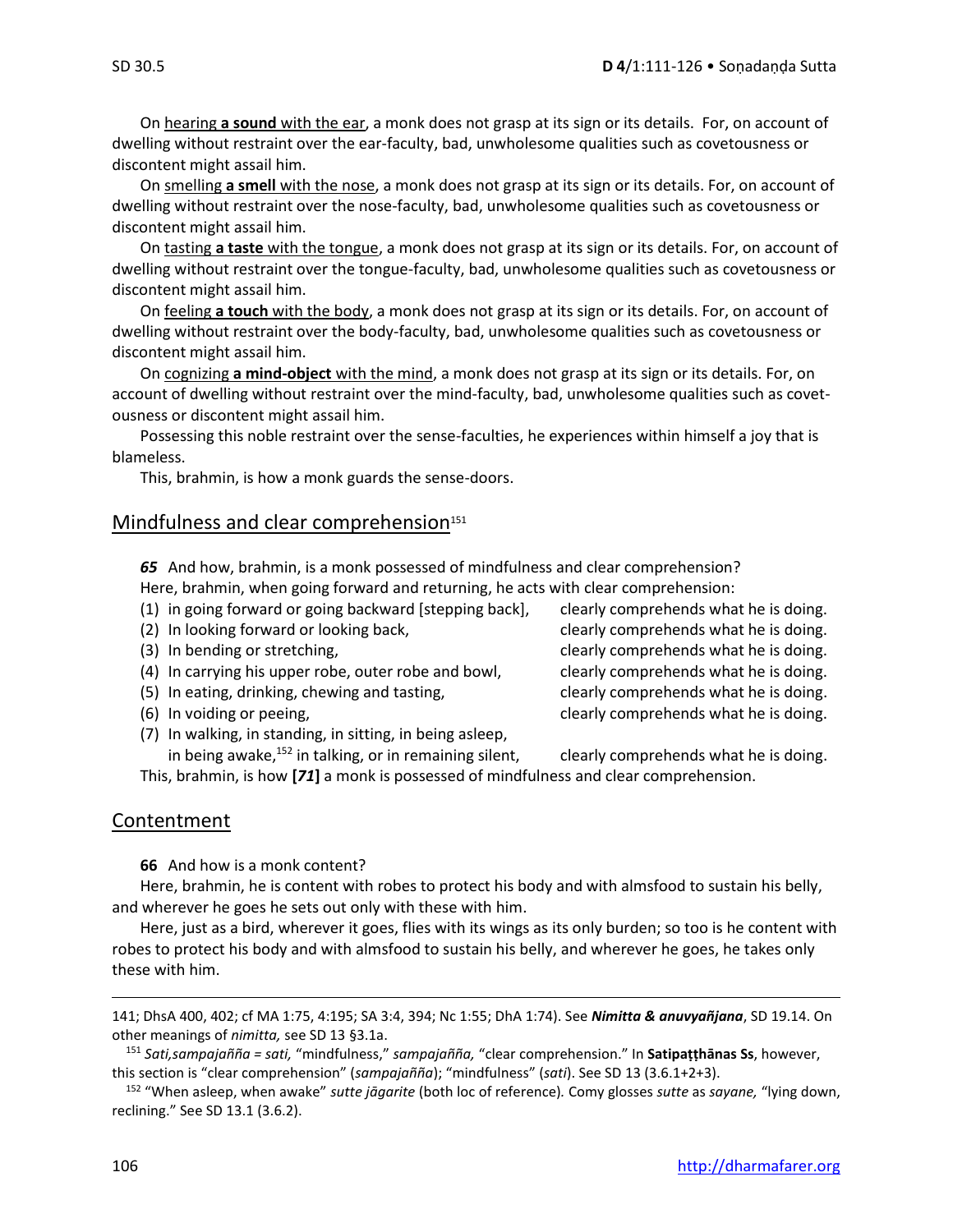This, brahmin, is how a monk is content.

#### Abandoning the mental hindrances

*67* Possessing this aggregate of noble moral virtue and this aggregate of noble sense-restraint and this aggregate of noble mindfulness and clear comprehension and this aggregate of noble contentment, he seeks out a secluded dwelling: a forest, the foot of a tree, a mountain, a glen, a hillside cave, a charnel ground, a jungle grove, the open air, a heap of straw.<sup>153</sup>

Returning from his almsround, after his meal, he sits down, crosses his legs, keeps his body erect, and establishes mindfulness before him.<sup>154</sup>

*68* (1) Abandoning **covetousness** with regard to the world, he dwells with a mind devoid of covetousness. He cleanses his mind of covetousness.

(2) Abandoning **ill will and anger**, he dwells with a mind devoid of ill will, sympathetic with the welfare of all living beings. He cleanses his mind of ill will and anger.

(3) Abandoning **sloth and torpor**, he dwells with a mind devoid of sloth and torpor, mindful, alert, perceiving light. He cleanses his mind of sloth and torpor.

(4) Abandoning **restlessness and worry**, he dwells undisturbed, his mind inwardly stilled. He cleanses his mind of restlessness and worry.

(5) Abandoning **spiritual doubt**, he dwells having crossed over doubt, with no perplexity with regard to wholesome mental states. He cleanses his mind of doubt.

#### Similes for the hindrances

*69* (1) Suppose, brahmin, a man, taking a loan, invests it in his businesses. His businesses succeed. He repays his old debts and there is a surplus for maintaining his wife. The thought would occur to him,

'Before, taking a loan, I invested it in my businesses. **[72]** Now my businesses have succeeded. I have repaid my old debts and there is a surplus for maintaining my wife.' Because of that he would experience joy and happiness.

*70* (2) Suppose, brahmin, a man falls sick, in pain and seriously ill. He does not enjoy his meals, and there is no strength in his body. As time passes, he recovers from that sickness. He enjoys his meals and there is strength in his body. The thought would occur to him,

'Before, I was sick. Now, I have recovered from that sickness. I enjoy my meals and there is strength in my body.' Because of that he would experience joy and happiness.

*71* (3) Suppose, brahmin, a man is bound in prison. As time passes, he eventually is released from that bondage, safe and sound, with no loss of property. The thought would occur to him,

<sup>&</sup>lt;sup>153</sup> This stock phrase of 9 places conducive to meditation are found at D 1:72. 207, 2:242, 3:49; M 1:181, 269, 274, 346, 440, 441, 2:162, 226, 3:3, 35, 115-117; A 2:210, 3:92, 100, 4:436, 5:207; Nm 1:26, 140, 2:341; Miln 369. A shorter list, probably later, is mentioned in **Anāpāna,sati S** (M 118): "Here, monks, a monk who has gone to the forest or to the foot of a tree or to an empty place, sits down, and having crossed his legs and keeping his body upright, establishes mindfulness before him." (M 118,17/3:82).

<sup>&</sup>lt;sup>154</sup> Comy. He applies mindfulness towards his meditation subject; or he sets it up in the region of the mouth. As such, it is said in the Vibhaṅga: "This mindfulness is set up, set up well, at the tip of the nose or at the sign of the mouth" (Vbh §537/252). NṬ: The "sign of the mouth" (*mukha,nimitta*) is the middle region of the upper lip, against which the air strikes when it comes out of the nose.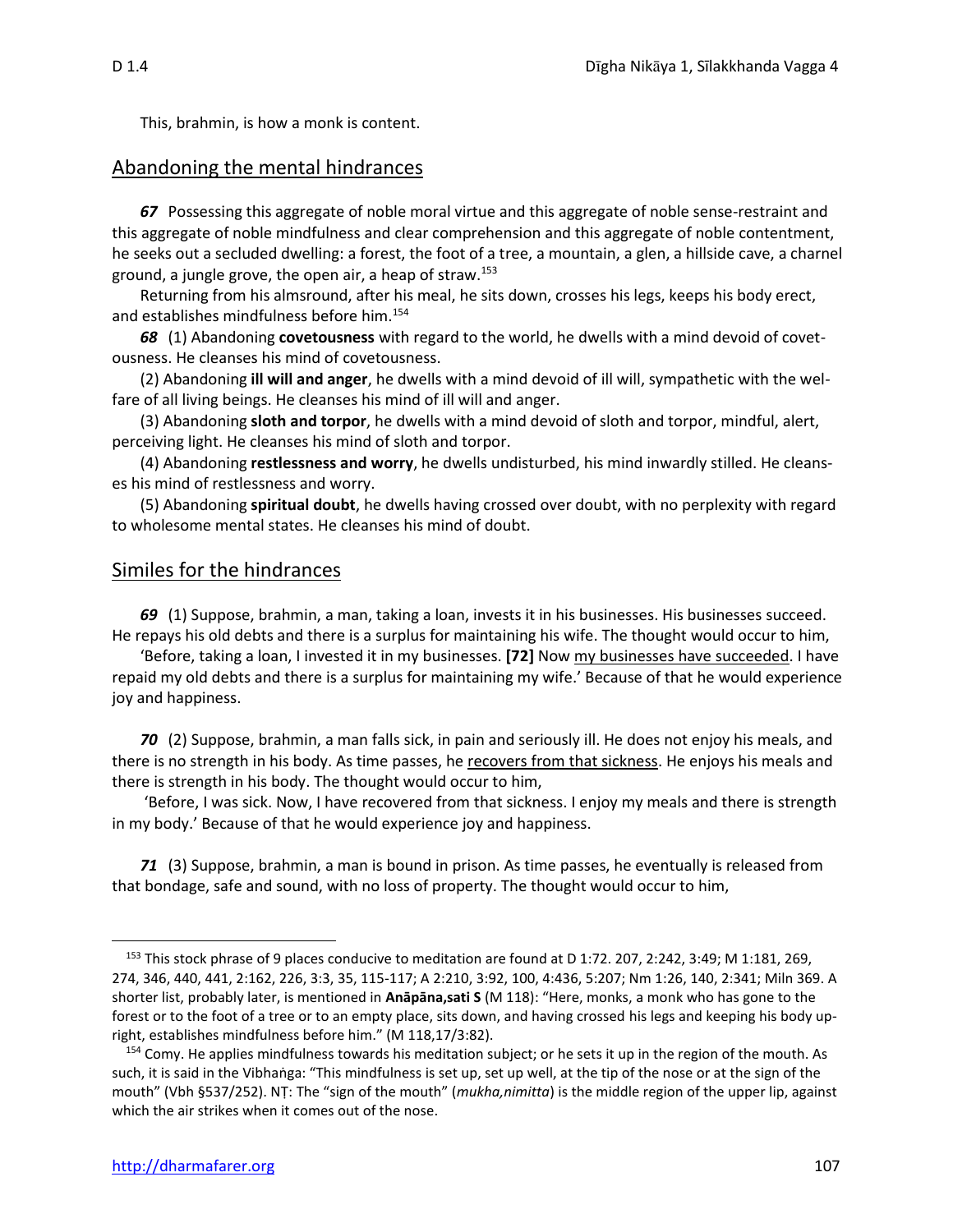'Before, I was bound in prison. Now, I am released from that bondage, safe and sound, with no loss of my property.' Because of that he would experience joy and happiness.

*72* (4) Suppose, brahmin, a man is a slave, subject to others, not subject to himself, unable to go where he likes. As time passes, he eventually is released from that slavery, subject to himself, not subject to others, free, able to go where he likes. The thought would occur to him,

'Before, I was a slave ... Now I am released from that slavery, subject to myself, not subject to others, freed, able to go where I like.' *[73]* Because of that he would experience joy and happiness.

*73* (5) Suppose, brahmin, a man, carrying money and goods, is journeying on a road through the wilderness. As time passes, he eventually emerges from the wilderness, safe and sound, with no loss of property. The thought would occur to him,

'Before, carrying money and goods, I was journeying on a road through the wilderness. Now I have emerged from the wilderness, safe and sound, with no loss of my property.' Because of that he would experience joy and happiness.

*74* In the same way, brahmin, when these 5 hindrances are not abandoned in himself, the monk regards it as a debt, a sickness, a prison, slavery, a journey on a road through the wilderness.<sup>155</sup>

*75*When he is aware that these 5 hindrances are abandoned in him, he regards it as solvency, good health, release from prison, emancipation, a place of security.

## Resultant joy and peace

76<sup>156</sup> Seeing that they have been abandoned within him, he becomes glad. For one who is glad, zest arises. For one whose mind is zestful, the body becomes tranquil. One tranquil in body becomes happy. For one who is happy, the mind concentrates. $157$ 

#### THE 4 DHYANAS<sup>158</sup>

# **The 1st dhyana**

<sup>155</sup> MA 2:318-321 explains this section in some detail: see App to **Mahā Assa,pura S** (M 39), SD 10.13.

<sup>156</sup> From here on, the numbering breaks off from the PTS ed and follows Bodhi's (1989:40). See §46 n.

<sup>157</sup> *Tass'ime pañca nīvaraṇe pahīṇe attani samanupassato pāmojjaṁ jāyati. Pamuditassa pīti jāyati. Pītimanassa kāyo passambhati. Passaddha,kāyo sukhaṁ vedeti. Sukhino cittaṁ samādhiyati.* This important stock passage is found throughout the Nikāyas: **Sāmañña,phala S** (D 2,76/1:73), **Poṭṭhapāda S** (D 9,10.1/1:182), **Subha S** (D 10,2.- 21/1:207), **Kevaḍḍha S** (D 11,44/1:214), **Tevijja S** (D 13/1:250), **Saṅgīti S** (D 33/3:241, 243), **Das'uttara S** (D 34/- 3:279 (5); **Vatthûpama S** (M 7/1:38 (3), **Cūḷa Assa,pura S** (M 40,8/1:283); **Ᾱnâpāna,sati S** (M 118/3:86 (2), 87 (2)); **Pamāda,vihārī S** (S 35.97/4:78 (2), 79 (2)); **Pāṭaliya S** (S 42.13/4:352 (2), 353-358); **Sīla S** (S 46.3/5:69 (2)), **Upakkilesa S** (S 46.33/5:92), **Anupakkilesa S** (S 46.34/5:93 (2)), **Bhikkhuṇī Vāsaka S** (S 5:156 (2)), **Ᾱnanda S** (S 54.13/5:332 (2), *sambojjhaṅga*), **Bhikkhū S** (S 54.16/5:339 (2), *sambojjhaṅga*), **Nandiya S** (S 55.40/5:398 (3), 399); **Parisa S** (A 3.93/1:243), **Ᾱjāniya S** (A 3.94/1:244), **Jāta,rūpa S** (A 3.100 /1:254, 257, 258); **Vimuttâyatana S** (A 5.26/3:21, 22 (2), 23 (2); **(Agata,phala) Mahānāma S** (A 6.10/3:285 (2), 286, 287 (2), 288); **(Dasaka) Cetanā,karaṇīya S** (A 10.2/5:3); **(Eka,dasaka) Cetanā,karaṇīya S** (A 11.2/5:312), **Paṭhama Mahānāma S** (A 11.12/- 5:329, 330 (2), 331 (2), 332), **Dutiya Mahānāma S** (A 11.13/5:334).

<sup>&</sup>lt;sup>158</sup> Note that this is listed under Wisdom, when usu it would be uncer Concentration (which is not mentioned here). See n at header "(A) Moral Development," just before §23a. See Intro (3.2).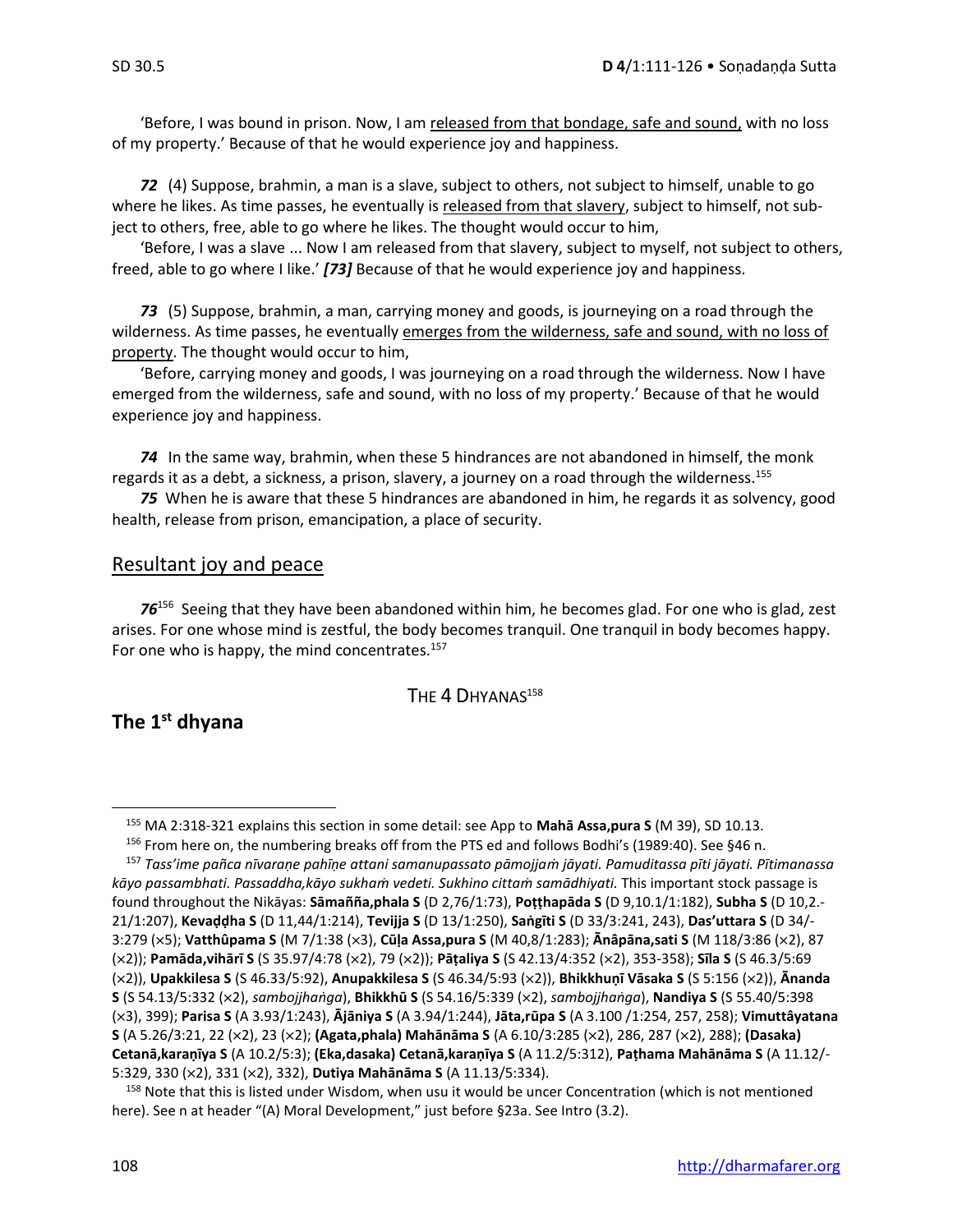*77*(1) Quite secluded from sensual pleasures, secluded from unwholesome mental states, he reaches and dwells in the **first dhyana**, accompanied by initial application and sustained application, accompanied by zest and happiness*,* born of solitude*.* 159

He permeates and pervades, floods and fills this very body<sup>160</sup> with the zest and happiness born of solitude.<sup>161</sup> *[74]*

*78* Brahmin, just as if a skilled bathman or bathman's apprentice would pour bath powder into a brass basin and knead it together, sprinkling it again and again with water, so that his ball of bath lather —saturated, moisture-laden, permeated within and without—would not drip; even so, the monk permeates—this very body with the zest and happiness born of solitude. There is nothing of his entire body unpervaded by zest and happiness born of solitude.

# **The 2nd dhyana**

79 (2) And, furthermore, brahmin, with the stilling of initial application and sustained application, by gaining inner tranquillity and oneness of mind, he reaches and dwells in **the second dhyana**, free from initial application and sustained application, accompanied by zest and happiness born of concentration.<sup>162</sup>

He permeates and pervades, **[***75***]** floods and fills this very body with the zest and happiness born of concentration.

*80* Brahmin, just as a lake with spring-water welling up from within, having *no* inflow from the east, *no* inflow from the west, *no* inflow from the north, or *no* inflow from the south, and the skies not pouring frequent and timely torrents.<sup>163</sup> Yet the cool spring welling up from within the lake would permeate and pervade, flood and fill it with cool waters—there being no part of the lake unpervaded by the cool waters.

Even so, the monk permeates this very body with the zest and happiness born of concentration. There is nothing of his entire body unpervaded by zest and happiness born of concentration.

# **The 3rd dhyana**

*81* (3) And furthermore, brahmin, with the fading away of zest, he dwells equanimous, mindful and clearly knowing, and experiences happiness with the body. He reaches and dwells in **the third dhyana**, of which the noble ones declare, 'Happily he dwells in equanimity and mindfulness.'

He permeates and pervades, floods and fills this very body with the happiness free from zest.

<sup>159</sup> On the omission of "one-pointedness of mind" (*cittassa ek'aggatā*) and "concentration" (*samādhi*) here, see **The Laity and Dhyana**, SD 8.4.

<sup>160</sup> Here "body" (*kāya*) refers to the "mental body" (*nāma,kāya*), ie feeling (*vedanā*), perception (*saññā*), formations (*saṅkhāra*), and consciousness (*viññāṇa*) (Vism 4.175/169).

<sup>161</sup> These are the dhyana factors: *vitakka vicāra pīti sukhassa ek'aggatā,* respectively*.*

<sup>162</sup> The 2nd dhyana is known as "the noble silence" (*ariya,tuṇhī,bhāva*) because within it initial application and sustained application (*vitakka,vicāra*) cease, and with their cessation, speech cannot occur. (S 2:273); cf. S 4:293 where *vitakka* and *vicāra* are called verbal formation (*vacī,saṅkhāra*), the mental factors responsible for speech. In Ariya,pariyesanā S (M 1:161), the Buddha exhorts the monks when assembled to "either speak on the Dharma or observe the noble silence" (ie either talk Dharma or meditate).

<sup>163</sup> Be Ee *devo ca na kālena kālaṁ sammā dhāraṁ anupaveccheyya.* Ce *devo ca kālena kālaṁ sammā dhāraṁ nânuppaveccheyya.* Se omits *na: devo ca kālena kālaṁ sammā dhāraṁ anupaveccheyya*. See D 1:74 n6. For preferring the *na* reading, see **Dhyana**, SD 8.4 (8.2).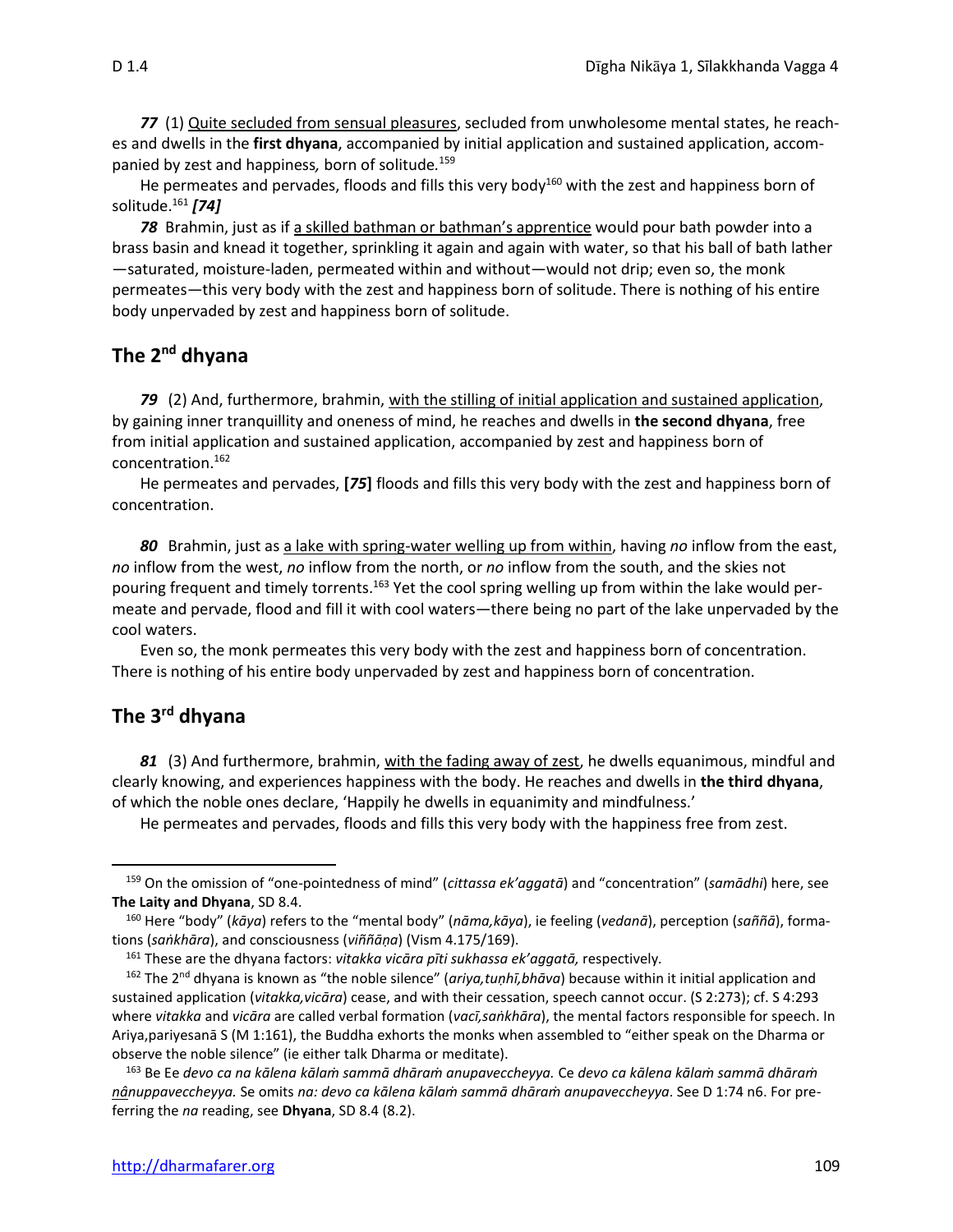82 Brahmin, just as in <u>a pond of the blue lotuses, red and white lotuses, or white lotuses, <sup>164</sup> born</u> and growing in the water, stay immersed in the water and flourish without standing up out of the water, so that they are permeated, pervaded, suffused and filled with cool water from their roots to their tips, and nothing of those lotuses would be unpervaded with cool water; even so, the monk permeates this very body with the happiness free from zest, so that there is no part of his entire body that is not pervaded with this happiness free from zest.

# **The 4th dhyana**

**83** (4) And furthermore, brahmin, with the abandoning of joy and abandoning of pain, <sup>165</sup> and with the earlier disappearance of pleasure and displeasure, attains and dwells in **the fourth dhyana** that is neither painful nor pleasant, and with mindfulness fully purified by equanimity.<sup>166</sup>

He sits, pervading the body with a pure, bright mind,<sup>167</sup> so that there is no part of his entire body that is not pervaded by a pure, bright mind.

*84* Brahmin, just as if a man were sitting covered from head to foot with a white cloth, **[76]** so that there would be no part of his body to which the white cloth did not extend; even so, the monk sits, permeating the body with a pure, bright mind. There is no part of his entire body that is not pervaded by pure, bright mind.

# Insight knowledge

85 <sup>168</sup>Furthermore, brahmin, with his mind thus concentrated, purified, and cleansed, unblemished, free from defects,<sup>169</sup> pliant, malleable, steady and utterly unshakable,

he directs and inclines it to **knowledge and vision**. This wisdom of his, too, brahmin, is that **wisdom**. 170 He understands thus:

<sup>164</sup> *uppala* (Skt *utpala*), *paduma* (*padma*) and *puṇḍarīka* respectively. This simile also found in **Kāya,gatā,sati S**  (M 119,20/3:93 f). See **Āyācana S** (S 6.12/1:138) where the simile of lotuses in a pond is applied to beings of different spiritual dispositions.

<sup>165</sup> "Joy ... pain," *sukha-dukkha:* this refers to the physical feelings. The next phrase—"pleasure and displeasure," *domanassa-somanassa*—refers to mental feelings, which have been transcended earlier. Mental feelings need to be overcome first so that the mind is not distracted by itself, as it were. Then, all the other feelings (arising from the physical sense-contacts) are transcended. On the significance of this, see **Sall'atthena S** (S 36.6/4:207-210), SD 5.5.

<sup>166</sup> Here, **Vibhaṅga** gives 3 factors of the 4th dhyana—equanimity (*upekh*ā), mindfulness (*sati*) and one-pointedness of mind (*cittassa ek'aggatā*)—according to the Sutta analysis (Vbh 261), and 2 factors—equanimity and one-pointedness of the mind—according to the Abhidhamma analysis (Vbh 164; Vism 4.183/165). See **Dhyana**, SD 8.4 (5.4).

<sup>167</sup> See **Accharā Vagga** (A 1.6.1-2): "Monks, this mind is radiant (*pabhassara*), but it is defiled by defilements from outside. The untutored ordinary person does not understand this as it really is. As such, for him there is no personal development." (A 1:10). On reaching the 4th dhyana, the practitioner becomes directly aware of the truly and naturally pure nature of the mind. See also A: $\overline{N}B$  1999 §4.

<sup>168</sup> This and foll passage = **Subha S** (D 10,2.21-22/1:209).

<sup>169</sup> *upakkilesa*: to be distinguished from *kilesa*, "defilement." Perhaps the 10 "imperfections of insight" listed in Vism 20.105-130/633-638 are meant here, but potential hindrances at a certain stage of insight meditation. (Walshe)

<sup>170</sup> See heading "(A) Moral Development" n, just before §23a.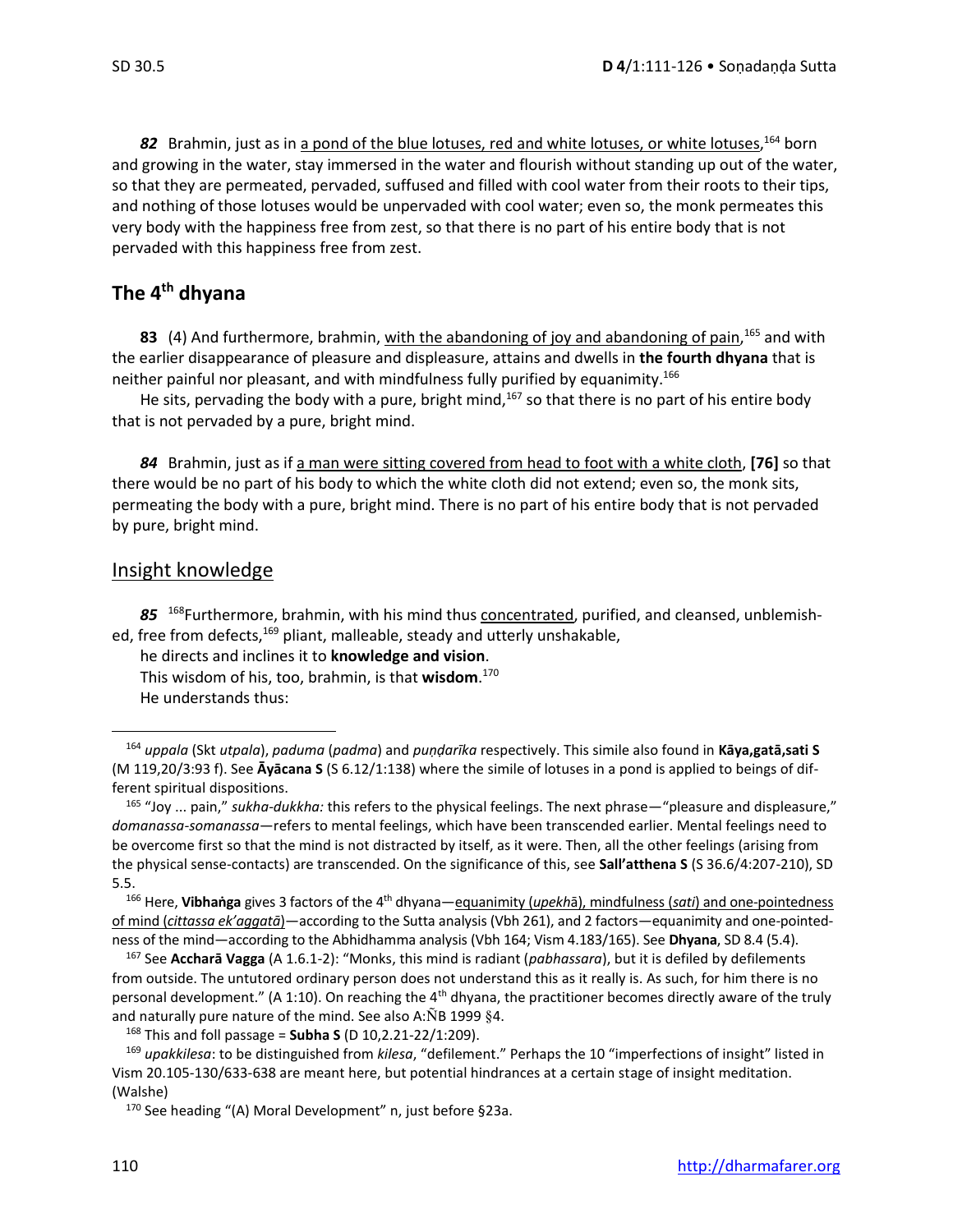'This body of mine is form composed of the four great elements, $171$  born from mother and father, nourished with rice and porridge, subject to inconstancy, rubbing, pressing, dissolution, and dispersion.<sup>172</sup> And this consciousness of mine lies attached here, bound up here.'<sup>173</sup>

86<sup>174</sup>Brahmin, just as if there were a beautiful beryl<sup>175</sup> gem of the purest water—eight faceted, well polished, clear, limpid, consummate in all its aspects, through which runs a blue, or yellow, or red, or white thread, or brown thread<sup>176</sup>—and a man with good evesight, taking it in his hand, were to reflect on it thus:

'This is a beautiful beryl gem of the purest water—eight faceted, well polished, clear, limpid, consummate in all its aspects, through which runs a blue, or yellow, or red, or white, or brown thread.'

Even so, brahmin—with his mind thus *concentrated, purified, and cleansed, unblemished, free from defects, pliant, malleable, steady, and utterly unshakable*—

he directs and inclines it to knowledge and vision.

He understand thus:

'This body of mine is form, composed of the four great elements, born from mother and father, nourished with rice and porridge, subject to uncertainty, rubbing, pressing, breaking up and destruction. *[77]* And this consciousness of mine lies attached here, bound up here.' 177

#### Knowledge of the mind-made body

<sup>174</sup> This and prev passage = **Subha S** (D 10,2.21-22/1:209) = **Mahā Sakuludāyi S** (M 77,29/2:17). The beryl simile, relating to the Bodhisattva's gestation period (as a foetus), at **Mahâpadāna S** (D 14,1.21/2:13) = **Acchariya Abbhūta S** (M 123,12/3:121). *Paṇḍu.sutta* is found in **Vidhura Paṇḍita J** (J 545/6:305), where E B Cowell & W H D Rouse tr it as "white thread" (J:C&R 6:147).

<sup>175</sup> *Veluriya*: from a metathesis of *veruliya* comes Greek *beryllos* "beryl", whence German *Brille* "spectacles" (originally of beryl). (Walshe)

176 "Through which runs ... etc," tatra suttam āvutam nīlam vā pītam vā lohitam vā odātam vā pandu, suttam vā. Rhys Davids tr *pīta* here as "orange-coloured," and *paṇḍu* as "yellow" (D:RD 1:87), while Bodhi has as "yellow" and "brown" respectively (1989:44). *Paṇḍu,sutta* is found in **Vidhura Paṇḍita J** (J 545/6:305), where Cowell & Rouse tr it as "white thread" (J:C&R 6:147). Both *pīta* and *paṇḍu* sometimes refer to "yellow." SED def *pāṇḍu* as "yellowish white, white, pale." Comys offer no explanation, except that the gem "is like the physical body, and the thread running through it is like insight knowledge (*vipassanā,ñāṇa*)" (DA 1:211). DANṬ (New Subcomy) corrects "insight knowledge" to "insight consciousness" (*vipassanā,viññāṇa,* DANṬ :VRI 2:126). **Jothiko**: "Generally, 'knowledge and vision' is the ability, the state of clarity, enabling one to see even hidden things clearly. So the image of a transparent gem. It is both 'higher than Jhāna', if the absorptions are taken as 'pleasant abiding in the here and now.' And 'less than the absorptions' if they are used as a way of reaching full enlightenment. So, obviously, it is not the *sammā ñāṇa*—knowledge of liberation. The colors at old were often associated with natural phenomena. *Paṇḍu* is earthen colors, the word used even today to denote the dyeing of robes: various natural hues of brown, mostly. Just as *lohita* is both 'blood' and the color of 'red,' *pitta* [*pīta*] is 'bile' and its shades, mostly 'light green,' off yellow." (email 13 Nov 2006). It is possible that the six colours represent the six sense-consciousnesses. The first 4 colours are those of the colour *kasiṇa* meditations: see **Mahā Parinibbāna S** (D 16,3.29-32/2:110 f), SD 9. See *Viññāṇa*, SD 17.8a (4.1).

 $177$  This statement means that consciousness here (in a physical being) is dependent on the physical body.

<sup>171</sup> The 4 great (or primary): earth (*mahā,bhūtā*), water, fire, wind (D 1:214; Vism 11.27; Abhs 154).

<sup>&</sup>lt;sup>172</sup> See Vammika S (M 23,4/1:144) for parable of the anthill (representing the body).

<sup>&</sup>lt;sup>173</sup> This statement means that consciousness here (in a physical being) is dependent on the physical body. RD points out that this and other passages disprove the idea that the consciousness (*viññāṇa*) transmigrates. For holding such a view, Sāti was severely rebuked by the Buddha (M 38). A new re-linking consciousness (*paṭisandhi*) arises at conception, dependent on the old one (see Vism 17.164 ff).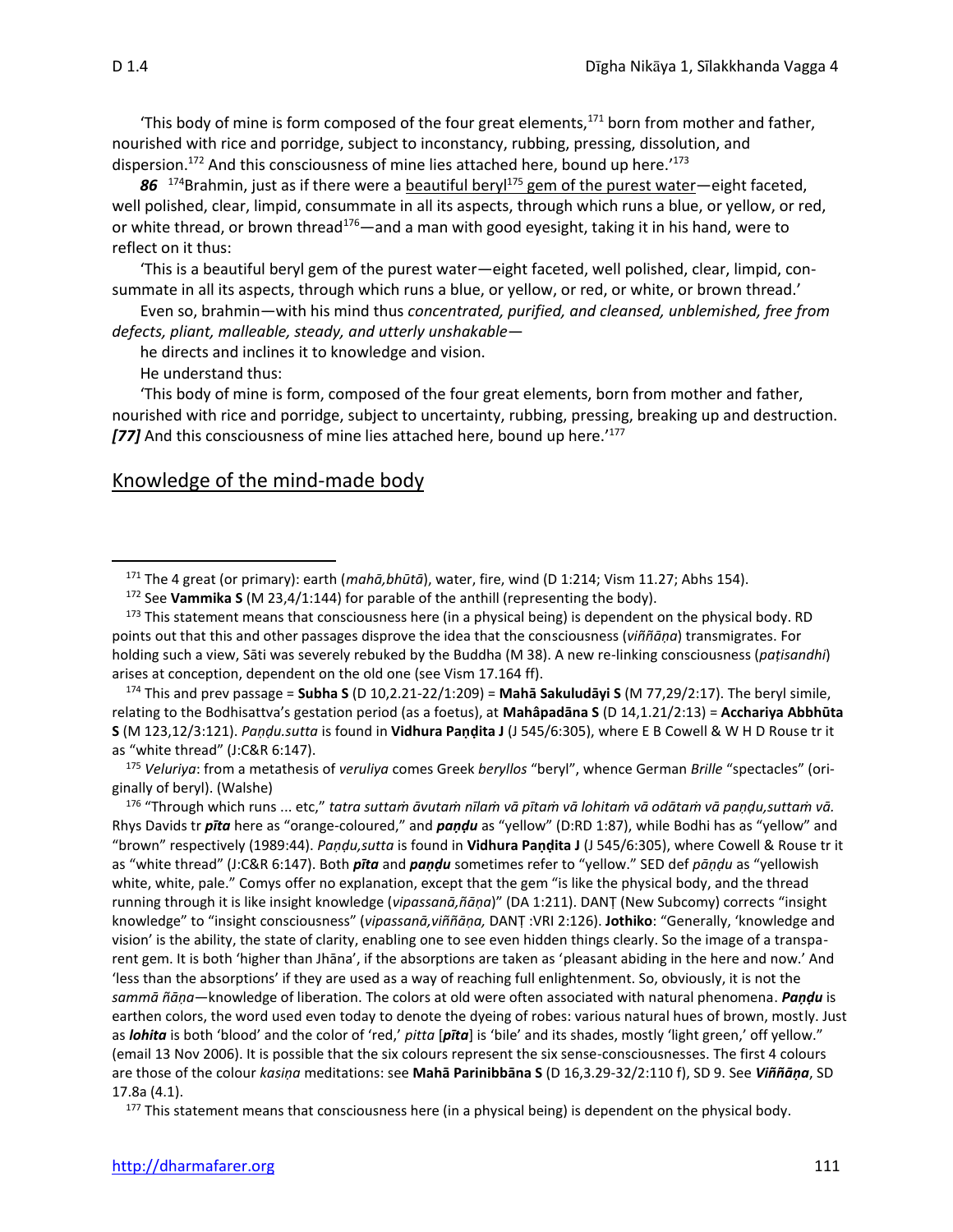*87* With his mind thus *concentrated, purified, and bright, unblemished, free from defects, pliant, malleable, steady and utterly unshakable*,

he directs and inclines it to creating **a mind-made body**.<sup>178</sup> From this body he creates another body, endowed with form,<sup>179</sup> mind-made, complete in all its parts, not inferior in its faculties.

*88* Brahmin, just as if a man were to draw a reed from its sheath, the thought would occur to him:

'This is the sheath, this is the reed. The sheath is one thing, the reed another, but the reed has been drawn out from the sheath.'

Or, brahmin, as if a man were to draw a sword from its scabbard. The thought would occur to him:

'This is the sword, this is the scabbard. The sword is one thing, the scabbard another, but the sword has been drawn out from the scabbard.'

Or, brahmin, as if a man were to pull a snake out from its slough. The thought would occur to him: 'This is the snake, this is the slough. The snake is one thing, the slough another, but the snake has been pulled out from the slough';

even so, brahmin, with his mind thus *concentrated, purified, and bright, unblemished, free from defects, pliant, malleable, steady and utterly unshakable*,

he directs and inclines it to creating a mind-made body. From this body he creates another body, endowed with form, mind-made, complete in all its parts, not inferior in its faculties.

> KNOWLEDGE OF THE MODES OF SUPERNORMAL POWER *Mundane superknowledge [89-98]*

# **(1) Psychic powers**

*89* With his mind thus *concentrated, purified, and bright, unblemished, free from defects, pliant, malleable, steady and utterly unshakable*,

he directs and inclines it to *[78]* **the manifold psychic powers**. 180

Having been one he becomes many; having been many he becomes one.

He appears, and vanishes.

He goes unhindered through walls, through ramparts, and through mountains as if through space. He dives in and out of the earth as if it were water.

He walks on water without sinking as if it were earth.

Sitting cross-legged, he flies through the air like a winged bird.

With his hand he touches and strokes even the sun and the moon, so mighty and powerful.

He has power over his body up to as far as the Brahmā world.

<sup>178</sup> "Mind-made body," *mano,mayā kāya.* Peter Harvey: "This shows that consciousness is seen as able to leave the physical body by means of a mind-made body. Such a body could be seen as a kind of 'subtle body,' for a being with a mind-made body is said to feed on joy (D 1:17), not on solid nutriment (D 1:195): it thus lacks the four great elements of the physical body (solidity, cohesion, heat and motion, D 1:195). As such a body relates to the 'realm of (pure) form,' the subtle matter composing it can only be visible and audible matter (Vbh 405). However, the mindmade body is invisible to the normal eye (Pm 2:209). It occupies space, but does not impinge on gross physical matter, for the 'selfhood' of a certain god with a mind-made body is said to be as large as two or three fields, but to cause no harm to anyone (A 3:122). With such a body, a person can exercise psychic powers such as going through solid objects, being in many places at once, or flying (D 1:78)." (1993:8 digital ed)

<sup>&</sup>lt;sup>179</sup> Exactly the same as the physical body (but mentally created). This mind-made body is what is mistaken for a soul or self.

<sup>180</sup> *Iddhi,vidhā.* Cf **Kevaḍḍha S** (D 11,5) where the Buddha disapproves of exhibiting such powers.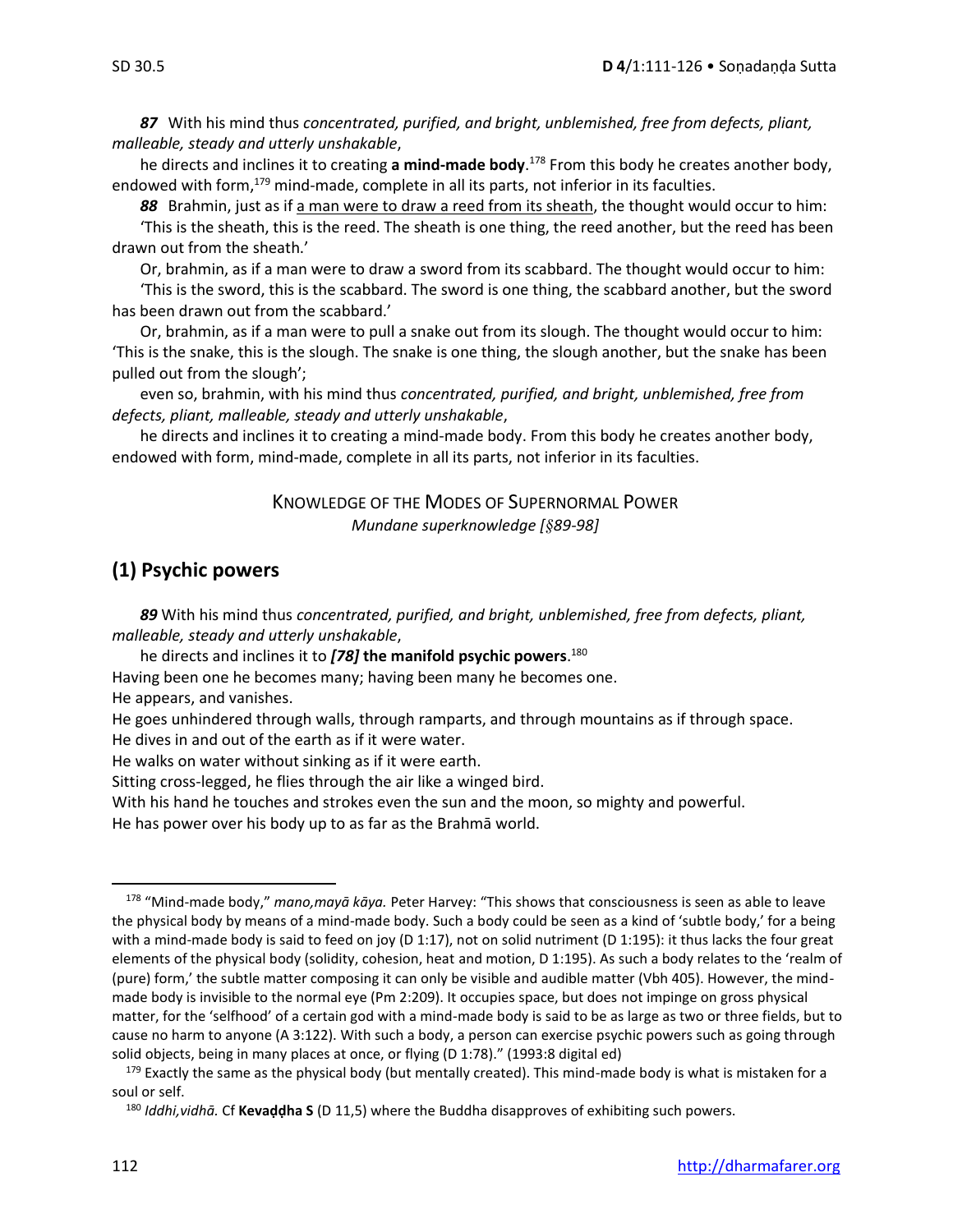*90* Brahmin, just as a skilled potter or his assistant could craft from well-prepared clay whatever kind of pottery vessel he likes, or, brahmin, as a skilled ivory-carver or his assistant could craft from wellprepared ivory any kind of ivory-work he likes, or, brahmin, as a skilled goldsmith or his assistant could craft from well-prepared gold any kind of gold article he likes—

even so, brahmin, with his mind thus *concentrated, purified, and bright, unblemished, free from defects, pliant, malleable, steady and utterly unshakable,* 

he has power over his body up to as far as the Brahmā world. **[***79***]**

# **(2) Clairaudience (divine ear)**

*91* With his mind thus *concentrated, purified, and bright, unblemished, free from defects, pliant, malleable, steady and utterly unshakable,* 

he hears, by means of the **divine-ear element**, <sup>181</sup> purified and surpassing the human, both kinds of sounds: divine and human, whether near or far.

*92* Brahmin, just as if a man travelling along a highway were to hear the sounds of bheri [conical drum], mridanga [tom-tom],<sup>182</sup> conch-shell, cymbals, and dindima [small drum], he would know,

'That is bheri sound; that is mridanga sound; that is conch sound; that is cymbal sound; that is dindima sound'—

even so, brahmin, with his mind thus *concentrated, purified, and bright, unblemished, free from defects, pliant, malleable, steady and utterly unshakable,*

he hears, by means of the divine ear-element, purified and surpassing the human, both kinds of sounds: divine and human, whether near or far.

# **(3) Mind-reading**

*93* With his mind thus *concentrated, purified, and bright, unblemished, free from defects, pliant, malleable, steady and utterly unshakable,* 

he directs and inclines it to **the knowledge of mind-reading**.

He knows the minds of other beings, other individuals, having encompassed them with his own mind*.* 183

*He knows a mind with lust as a mind with lust, and a mind without lust as a mind without lust. [80] He knows a mind with aversion as a mind with aversion, and a mind without aversion as a mind without aversion. He knows a mind with delusion as a mind with delusion, and a mind without delusion as a mind without delusion. He knows a contracted mind [due to sloth and torpor] as a contracted mind, and a distracted mind [due to restlessness and worry] as a distracted mind. He knows an exalted mind [through the lower or higher dhyana] as an exalted mind, and an unexalted mind [not developed by dhyana] as an unexalted mind. He knows a surpassable mind as a surpassable mind,* 

<sup>181</sup> "Divine-ear element," *dibba,sota,dhātu,* clairaudience.

<sup>182</sup> "Mridanga," *mutiṅgā,* vl *mudiṅgā* (V 1:15, S 2:267). See **Ᾱṇi S** (S 20.7.2) n, SD 11.13.

<sup>183</sup> The following section (italicized) is a list of mental states is apparently taken from **Satipaṭṭhāna Ss** (D 22,12/- 2:299 = M 10,34/1:59), where it fits more appropriately. (Walshe, D:W 546 n131). On another def of mind-reading (4 kinds), see **Sampasādaniya S** (D 28,6/3:103 f), SD 14.10.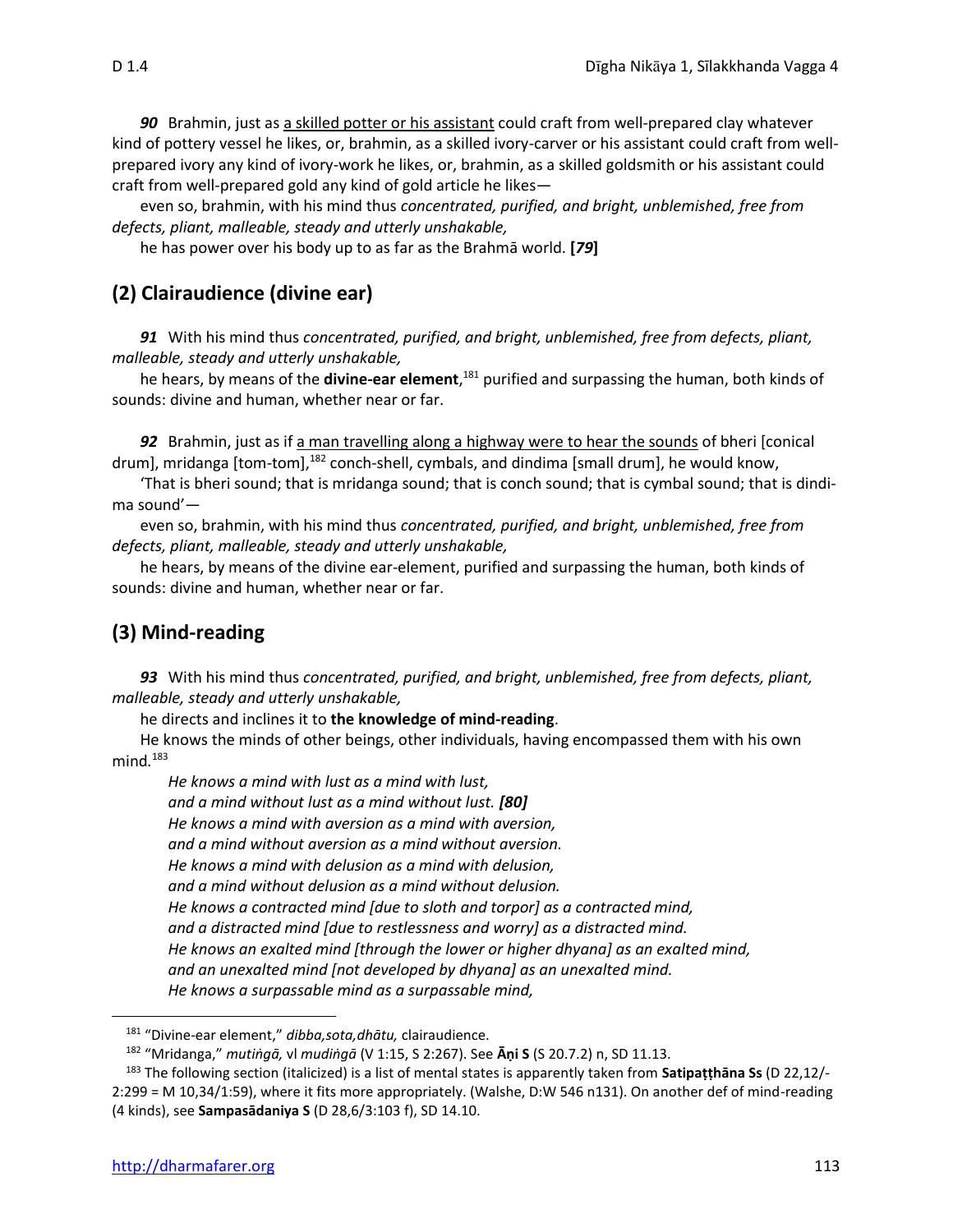*and an unsurpassable mind as an unsurpassable mind<sup>184</sup> . He knows a concentrated mind as a concentrated mind, and an unconcentrated mind as an unconcentrated mind. He knows a released mind as a released mind,* 

*and an unreleased mind as an unreleased mind.*

*94* Brahmin, just as if **a young man or woman, fond of ornaments**, examining the reflection of his or her own face in a bright mirror or a bowl of clear water would know 'blemished' if it were blemished, or 'unblemished' if it were not—

even so, brahmin, with his mind thus *concentrated, purified, and bright, unblemished, free from defects, pliant, malleable, steady and utterly unshakable,* 

he knows the minds of other beings, other individuals, having encompassed them with his own mind.

*He knows a mind with lust as a mind with lust, and a mind without lust as a mind without lust. He knows a mind with aversion as a mind with aversion, and a mind without aversion as a mind without aversion. He knows a mind with delusion as a mind with delusion, and a mind without delusion as a mind without delusion. He knows a contracted mind [due to sloth and torpor] as a contracted mind, and a distracted mind [due to restlessness and worry] as a distracted mind. He knows an exalted mind [through the lower or higher dhyana] as an exalted mind, and an unexalted mind [not developed by dhyana] as an unexalted mind. He knows a surpassable mind as a surpassable mind, and an unsurpassable mind as an unsurpassable mind<sup>185</sup> . He knows a concentrated mind as a concentrated mind, and an unconcentrated mind as an unconcentrated mind. He knows a released mind as a released mind, and an unreleased mind as an unreleased mind.* —*he knows each of them just as it is*. *[81]*

# **(4) The knowledge of the recollection of past lives**

*95* With his mind thus *concentrated, purified, and bright, unblemished, free from defects, pliant, malleable, steady and utterly unshakable,*

he directs and inclines it to **the knowledge of the recollection of past lives**. 186 He recollects manifold past existence, that is to say, one birth, two births, three births, four births, five births, ten births, twenty births, thirty births, forty births, fifty births, one hundred births, one thousand births, one hundred thousand births, many aeons of cosmic contraction, many aeons of cosmic expansion, many aeons of cosmic contraction and expansion, thus:

<sup>184</sup> Unsurpassable (*anuttaraṁ*) mind, probably synonymous with "developed" mind. See D:W 592 n667.

<sup>185</sup> Unsurpassable (*anuttaraṁ*) mind, probably synonymous with "developed" mind. See D:W 592 n667.

<sup>186</sup> *Pubbe,nivāsanânussati*, lit "recollection of past abiding [existence]." The remainder of this is expanded into 4 sections in **Brahma,jāla S** (D 1,1.31-34/1:13-16 + SD 25.3(76.3)) and 3 sections in **Sampasādaniya S** (D 27,15-17/3:- 107-112), SD 10.12. In both cases, each explains how the eternalist view arose.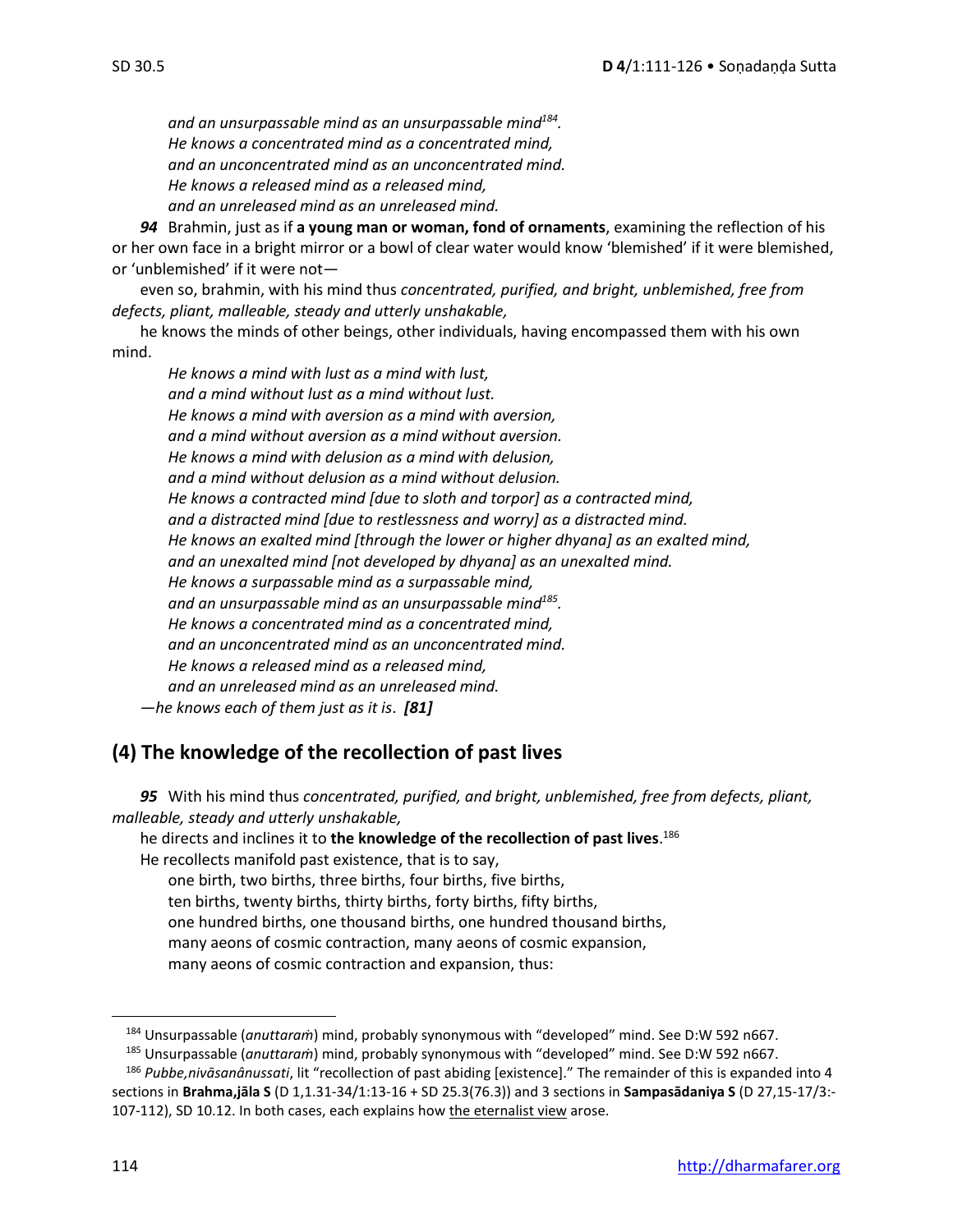'There I had such a name, belonged to such a clan, had such an appearance. Such was my food, such my experience of joy and pain, such the end of my life. Passing away from that state, I re-arose there. There too I had such a name, belonged to such a clan, had such an appearance. Such was my food, such my experience of joy and pain, such my life-span. Passing away from that state, I re-arose here.'

Thus, brahmin, he recollects his manifold past lives in their modes and details.<sup>187</sup>

*96* Just as if a man were to go from his home village to another village, and then from that village to yet another village, and then from that village back to his home village. The thought would occur to him,

'I went from my home village to that village over there. There I stood in such a way, sat in such a way, talked in such a way, and remained silent in such a way. From that village I went to that village over there, and there I stood in such a way, sat in such a way, talked in such a way, and remained silent in such a way. From that village I came back home'; <sup>188</sup> *[82]*

Even so, brahmin, with his mind thus *concentrated, purified, and bright, unblemished, free from defects, pliant, malleable, steady and utterly unshakable,* 

*he recollects his manifold past existence, that is to say,* 

*one birth, two births, three births, four births, five births, ten births, twenty births, thirty births, forty births, fifty births, one hundred births, one thousand births, one hundred thousand births, many aeons of cosmic contraction, many aeons of cosmic expansion, many aeons of cosmic contraction and expansion, thus:* 

*'There I had such a name, belonged to such a clan, had such an appearance. Such was my food, such my experience of joy and pain, such the end of my life. Passing away from that state, I re-arose there. There too I had such a name, belonged to such a clan, had such an appearance. Such was my food, such my experience of joy and pain, such my life-span. Passing away from that state, I re-arose here.'* 

Thus, brahmin, he recollects his manifold past lives in their modes and details.<sup>189</sup>

# **(5) The knowledge of the rebirth of beings (the divine eye)**

*97* With his mind thus *concentrated, purified, and bright, unblemished, free from defects, pliant, malleable, steady and utterly unshakable,*

he directs and inclines it to **the knowledge of the passing away and re-arising of beings**. 190

He sees—by means of the divine eye [clairvoyance],<sup>191</sup> purified and surpassing the human beings passing away and re-arising,

and he knows how they are inferior and superior, beautiful and ugly, fortunate and unfortunate, in the heavens, in the suffering states,

faring in accordance with their karma:

'These beings—who were endowed with bad conduct of body, speech, and mind, who reviled the noble ones, held wrong views and undertook actions under the influence of wrong views—after death,

<sup>187</sup> This knowledge is detailed at Vism 13.13-71/411-423.

 $188$  The 3 villages are the world of sense-desire, the form world, and the formless world (DA).

<sup>&</sup>lt;sup>189</sup> This knowledge is detailed at Vism 13.13-71/411-423.

<sup>190</sup> *Cutûpapāta ñāṇa,* or "knowledge of rebirth according to karma" (*yathā,kammûpaga ñāṇa*)*,* or "the divine eye" (*dibba,cakkhu*): see foll n.

<sup>191</sup> *Dibba,cakkhu*, clairvoyance, not to be confused with the Dharma-eye (*dhamma,cakkhu*) (see n in 104). On the relationship of this knowledge to the 62 grounds for wrong views, see **Brahma,jāla S** (D 1) @ SD 25.3(76.3). See prec n.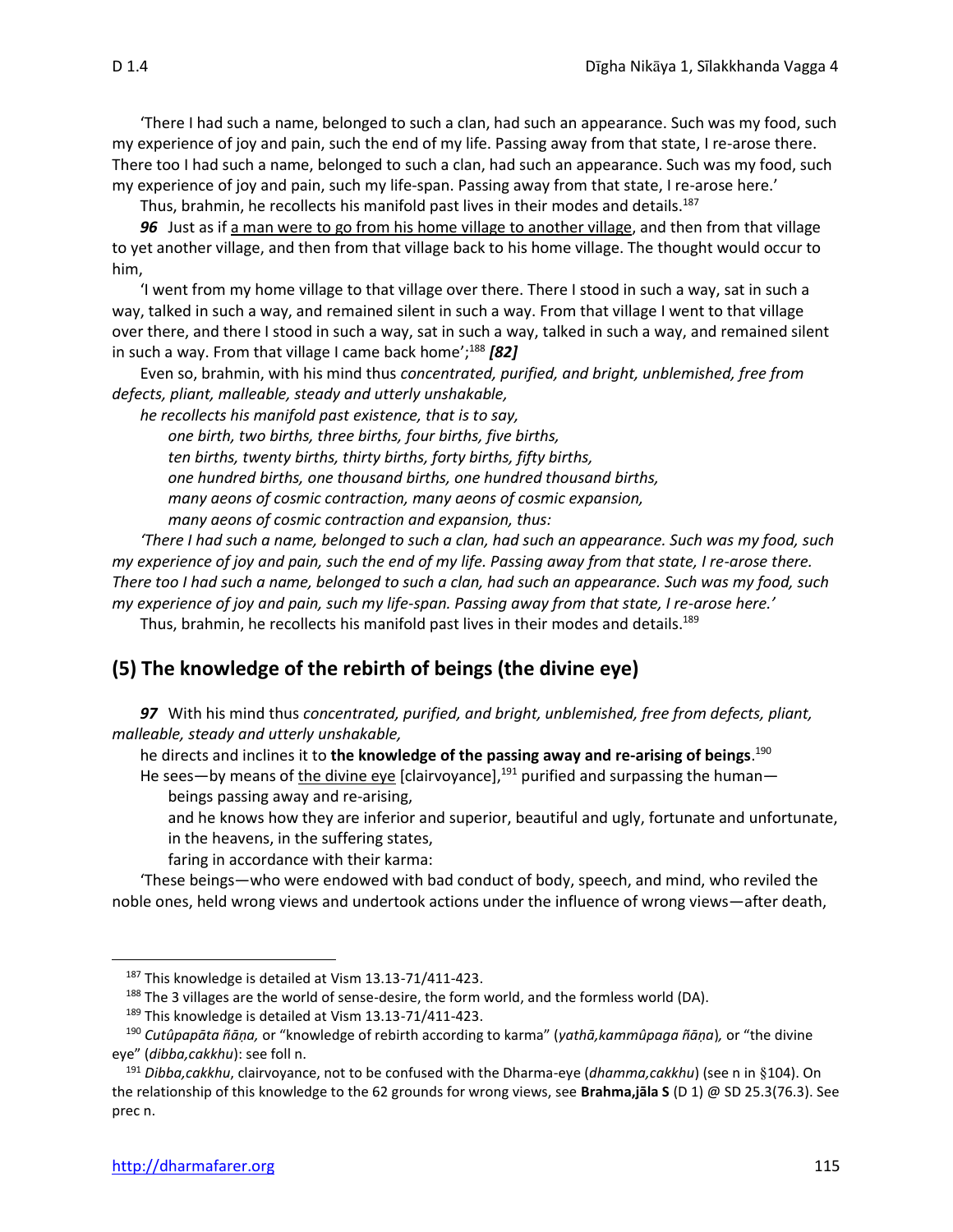when the body has broken up, have re-arisen in a plane of misery, an bad destination, a lower realm, in hell.

But these beings—who were endowed with good conduct of body, speech, and mind, who did not revile the noble ones, who held right views and undertook actions under the influence of right views after death, when the body has broken up, have reappeared in a happy destination, in heaven.'

Thus, brahmin, by means of the divine eye, *[83]* purified and surpassing the human*—*

*beings passing away and re-arising,* 

*and he knows how they are inferior and superior, beautiful and ugly, fortunate and unfortunate, in the heavens, in the suffering states,* 

*faring in accordance with their karma.* 

*98* Brahmin, just as if there were a mansion in the central square [where four roads meet]**,** and a man with good eyesight standing on top of it were to see people entering a house, leaving it, wandering along the carriage-road, and sitting down in the central square [where four roads meet]. The thought would occur to him,

'These people are entering a house, leaving it, walking along the streets, and sitting down in the central square [where four roads meet].' 192

Even so, brahmin, with his mind thus *concentrated, purified, and bright, unblemished, free from defects, pliant, malleable, steady and utterly unshakable,*

he sees by means of the divine eye, purified and surpassing the human*—*

*beings passing away and re-arising,* 

*and he knows how they are inferior and superior, beautiful and ugly, fortunate and unfortunate, in the heavens, in the suffering states, faring in accordance with their karma.* 

(C) DEVELOPMENT OF WISDOM

# **(6) The knowledge of the destruction of mental influxes**

*99*With his mind thus *concentrated, purified, and bright, unblemished, free from defects, pliant, malleable, steady and utterly unshakable*,

the monk directs and inclines it to **the knowledge of the destruction of the mental influxes**. 193

| 99.2 He knows, as it really is, that | this is suffering;                                 |
|--------------------------------------|----------------------------------------------------|
| he knows, as it really is, that      | this is the arising of suffering;                  |
| he knows, as it really is, that      | this is the ending of suffering;                   |
| he knows, as it really is, that      | this is the path to the ending of suffering; $194$ |

<sup>192</sup> On the significance of this simile in confirming canonical acceptance of the intermediate state (*antarā,bhava*), see "**Is Rebirth Immediate?**" SD 2.17.8.

<sup>193</sup> *Ᾱsava-k,khaya,ñāṇa.* The term *āsava* (lit "flow") comes from *ā-savati* "flows towards" (ie either "into" or "out" towards the observer). It has been variously translated as canker, taints ("deadly taints", RD), corruptions, intoxicants, biases, depravity, misery, bad (influence), or simply left untr. The Abhidhamma lists four *āsava*: the influx of (1) sense-desire (*kām'āsava*), (2) (desire for eternal) existence or becoming (*bhav'āsava*), (3) views (*diṭṭh' āsava*), (4) ignorance (*avijjâsava*) (D 16,2.4, Pm 1.442, 561, Dhs §§1096-1100, Vbh §937). These four are also known as "floods" (*oghā*) and "yokes" (*yogā*). The list of 3 influxes (omitting the influx of views) is probably older and is found more frequently in the Suttas (D 33.1.10(20)/3216; M 1:55, 3:41; A 3.59, 67, 6.63). The destruction of these āsavas is equivalent to arhathood. See BDict under āsava.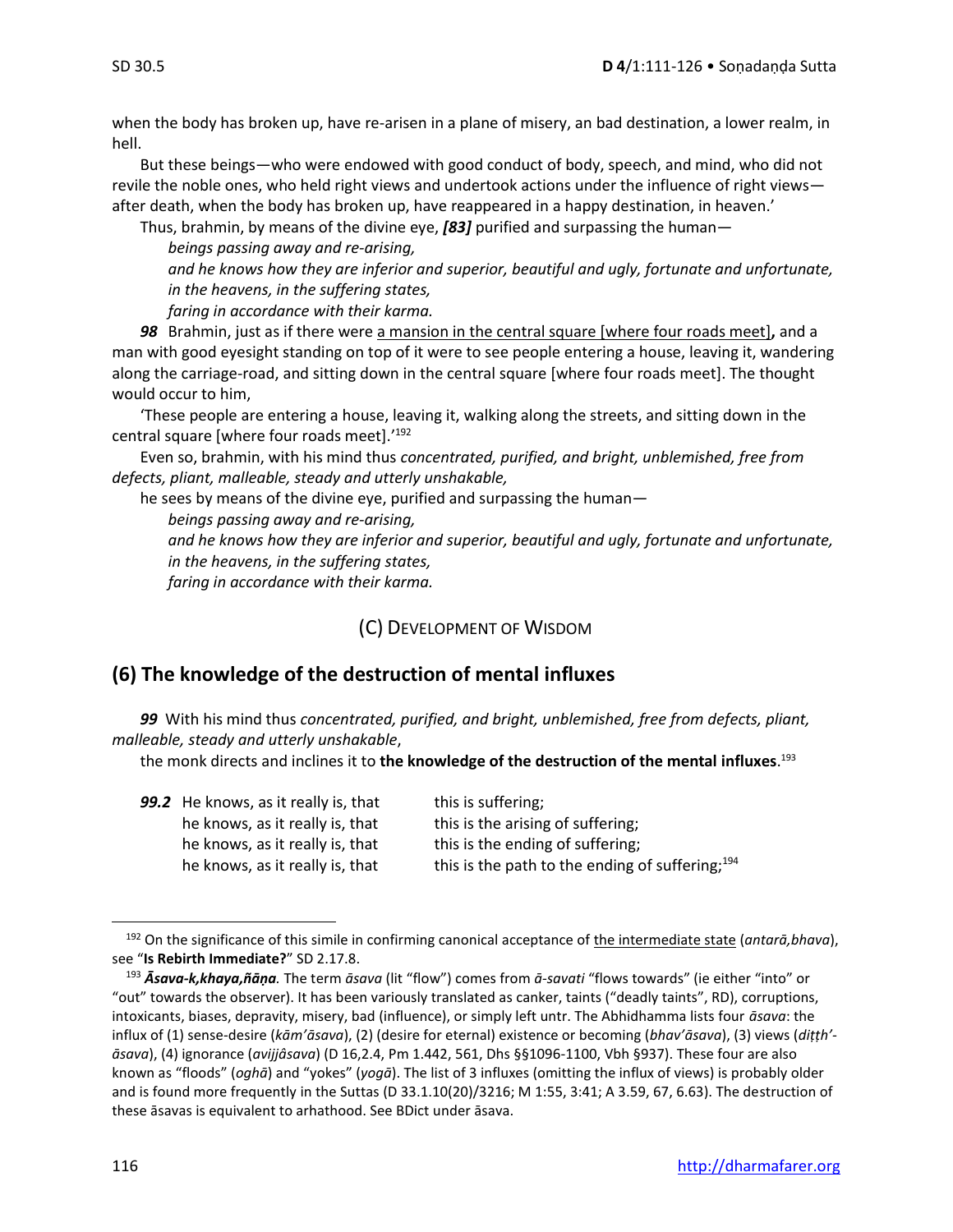| He knows, as it really is, that | these are mental influxes;                                  |
|---------------------------------|-------------------------------------------------------------|
| he knows, as it really is, that | this is the arising of influxes;                            |
| he knows, as it really is, that | this is the ending of influxes;                             |
| he knows, as it really is, that | this is the path to the ending of influxes.' <sup>195</sup> |

*99.3*His mind, thus knowing, thus seeing, is released from the influx of sensual desire, the influx of existence, the influx of ignorance.<sup>196</sup> With release, there is the knowledge, 'Released (am I)!' He knows that 'Birth is ended, the holy life has been lived, done is that which needs to be done. There is nothing further beyond this.'<sup>197</sup>

99.4 Brahmin, just as if there were a pool of water in a mountain glen, clear, limpid, unsullied,<sup>198</sup> where, a person with good eyes, from its edge, would see shellfish and shells, or gravel and pebbles, or shoals of fish moving about or resting in it, $199$  and it would occur to him,

'This pool of water is clear, limpid, and unsullied. Here are these shells, gravel, and pebbles, and also these shoals of fish swimming about and resting'—even so, with his mind thus *concentrated, purified, and bright, unblemished, free from defects, pliant, malleable, steady, and utterly unshakable*, *99.5*the monk directs and inclines it to the knowledge of the ending of the mental influxes.

*He knows, as it is really is, that this is suffering; he knows, as it really is, that this is the arising of suffering; he knows, as it really is, that this is the ending of suffering; he knows, as it really is, that this is the path to the ending of suffering; He knows, as it really is, that these are mental influxes; he knows, as it really is, that this is the arising of influxes; he knows, as it really is, that this is the ending of influxes; he knows, as it really is, that this is the path to the ending of influxes.'*

His mind, thus knowing, thus seeing, is released from the influx of sensual desire, the influx of existence, the influx of ignorance. With release, there is the knowledge, 'Released (am I)!' He knows that 'Birth is ended, the holy life has been lived, done is that which needs to be done. There is nothing further beyond this.'

*99.6*This wisdom of his, too, brahmin, is that **wisdom**." 200

<sup>195</sup> As in **Ariya,pariyesanā S** (M 26,42), SD 1. On the application of the 4-truth template to both *dukkha* and to *āsava* here, see Analayo 2003:224 n28 & SD 17.4(8.4)

<sup>196</sup> See §97a n.

<sup>197</sup> *Nâparaṁ itthatāya*: lit, "there is no more of 'thusness.'" See SD 53.1 (3.2.2).

<sup>198</sup> "Clear, limpid, unsullied," *accho vipassanno anāvilo.*

<sup>&</sup>lt;sup>194</sup> These 4 statements on suffering pose an interesting problem: they are not called "noble truths" here (nor in **Ariya,pariyesanā S**, M 26,43). Norman remarks that these four statements, which also likewise appear in **Mahā Saccaka S** (M 36,42/1:249), but are not referred to as the noble truths about suffering, "and since they appear to be subordinate to the four statements about the *āsavas,* it is possible that the statements about misery are a later addition [here], which led to a parallel, but inappropriate, set of four statements being evolved about the *āsavas,* to provide a symmetry" (Norman 1990:26). For a discussion on the formulation of the noble truths, see Norman 1982:377-91 & also Schmithausen 1981:205.

<sup>199</sup> *Udaka,rahado accho vippasanno anāvilo tattha cakkhumā puriso tīre ṭhito passeyya sippi,sambukam pi sakkhara,kaṭhalam pi maccha,gumbam pi carantam pi tiṭṭhantam pi.* This whole section also in **Paṇihita Acchanna Vagga** (A 1.5.5-6) in the same context, differently worded.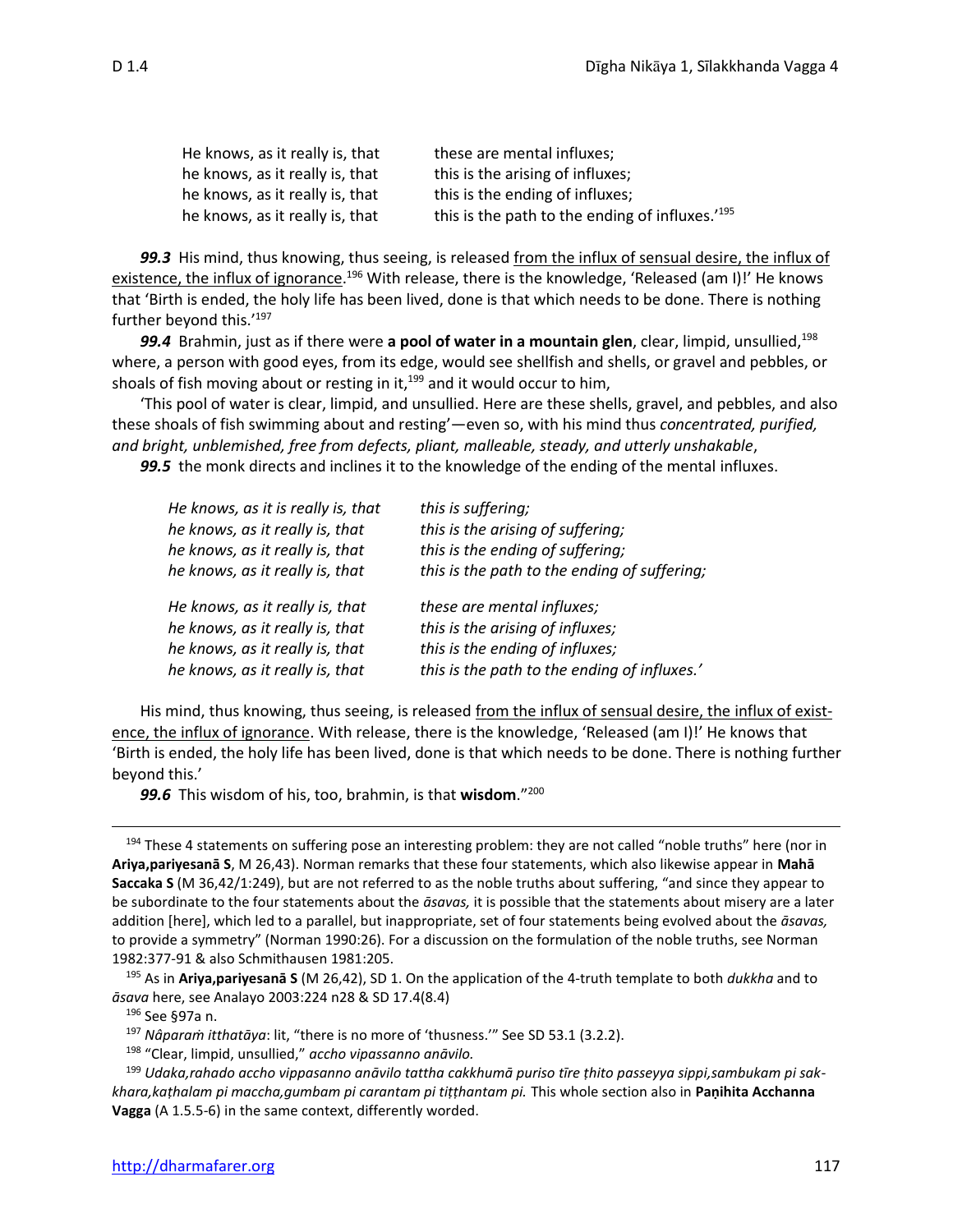# Soṇa,daṇḍa goes for refuge

**24** When this was said, the brahmin Soṇa,daṇḍa said this to the Blessed One:

"Excellent, master Gotama! Excellent, **[125]** master Gotama! Just as if, master Gotama, one were to place upright what had been overturned, were to reveal what was hidden, were to show the way to one who was lost, or were to hold up a lamp in the dark so that those with eyes could see forms, in the same way, in numerous ways, the Dharma has been made clear by master Gotama.

I go to the Blessed Gotama [the Lord] for refuge, to the Dharma, and to the community of monks. May the Blessed Gotama remember me as a layman who has gone for refuge, from this day forth, for life.

May master Gotama, along with the community of monks, accept a meal tomorrow." The Blessed One consented by his silence.

# The Buddha accepts Soṇa,daṇḍa's alms-offering

**24.2** Then, the brahmin Soṇa,daṇḍa, having known the Blessed One's consent, rose from this seat, saluted the Blessed One, and keeping him to the right, departed.

Then the brahmin Soṇa,daṇḍa, prepared exquisite foods, hard and soft, at his own sacrificial arena,<sup>201</sup> and when the night had passed [at dawn], announced the time to the Blessed One:

"Master Gotama, it is time for the meal."

**25** Then, the Blessed One, a along with the order of monks, to the brahmin Soṇa,daṇḍa's sacrificial arena. Having arrived there, he sat down on the prepared seat.

Then the brahmin Soṇa,daṇḍa, with his own hands, served the order of monks headed by the Buddha, with his own hand, exquisite food, hard and soft, and satisfied them.

When the Blessed One had finished his meal and taken his hand out of his bowl, the brahmin Sona,daṇḍa sat on a low seat at one side.

# Soṇa,daṇḍa's diplomacy and "faith" in the Buddha

Seated thus at one side, he said this to the Blessed One:

**26** (1) "Master Gotama, if when I, having gone into in an assembly, were to rise from my seat and salute<sup>202</sup> master Gotama, the assembly would censure me. Whomever this company were to censure, his reputation would diminish. One whose reputation diminishes, his wealth would diminish, too. Our wealth depends on the reputation we have gained! $203$ 

Master Gotama, if when I, having gone into in an assembly, were to clasp my palms in anjali, let master Gotama take that as my rising up to him.<sup>204</sup>

<sup>&</sup>lt;sup>200</sup> See heading "(A) Moral Development" n, just before §23a. See also SD 56.1 (5.2.2.3).

<sup>201</sup> Sacrificial pit, *yaññāvāṭa* (Ce PTS) (Skt *yajña,vāṭa*): better reading is *yañña,vāṭa* (Be Ce)*,* and as suggested by Kern (*Toevoegselen,* sv): D 1:142, 148; J 1:135.3:45. 517, 6:215 (*yaññavaṭa*); cf *yaññavāṭaka* (C 1.7,2). Cf CPD: *avaṭa,* a hole; a pit (or basin).

<sup>202</sup> "(Were to) salute," *abhivādeyyaṁ,* ie with palms together, bow respectfully before someone by way of greeting, or sending off, or departing.

 $203$  Here, Sona, danda verbally expresses his thoughts at §8. See Intro (2).

<sup>204</sup> *Ahañ c'eva kho pana bho gotama parisa,gato samāno añjaliṁ paggaṇheyyaṁ, āsanā me taṁ bhavaṁ gotamo paccuṭṭhānaṁ dhāretu.*